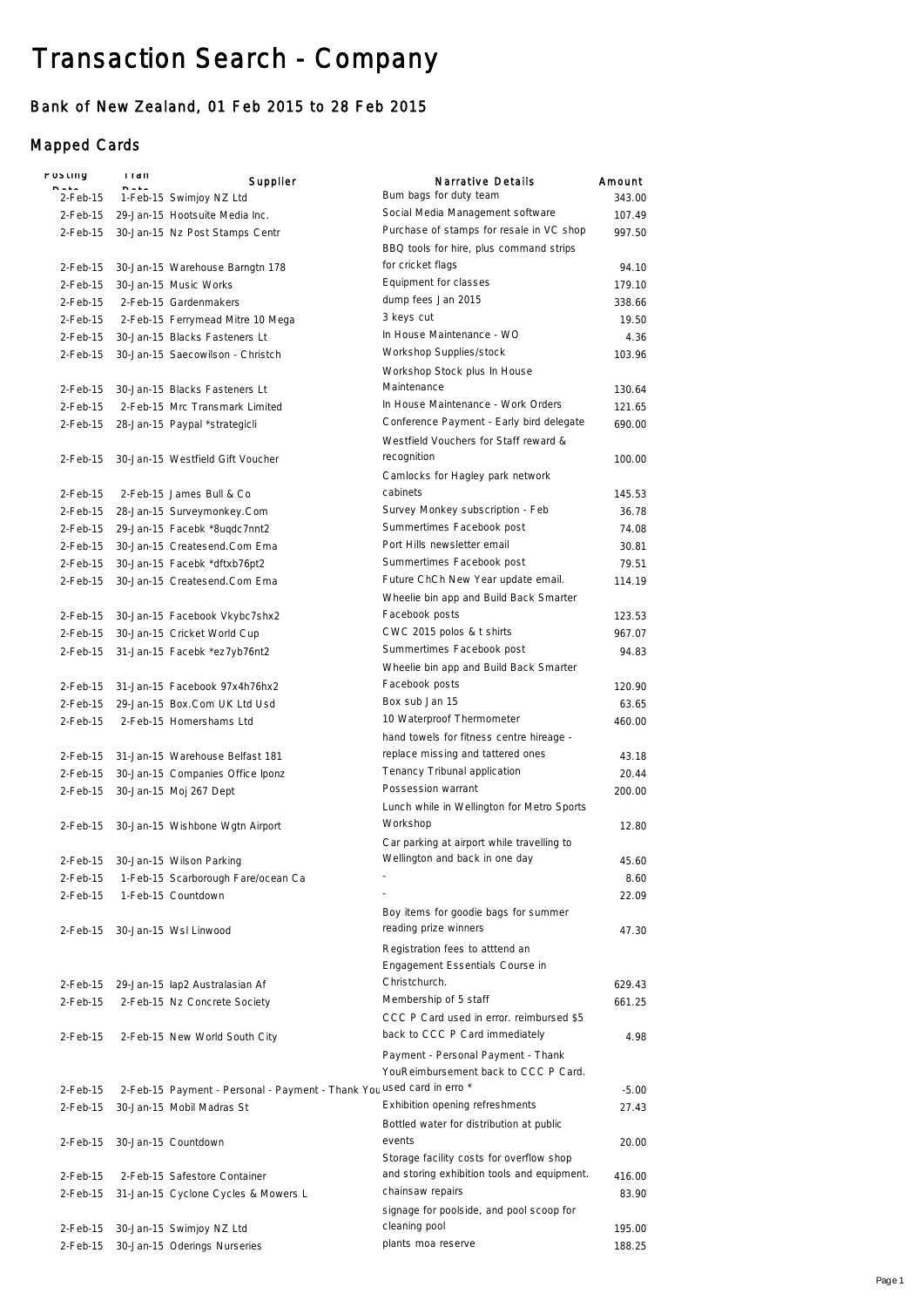| POSTING    | i ran             | Supplier                         | Narrative Details                                                     | Amount |
|------------|-------------------|----------------------------------|-----------------------------------------------------------------------|--------|
| $2-Feb-15$ |                   | 2-Feb-15 Ccc Parking             | parking                                                               | 5.15   |
| $2-Feb-15$ |                   | 2-Feb-15 Caltex Redwood          | milk for staff tearoom                                                | 6.60   |
| $2-Feb-15$ |                   | 2-Feb-15 Site Safe               | Site Safe                                                             | 414.00 |
|            |                   |                                  | Miscellaneous Employment Expense -                                    |        |
| $2-Feb-15$ |                   | 2-Feb-15 Garden City Bowl        | Garden City Ten Pin Bowling                                           | 21.00  |
|            |                   |                                  | Chipper hire 19th memorial storm damage                               |        |
| $2-Feb-15$ |                   | 31-Jan-15 Kennards Hire Hornby   | clean up                                                              | 398.25 |
|            |                   |                                  | Purchase of parking coupons for use by                                |        |
| $2-Feb-15$ |                   | 2-Feb-15 Fendalton Service Ctr   | staff attending meetings in Civic Offices                             | 46.50  |
| 2-Feb-15   |                   | 2-Feb-15 Noel Leeming On Line    | Garmin 2597x3 Building Team                                           | 753.00 |
| 2-Feb-15   |                   | 2-Feb-15 Noel Leeming On Line    | Garmin 2597x3 Building Team                                           | 753.00 |
|            |                   |                                  | Personal transaction - accidentally used                              |        |
|            |                   |                                  | previous card number on Mighty Ape                                    |        |
| 2-Feb-15   |                   | 2-Feb-15 Mighty Ape Limited      | website, which was a Cou *                                            | 48.43  |
| 2-Feb-15   |                   | 29-Jan-15 Paknsave Moorhouse     | Soft Drinks and Water for crew at Sparks                              | 151.78 |
|            |                   |                                  | Coffee in lieu of onsite facilities at                                |        |
| 2-Feb-15   |                   | 30-Jan-15 The Naked Baker Ltd    | <b>SPARKS</b>                                                         | 16.50  |
| $2-Feb-15$ |                   | 30-Jan-15 Sushi Time Southcity   | Crew Meals onsite at sparks                                           | 30.70  |
|            |                   |                                  | Soft drinks for crew and Rubbish removal                              |        |
| 2-Feb-15   |                   | 31-Jan-15 Countdown              | equipment for SPARKS                                                  | 131.48 |
|            |                   |                                  | Crew Catering in lieu of kitchen resources                            |        |
| $2-Feb-15$ |                   | 1-Feb-15 Muffin Break South C    | at sparks                                                             | 10.00  |
|            |                   |                                  | Crew Catering in lieu of kitchen resources                            |        |
| $2-Feb-15$ |                   | 1-Feb-15 McDonalds South City Fc | at sparks                                                             | 14.70  |
|            |                   |                                  | Crew Meals in Lieu of onsite kitchen                                  |        |
| $2-Feb-15$ |                   | 1-Feb-15 Sushi Time Southcity    | facilities at Sparks                                                  | 19.60  |
|            |                   |                                  | Crew Catering in lieu of kitchen resources                            |        |
| 2-Feb-15   |                   |                                  | at Sparks                                                             | 31.20  |
|            |                   | 1-Feb-15 Pita Pit South City     | stop switch for robin motor, cutting heads                            |        |
|            |                   |                                  | fuel stabiliser rope and chain                                        | 589.71 |
| 2-Feb-15   |                   | 30-Jan-15 Stihl Shop Northwood   | Catering for Older Adults Network Meeting                             |        |
|            |                   | 1-Feb-15 New World Halswell      | - Wednesday 4 February 2015.                                          | 5.48   |
| 2-Feb-15   |                   | 3-Feb-15 Mitre 10 Beckenham      | glue to repair fire dripping dam                                      | 14.98  |
| 3-Feb-15   |                   |                                  | rain-proof tarpaulin to cover lime used to                            |        |
| $3-Feh-15$ |                   |                                  | seal fire pond                                                        | 44.19  |
|            |                   | 3-Feb-15 Mitre 10 Beckenham      |                                                                       |        |
|            |                   |                                  | Catering for Spreydon Heathcote<br>Community Board - Manager approved |        |
| 3-Feb-15   |                   | 3-Feb-15 Parsley And Sage        | shelter rubbish                                                       | 224.02 |
| 3-Feb-15   |                   | 2-Feb-15 Ecocentral Ltd          | In House Maintenance - WO                                             | 32.59  |
| 3-Feb-15   |                   | 2-Feb-15 Mico Montreal St 7080   | In House Maintenance - WO                                             | 493.17 |
| 3-Feb-15   |                   | 3-Feb-15 Mrc Transmark Limited   | Wetsuits for LTS programme                                            | 36.28  |
| 3-Feb-15   |                   | 2-Feb-15 The Warehouse Online    |                                                                       | 363.99 |
| 3-Feb-15   |                   | 1-Feb-15 Fulcrumapp.Com          | Supply of data capture tool CWW assets                                | 140.33 |
| 3-Feb-15   |                   | 3-Feb-15 Sound Business Systems  | Specific batteries                                                    | 50.54  |
|            |                   |                                  | Fan for the fitness centre and padlock for                            |        |
| 3-Feb-15   |                   | 2-Feb-15 Bunnings - 9476         | lost and found cage                                                   | 108.12 |
| 3-Feb-15   |                   | 2-Feb-15 Warehouse Barngtn 178   | wetsuits and sunscreen for swimsmart                                  | 189.19 |
|            |                   |                                  | Catering for Riccarton/Wigram Community                               |        |
| 3-Feb-15   |                   | 3-Feb-15 Parsley And Sage        | Board meeting                                                         | 94.30  |
| 3-Feb-15   |                   | 2-Feb-15 Wilson Parking          | Car parking - civic                                                   | 10.60  |
| 3-Feb-15   |                   | 3-Feb-15 Auldhouse Computer      | Project 2013 training                                                 | 862.50 |
|            |                   |                                  | attend the IPENZ Transportation Group                                 |        |
| 3-Feb-15   |                   | 3-Feb-15 Harding Consultants Ltd | Conference                                                            | 875.00 |
|            |                   |                                  | Scarborough Paddling Pool Opening Event                               |        |
| 3-Feb-15   |                   | 3-Feb-15 Countdown               | expenses                                                              | 12.00  |
|            |                   |                                  | Mountain Bike trial maps for Recreation &                             |        |
| 3-Feb-15   |                   | 2-Feb-15 Ground Effect           | <b>Sports Centres</b>                                                 | 101.00 |
| 3-Feb-15   |                   | 3-Feb-15 Battery Masta           | <b>UPS Replacement Batteries</b>                                      | 276.00 |
| 3-Feb-15   |                   | 3-Feb-15 Every Educaid           | Round beads                                                           | 367.92 |
| 3-Feb-15   | 30-Jan-15 Goformz |                                  | Goformz Feb 15 sub health forms                                       | 79.38  |
| 3-Feb-15   |                   | 2-Feb-15 Companies Office Iponz  | Tenancy Tribunal application                                          | 20.44  |
| 3-Feb-15   |                   | 2-Feb-15 Bumper Shop             | John Deere panel repairs gater                                        | 75.00  |
| 3-Feb-15   |                   | 2-Feb-15 Kevin Daly Mowers Ltd   | x2 Victa fix, eg Bearings, starter, carb.                             | 127.00 |
| 3-Feb-15   |                   | 2-Feb-15 Waterforce              | Styx irrigation fittings                                              | 35.82  |
|            |                   |                                  | Catering for Fendalton Board meeting of 2                             |        |
| 3-Feb-15   |                   | 3-Feb-15 Parsley And Sage        | February 2015                                                         | 49.80  |
| 3-Feb-15   | 3-Feb-15 Impres   |                                  | Presentation boxes and wicker basket                                  | 45.21  |
|            |                   |                                  |                                                                       |        |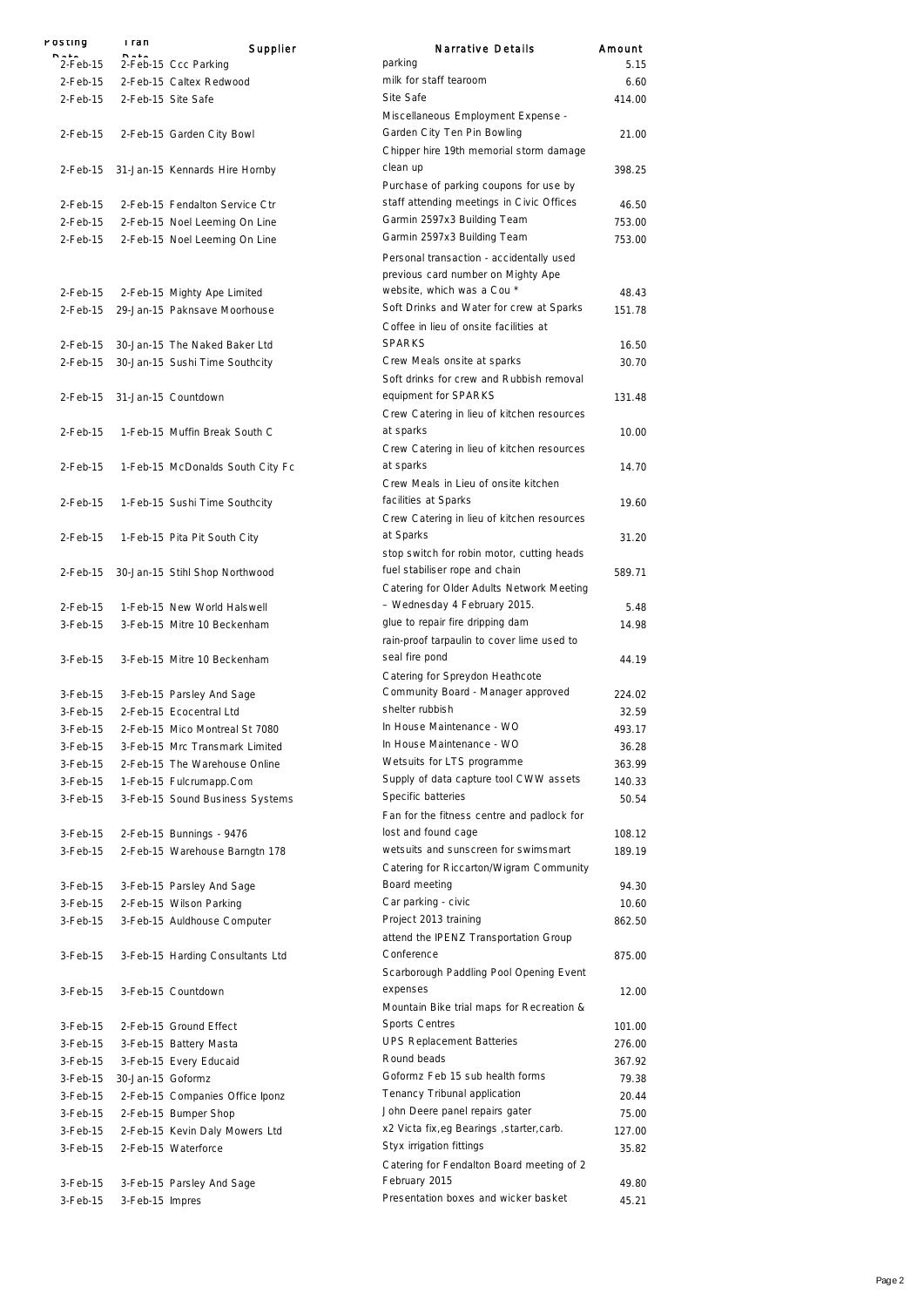| POSTING              | i ran       | Supplier                                                 | <b>Narrative Details</b>                                                                       | Amount         |
|----------------------|-------------|----------------------------------------------------------|------------------------------------------------------------------------------------------------|----------------|
|                      | <b>DAL-</b> |                                                          | Batteries purchased for the machine used<br>for measuring the height of trees when             |                |
| $3-Feb-15$           |             | 3-Feb-15 Battery Masta                                   | collect *<br>Catering for a group of English language<br>teachers from Jeollabukdo Korea on 30 | 65.70          |
| $3-Feb-15$           |             | 2-Feb-15 Club Tower Cafe And Bar                         | January 2015, hosted *                                                                         | 84.00          |
| $3-Feb-15$           |             | 3-Feb-15 Hammer Hardware                                 | lights                                                                                         | 2.00           |
| $3-Feb-15$           |             | 2-Feb-15 The Service Company Ltd                         | Cleaning Materials For Ops                                                                     | 730.94         |
|                      |             |                                                          | A2 art folder and dividers to store boards                                                     |                |
| $3-Feb-15$           |             | 3-Feb-15 The Drawing Room Limite                         | for Native nurturing                                                                           | 209.79         |
|                      |             |                                                          | Parking fees whilst attending 4-hour                                                           |                |
| 3-Feb-15             |             | 3-Feb-15 Ccc Parking                                     | training course in Civic Offices                                                               | 6.70           |
|                      |             |                                                          | Parking fees whilst attending 4-hour                                                           |                |
| 3-Feb-15             |             | 3-Feb-15 Ccc Parking                                     | training course in Civic Offices                                                               | 6.70           |
| 3-Feb-15             |             | 2-Feb-15 Trade Me Limited                                |                                                                                                | 10.00          |
|                      |             |                                                          | Burwood Pegasus Community Board<br>catering for meeting                                        |                |
| 3-Feb-15<br>3-Feb-15 |             | 3-Feb-15 Parsley And Sage<br>3-Feb-15 Countdown          | Milk for Carlyle St                                                                            | 150.42<br>6.10 |
|                      |             |                                                          | Crew Meals in Lieu of onsite kitchen                                                           |                |
| 3-Feb-15             |             | 2-Feb-15 McDonalds Riccarton Fc                          | facilities at Sparks                                                                           | 25.80          |
|                      |             |                                                          | This is for the purchase of cleaning                                                           |                |
|                      |             |                                                          | equipment, rubbish bags and toilet paper                                                       |                |
| 3-Feb-15             |             | 3-Feb-15 New World Halswell                              | for use at Halswell P *                                                                        | 41.21          |
| $3-Feh-15$           |             | 2-Feb-15 Hall Machinery Chris                            | Pump parts QEII                                                                                | 1,033.16       |
|                      |             |                                                          | grafitti removal spray for Charlesworth                                                        |                |
| 4-Feb-15             |             | 3-Feb-15 Resene Paints                                   | reserve signage                                                                                | 15.61          |
|                      |             |                                                          | edge trimmer for Charlesworth Reserve                                                          |                |
| 4-Feb-15             |             | 3-Feb-15 Warehouse Sthcity 175                           | path and carpark weed maintenance<br>edge trimmer fo Charlesworth Res tracks,                  | 39.99          |
| 4-Feb-15             |             | 3-Feb-15 Parkhouse Rd Garden                             | paths and carpark                                                                              | 842.40         |
|                      |             |                                                          | machettes, water timer, thread tape,                                                           |                |
|                      |             |                                                          | lockable taps, pipe fittings, toilet seats,                                                    |                |
| 4-Feb-15             |             | 4-Feb-15 Mitre 10 Bishopdale                             | can CRC                                                                                        | 203.57         |
| $4-Feb-15$           |             | 3-Feb-15 Kings Seeds (Nz) Limited                        | seed for section c                                                                             | 167.62         |
| 4-Feb-15             |             | 4-Feb-15 Pak N Save Northlands                           | Volunteer vouchers                                                                             | 240.00         |
| 4-Feb-15             |             | 3-Feb-15 Siemens (NZ) Ltd                                | <b>IE&amp;C Tools</b>                                                                          | 148.35         |
| 4-Feb-15             |             | 3-Feb-15 Oderings Nurseries                              | Plants for Whare cathedral square                                                              | 273.54         |
| 4-Feb-15             |             | 3-Feb-15 Oderings Nurseries                              | Plants for catherdral square whare                                                             | 453.82         |
| $4-Feb-15$           |             | 3-Feb-15 Mrc Transmark Limited                           | <b>Trickling Filter Renewal</b>                                                                | 6.76           |
| 4-Feb-15             |             | 3-Feb-15 Mico Montreal St 7080                           | <b>Trickling Filter Bearing</b><br><b>Trickling Filter Repairs</b>                             | 21.91          |
| 4-Feb-15             |             | 3-Feb-15 Fletcher Steel- Ricc                            | Dealing with Difficult People 11 March                                                         | 135.10         |
| 4-Feb-15             |             | 4-Feb-15 Nzls Cle - Zeald                                | 2015 - NZLS/CLE                                                                                | 490.00         |
| 4-Feb-15             |             | 3-Feb-15 Wilson Parking                                  | Car parking - civic                                                                            | 10.60          |
| 4-Feb-15             |             | 4-Feb-15 Mitre 10 Beckenham                              | water containers for work vehicles                                                             | 97.40          |
|                      |             |                                                          | Chrischurch Airport to home - unable to                                                        |                |
| 4-Feb-15             |             | 3-Feb-15 Chch Airport Carpark                            | locate receipt                                                                                 | 16.00          |
|                      |             |                                                          | Scarborough Paddling Pool Opening Event                                                        |                |
| 4-Feb-15             |             | 3-Feb-15 Couplands Bakeries                              | expenses                                                                                       | 10.89          |
|                      |             |                                                          | Scarborough Paddling Pool Event                                                                |                |
| 4-Feb-15             |             | 3-Feb-15 Mad Butcher Ferry Road                          | expenses                                                                                       | 52.94          |
| 4-Feb-15             |             | 3-Feb-15 French Bakery Limited                           | Scarborough Paddling Pool Opening Event<br>expenses                                            | 192.60         |
| 4-Feb-15             |             | 4-Feb-15 Ferrymead Mitre 10 Mega                         | Pruning tools                                                                                  | 323.01         |
|                      |             |                                                          | Rec & Sports and Wheelie Bins Facebook                                                         |                |
| 4-Feb-15             |             | 2-Feb-15 Facebook 33hvc7shx2                             | posts.                                                                                         | 114.95         |
| 4-Feb-15             |             | 3-Feb-15 Warehouse Ricton 220                            | Table cloths for Jellie Park survey.                                                           | 40.00          |
| 4-Feb-15             |             | 2-Feb-15 Y G*yogaglo                                     | Yoga Training website                                                                          | 25.44          |
| 4-Feb-15             |             | 3-Feb-15 Brighton Hammer Hardware                        | events                                                                                         | 38.94          |
| 4-Feb-15             |             | 3-Feb-15 Wilson Parking                                  | Parking for training in Civic offices                                                          | 11.60          |
| 4-Feb-15             |             | 3-Feb-15 Cycle Trading Co Ltd                            | Service 3 wheelerbike hub                                                                      | 165.00         |
| 4-Feb-15             |             | 3-Feb-15 Bunnings - 9482                                 | Styx tape for sprinkler $+$ wire for fencing                                                   | 44.53          |
| 4-Feb-15             |             | 3-Feb-15 Ross Galt Lock & Key                            | 561/213/13/2                                                                                   | 18.00          |
| 4-Feb-15             |             |                                                          | drilling & screwdriver work in areas away<br>from power points                                 | 148.00         |
| 4-Feb-15             |             | 4-Feb-15 Mitre 10 Bishopdale<br>3-Feb-15 Bunnings - 9482 | Rubbish bins and paint BLFP cafe                                                               | 45.86          |
| 4-Feb-15             |             | 4-Feb-15 Lincraft NZ Limited                             | Pins and thread for WWI display                                                                | 16.44          |
| 4-Feb-15             |             | 3-Feb-15 Wilson Parking                                  | parking                                                                                        | 11.60          |
|                      |             |                                                          |                                                                                                |                |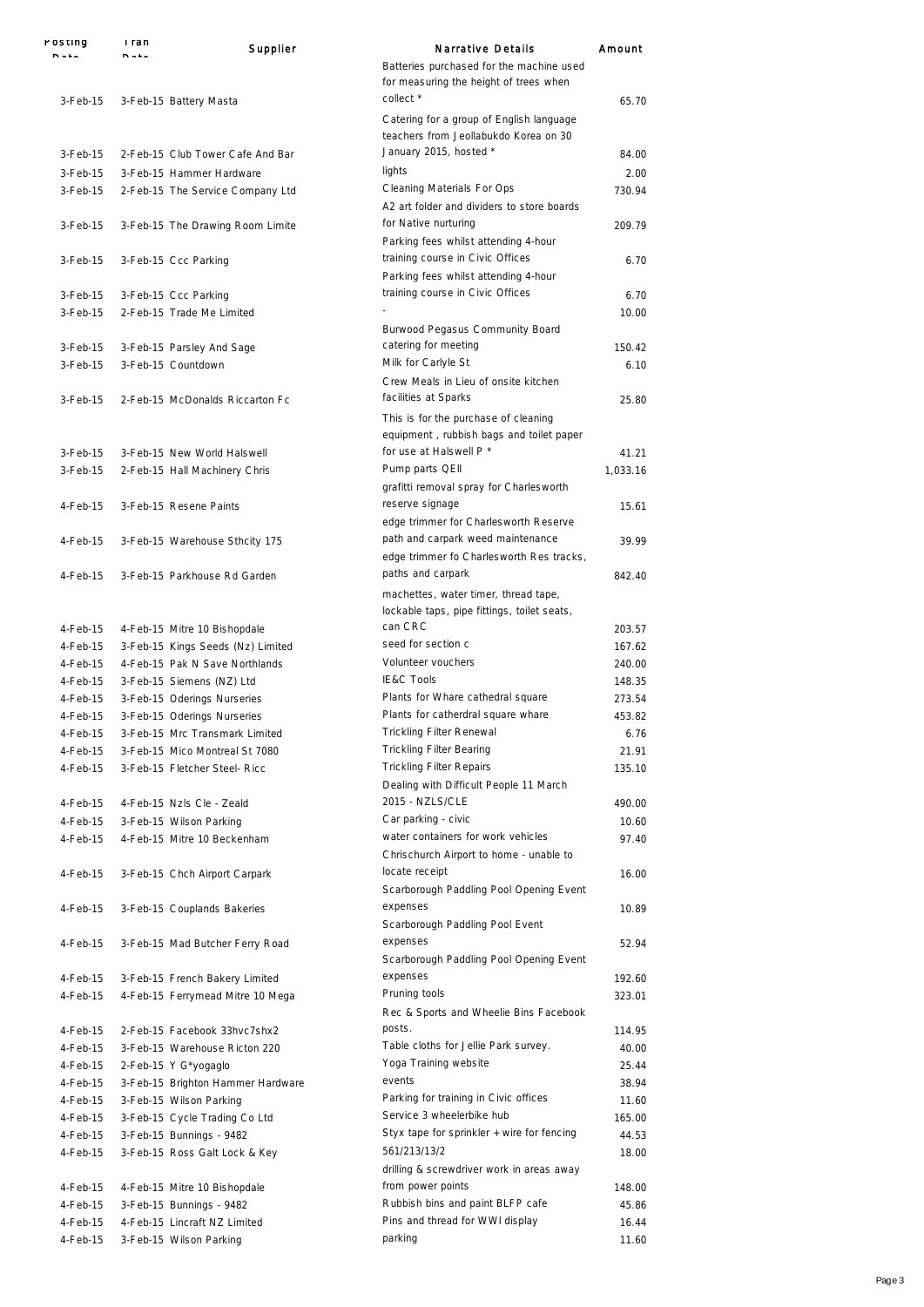| rosung               | i ran          | Supplier                                                         | Narrative Details                                                                            | Amount   |
|----------------------|----------------|------------------------------------------------------------------|----------------------------------------------------------------------------------------------|----------|
| 4-Feb-15             | nusia          | 4-Feb-15 Nice Technology                                         | Flex Cables for Raspberry Pi Camera                                                          | 15.00    |
|                      |                |                                                                  | Pressure pipe, fittings and glue for<br>modification to water feature at Pioneer             |          |
| $4-Feh-15$           |                | 3-Feb-15 Humes Pipeline Systems                                  | Pool<br>Miscellaneous expense - Trophy                                                       | 379.00   |
| 4-Feb-15             |                | 3-Feb-15 Trophy Shop                                             | restoration                                                                                  | 172.50   |
| $4-Feb-15$           |                | 4-Feb-15 Sea Air Land Communctn                                  | Tech Equipment For Banks Penninsula                                                          | 212.75   |
| 4-Feb-15             |                | 3-Feb-15 Bunnings - 9482                                         | Tools (airblow Gun)<br>Dog leashes for Officers/shelter. 40 @                                | 7.00     |
|                      |                |                                                                  | \$10                                                                                         | 400.00   |
| 4-Feb-15<br>4-Feb-15 |                | 1-Feb-15 Paypal *deckedoutdo<br>3-Feb-15 Hose Supplies           | item for portable irrigation system                                                          | 67.61    |
|                      |                |                                                                  | This is for the purchase of a squeegee<br>floor mop for use at Waltham Pool                  |          |
| 4-Feb-15             |                | 4-Feb-15 Mitre 10 Beckenham                                      | (cleaning purposes)<br>Books for resale in Botanic Gardens Gift                              | 53.13    |
| 4-Feb-15             |                |                                                                  | Shop                                                                                         | 1,109.70 |
| 5-Feb-15             |                | 3-Feb-15 Penguin New Zealand                                     | locktite for repairs                                                                         | 49.74    |
|                      |                | 5-Feb-15 Mitre 10 Bishopdale                                     | food for rural fire staff Haul rd, fruit, bread,<br>sausages, saves, biscuits, cups, spread, |          |
| 5-Feb-15             |                | 5-Feb-15 Pak N Save Northlands                                   | milk                                                                                         | 157.23   |
| 5-Feb-15             |                | 5-Feb-15 Mrc Transmark Limited                                   | In House Maintenance - WO                                                                    | 140.98   |
| 5-Feb-15             |                | 4-Feb-15 The Service Company Ltd                                 | Cleaning supplies                                                                            | 483.40   |
| 5-Feb-15             |                | 4-Feb-15 Wilson Parking                                          | Car parking - civic                                                                          | 11.60    |
| 5-Feb-15             | 4-Feb-15 Ipenz |                                                                  | membership of IPENZ - 01/10/14 -<br>30/09/15                                                 | 1,115.50 |
| 5-Feb-15             |                | 3-Feb-15 Facebook C3gmh7wgx2                                     | Rec & Sport Facebook post.                                                                   | 91.63    |
| 5-Feb-15             |                | 4-Feb-15 Createsend.Com Ema                                      | Rec & Sport Centres Welcome email.                                                           | 9.52     |
| 5-Feb-15             |                | 4-Feb-15 Createsend.Com Ema                                      | Art Gallery newsletter                                                                       | 14.59    |
| 5-Feb-15             |                | 4-Feb-15 Createsend.Com Ema                                      | Swimsmart Welcome newsletter.                                                                | 66.60    |
| 5-Feb-15             |                | 4-Feb-15 Createsend.Com Ema                                      | Rec & Sport Centres newletter -<br>Feb/March.                                                | 86.58    |
|                      |                |                                                                  | Bread for sausage sizzle at I Love New                                                       |          |
| 5-Feb-15             |                | 5-Feb-15 Countdown                                               | Brighton                                                                                     | 50.00    |
| 5-Feb-15             |                | 5-Feb-15 Countdown                                               | Food for Sausage Sizzle and Volunteers                                                       | 69.66    |
| 5-Feb-15             |                | 4-Feb-15 Companies Office Iponz                                  | Tenancy Tribunal application                                                                 | 20.44    |
| 5-Feb-15             |                |                                                                  | Tenancy Tribunal application                                                                 | 20.44    |
| 5-Feb-15             |                | 4-Feb-15 Companies Office Iponz<br>4-Feb-15 Bp Oil New Zealand L | Milk for BLFP cafe                                                                           | 14.98    |
|                      |                |                                                                  | Vacuum bags for BLFP office                                                                  |          |
| 5-Feb-15             |                | 4-Feb-15 Cotters Electrical Ltd                                  | bleach for BLFP cleaning                                                                     | 44.00    |
| 5-Feb-15             |                | 4-Feb-15 The Service Company Ltd                                 | Catering for Shirley/Papanui Community<br>Board Meeting held on 4 February 2015 at           | 108.56   |
| 5-Feb-15             |                | 4-Feb-15 Bishopdale New World                                    | the Papanui Service *                                                                        | 24.86    |
|                      |                |                                                                  | Catering for Shirley/Papanui Community<br>Board Meeting held on 4 February 2015 at           |          |
| 5-Feb-15             |                | 4-Feb-15 Georgios Gafe                                           | the Papanui Service *                                                                        | 77.62    |
| 5-Feb-15             |                | 2-Feb-15 Paypal *keswingroup                                     | 5 copies of Christchurch, Comparing 2014<br>to Pre-Earthquake book                           | 53.35    |
|                      |                |                                                                  | Carparking for meeting in Civic, no CCC                                                      |          |
| 5-Feb-15             |                | 4-Feb-15 Wilson Parking                                          | carparks avalible                                                                            | 11.60    |
|                      |                |                                                                  | Panic alarm (wireless door chime) for staff<br>safety. And broom for broken glass out        |          |
| 5-Feb-15             |                | 4-Feb-15 Bunnings - 9482                                         | front of library.<br>Hose, Timer, Connector, Wand for Tunnel                                 | 91.89    |
| 5-Feb-15             |                | 5-Feb-15 Mitre 10 Beckenham                                      | House                                                                                        | 129.47   |
| 5-Feb-15             |                | 4-Feb-15 Caltex Hornby                                           | Milk fo tearoom<br>Licence to access Creative suite software                                 | 6.40     |
| 5-Feb-15             |                | 3-Feb-15 Adobe Systems Software                                  | on-line<br>Licence fee to download images from                                               | 54.74    |
| 5-Feb-15             |                | 3-Feb-15 Stk*shutterstock, Inc.                                  | image library<br>Purchase of supplies for Avice Hill Arts &                                  | 1,010.42 |
| 5-Feb-15             |                | 5-Feb-15 Pak N Save Riccarton                                    | Craft Fair<br>Purchase of supplies for Avice Hill Arts &                                     | 6.54     |
| 5-Feb-15             |                | 5-Feb-15 Life Pharmacy Riccarton                                 | Craft Fair<br>Purchase of supplies for Avice Hill Arts &                                     | 19.97    |
| 5-Feb-15             |                | 5-Feb-15 Pak N Save Riccarton                                    | Craft Festival<br>Catering for Hagley/Ferrymead                                              | 38.82    |
| 5-Feb-15             |                | 5-Feb-15 Relish Catering                                         | Community Board meeting                                                                      | 87.40    |
| 5-Feb-15             |                | 4-Feb-15 Cricket World Cup                                       | crew t shirts for cricket world cup                                                          | 486.81   |
|                      |                |                                                                  |                                                                                              |          |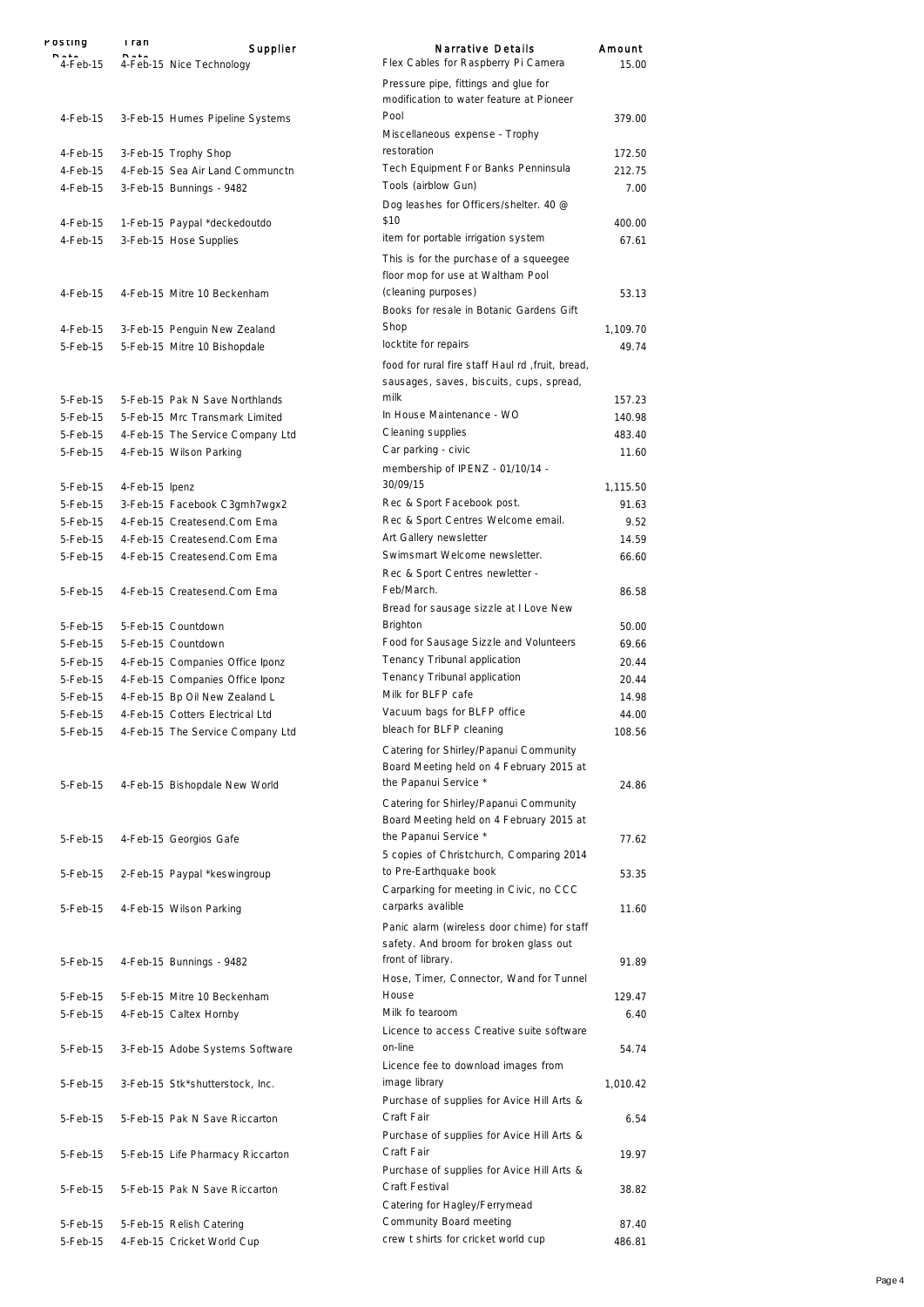| POSHING              | i ran<br><b>DAL-</b> | Supplier                                          | Narrative Details                                                                                    | Amount         |
|----------------------|----------------------|---------------------------------------------------|------------------------------------------------------------------------------------------------------|----------------|
| 5-Feb-15             |                      | 4-Feb-15 Cricket World Cup                        | cricket t shirts for uniform for cricket world<br>cup fanzone                                        | 873.90         |
| 5-Feb-15             |                      | 4-Feb-15 Paramount Pools & Spas                   | connection for vacuum hose                                                                           | 10.30          |
| 5-Feb-15             |                      | 5-Feb-15 Burwood Produce                          | carrots                                                                                              | 19.50          |
| 5-Feb-15             |                      | 4-Feb-15 Blackwoods Protector                     | motorbike boots for avi                                                                              | 180.55         |
| 5-Feb-15             |                      | 3-Feb-15 Tna Documents Online                     | Research document                                                                                    | 7.15           |
| 5-Feb-15             |                      | 2-Feb-15 Paypal *sciencenatu                      |                                                                                                      | 706.56         |
|                      |                      |                                                   | Display Buckets for Botanic Gardens Gift<br>Shop                                                     |                |
| 5-Feb-15             |                      | 4-Feb-15 Bunnings - 9476                          | Independent Hearings Panel meeting cost                                                              | 365.84         |
| 9-Feb-15             |                      | 7-Feb-15 The Funky Pumpkin                        | Independent Hearings Panel meeting cost                                                              | 38.09          |
| $9-Feh-15$           |                      | 7-Feb-15 Paknsave Moorhouse                       | Online calendar software                                                                             | 55.68          |
| 9-Feb-15             |                      | 7-Feb-15 Trumba Corporation                       | Airport travel AUST NZ Corp Managers                                                                 | 181.18         |
| 9-Feb-15             |                      | 4-Feb-15 Gm Cabs Australia                        | meeting Melbourne<br>Breakfast AUST NZ Corp. Managers                                                | 72.08          |
| 9-Feb-15             |                      | 5-Feb-15 Cafe Great Space                         | meeting Melbourne<br>Breakfast AUST NZ Corp. Managers                                                | 8.33           |
| 9-Feb-15             |                      | 6-Feb-15 Cafe Great Space                         | meeting Melbourne<br>Meal during out of hours meeting in                                             | 8.68           |
| 9-Feb-15             |                      | 4-Feb-15 The Grand Hotel Rest                     | Akaroa with Akaroa Heritage Festiva *                                                                | 47.00          |
|                      |                      |                                                   | Insurance Issues Update - Legalwise                                                                  |                |
| 9-Feb-15             |                      | 9-Feb-15 Legalwise Seminars Pty                   | Seminar 26/02/2015<br>Courier faulty goods back to supplier                                          | 405.00         |
| 9-Feb-15<br>9-Feb-15 |                      | 5-Feb-15 Halswell Post Shop<br>9-Feb-15 Countdown | Refreshments for paid Photoshop course                                                               | 10.50<br>32.91 |
|                      |                      |                                                   | Car Rental in Auckland for appointments<br>while up at EVANZ meeting. Rest of travel                 |                |
| 9-Feb-15             |                      | 8-Feb-15 Thrifty Car Rentals                      | costs cov *                                                                                          | 129.06         |
| 9-Feb-15             |                      | 6-Feb-15 Cips Australia Pty Ltd                   | CIPS Prof. Fees                                                                                      | 430.17         |
| 9-Feb-15             |                      | 5-Feb-15 Canterbury Landscape Supp                | Topsoil for grounds                                                                                  | 130.00         |
| 9-Feb-15             |                      | 5-Feb-15 Bunnings - 9476                          | Irrigation parts ear muffs                                                                           | 394.70         |
| 9-Feb-15             |                      | 6-Feb-15 Gardenmakers                             | Top soil                                                                                             | 105.00         |
| 9-Feb-15             |                      | 6-Feb-15 Gardenmakers                             | top soil                                                                                             | 105.00         |
| 9-Feb-15             |                      | 6-Feb-15 Gardenmakers                             | Top soil                                                                                             | 105.00         |
| 9-Feb-15             |                      | 6-Feb-15 Gardenmakers                             | Top soil                                                                                             | 105.00         |
| 9-Feb-15             |                      | 6-Feb-15 Canterbury Landscape Supp                | Topsoil for grounds                                                                                  | 136.80         |
| 9-Feb-15             |                      | 7-Feb-15 Bunnings - 9476                          | Washers                                                                                              | 44.64          |
| 9-Feb-15             |                      | 7-Feb-15 Bunnings - 9476                          | Pegs & Paint                                                                                         | 590.90         |
| $9-Feh-15$           |                      | 8-Feb-15 Placemakers Riccarton                    | Danger tape & cable ties                                                                             | 209.92         |
| 9-Feb-15             |                      | 9-Feb-15 Ccc Parking                              |                                                                                                      | 5.15           |
| 9-Feb-15             |                      | 5-Feb-15 Whitcoulls Riccarton 50                  | Velcro hook & loop                                                                                   | 29.98          |
| 9-Feb-15             |                      | 5-Feb-15 Bunnings - 9476                          | Plastic buckets                                                                                      | 38.00          |
| 9-Feb-15             |                      | 6-Feb-15 Facebk *4rh8p7wnt2                       | SummerTimes Facebook post                                                                            | 21.20          |
| 9-Feb-15             |                      | 7-Feb-15 Facebk *xrdua7ant2                       | SummerTimes Facebook post                                                                            | 50.91          |
| 9-Feb-15             |                      | 7-Feb-15 Mitre 10 Bishopdale                      | Spray Paint for Children's day                                                                       | 112.75         |
| 9-Feb-15             |                      | 5-Feb-15 Kmart - Shirley                          | Extra Sauce for I Love New Brighton                                                                  | 178.00         |
| 9-Feb-15             |                      | 6-Feb-15 Countdown                                | Sausage Sizzle                                                                                       | 6.87           |
| 9-Feb-15             |                      | 6-Feb-15 Countdown                                | Gloves for BBQ at I Love New Brighton                                                                | 14.59          |
| 9-Feb-15             |                      | 5-Feb-15 Gm Cabs Pty. Ltd.                        | Taxi - Sydney (business related travel)                                                              | 18.07          |
| 9-Feb-15             |                      | 5-Feb-15 Www.Ingogo                               | Taxi - Sydney (business related travel)                                                              | 18.76          |
| 9-Feb-15             |                      | 5-Feb-15 Companies Office Iponz                   | Tenancy Tribunal application                                                                         | 20.44          |
| 9-Feb-15             |                      | 5-Feb-15 Companies Office Iponz                   | Tenancy Tribunal application                                                                         | 20.44          |
| 9-Feb-15             |                      | 5-Feb-15 Companies Office Iponz                   | Tenancy Tribunal application                                                                         | 20.44          |
| 9-Feb-15             |                      | 5-Feb-15 Companies Office Iponz                   | Tenancy Tribunal application                                                                         | 20.44          |
| 9-Feb-15             |                      | 5-Feb-15 Companies Office Iponz                   | Tenancy Tribunal application                                                                         | 20.44          |
| 9-Feb-15             |                      | 7-Feb-15 Paknsave Moorhouse                       |                                                                                                      | 40.77          |
| 9-Feb-15             | 7-Feb-15 Chinwag     |                                                   | Thank you dinner with ICC Cricket World<br>Cup 2015 organisers<br>A big thank you to staff and other | 214.70         |
|                      |                      |                                                   | volunteers who volunteered on the                                                                    |                |
| 9-Feb-15             |                      | 7-Feb-15 Winnie Bagoes                            | weekend to help lay matting aro *                                                                    | 561.00         |
| 9-Feb-15             |                      | 9-Feb-15 Briscoes Chch Salisbury                  | Wall clock - Smith St Offices                                                                        | 10.00          |
| 9-Feb-15             |                      | 5-Feb-15 Dictation Distributors                   |                                                                                                      | 31.21          |
| 9-Feb-15             |                      | 5-Feb-15 Balloon Art & Gifts                      | Decorations for Summer Reading party<br>for volunteers for laying of matting for                     | 96.00          |
| 9-Feb-15             |                      | 6-Feb-15 Bunnings - 9482                          | cricket world cup<br>paper cups for volunteers for cricket world                                     | 72.00          |
| 9-Feb-15             |                      | 7-Feb-15 Pak N Save Wainoni                       | cup                                                                                                  | 2.70           |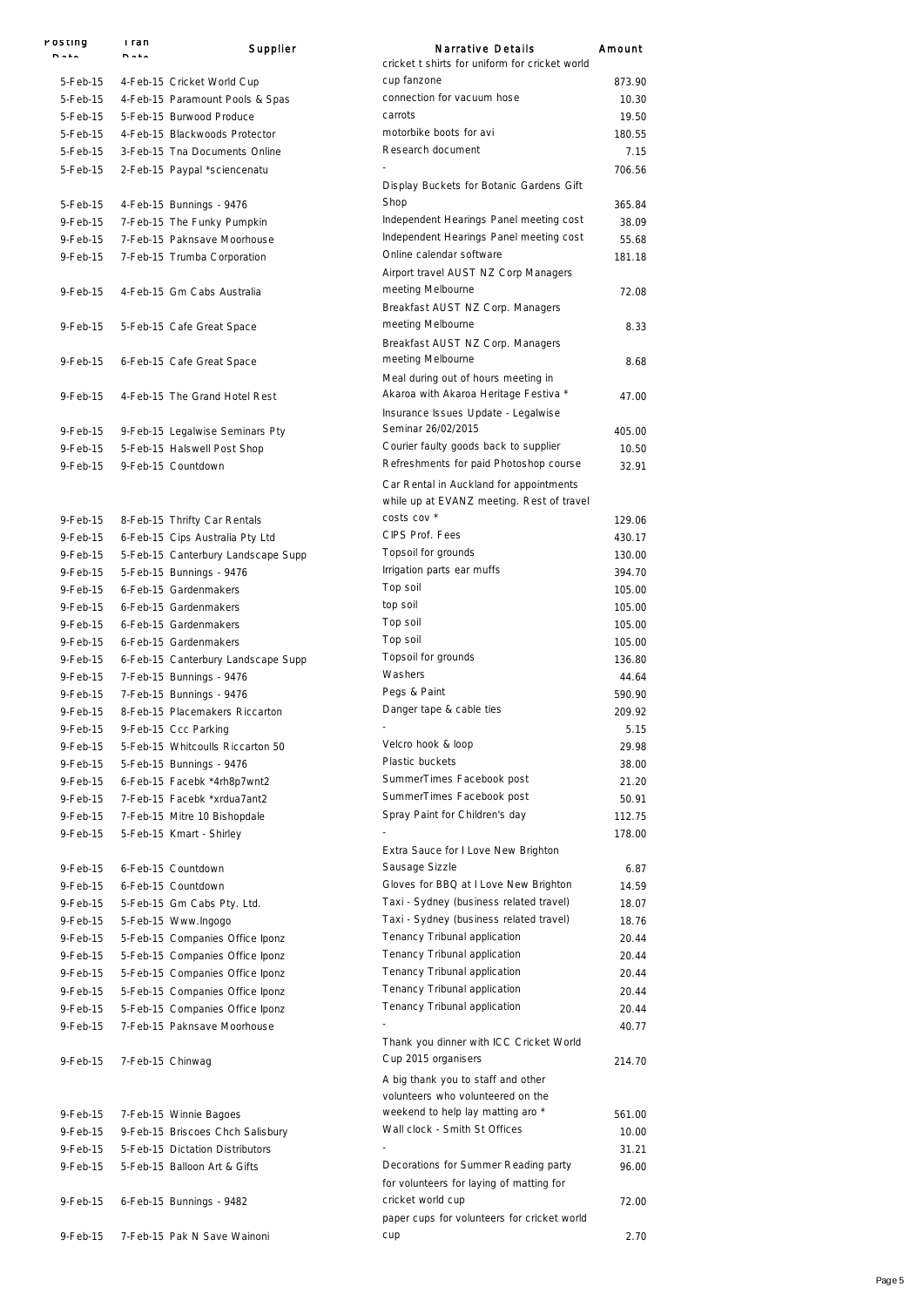| POSTING                | i ran              | Supplier                                                         | <b>Narrative Details</b>                                                         | Amount         |
|------------------------|--------------------|------------------------------------------------------------------|----------------------------------------------------------------------------------|----------------|
| 9-Feb-15               |                    | 7-Feb-15 Pak N Save Wainoni                                      | for volunteers for Cricket World Cup                                             | 26.45          |
| $9-Feb-15$             |                    | 5-Feb-15 Amazon Mktplace Pmts                                    | Easter in Art film for public programme                                          | 47.11          |
| 9-Feb-15               |                    | 2-Feb-15 Www.lce.Org.Uk                                          | ICE membership                                                                   | 558.75         |
|                        |                    |                                                                  | Form Assembly Enterprise Account                                                 |                |
|                        |                    |                                                                  | Subscription Fee - 4 Feb. 2015 to 4 March                                        |                |
| $9-Feb-15$             |                    | 4-Feb-15 Formassembly.Com                                        | 2015                                                                             | 280.57         |
| 9-Feb-15               |                    | 4-Feb-15 Paypal *iraartist                                       | 12 original Silk scarves for corporate gifts                                     | 540.00         |
| 9-Feb-15               |                    | 8-Feb-15 Cashmere Super Dairy                                    | food for summit rd society working bee                                           | 23.37          |
| 9-Feb-15               |                    | 9-Feb-15 Mitre 10 Beckenham                                      | measuring jug and buket squeegee                                                 | 12.33          |
| 9-Feb-15               |                    | 5-Feb-15 Warehouse Nthinds 120                                   | Pegs for throwing circle by HPSNZ                                                | 12.00          |
|                        |                    |                                                                  | 8 No. Stainless bolts, 8 No. Stainless<br>washers and 8 No. Brass Nuts for water |                |
| 9-Feb-15               |                    | 5-Feb-15 Blacks Fasteners Lt                                     | feature at Pioneer Poo*                                                          | 65.16          |
| 9-Feb-15               |                    | 6-Feb-15 Bunnings - 9476                                         | 100m measuring tape                                                              | 99.00          |
|                        |                    |                                                                  | stringlines, measuring jugs and nova flow                                        |                |
| 9-Feb-15               |                    | 6-Feb-15 Bunnings - 9476                                         | pipe<br>crew drinks in lieu of no coffee facilities on                           | 367.73         |
| 9-Feb-15               |                    | 9-Feb-15 The Kitchen Cafe                                        | site                                                                             | 14.10          |
| $9-Feb-15$             |                    | 4-Feb-15 Www.Gov.Uk                                              | Research document                                                                | 21.39          |
| 9-Feb-15               |                    | 4-Feb-15 Www.Gov.Uk                                              | Research document                                                                | 21.39          |
| 9-Feb-15               |                    | 4-Feb-15 Amazon Mktplace Pmts                                    | Library book                                                                     | 29.69          |
| 9-Feb-15               |                    | 6-Feb-15 Amazon *mktplce Eu-Uk                                   | Library book                                                                     | 418.25         |
|                        |                    |                                                                  | This is for the purchase of hay bales for                                        |                |
| 9-Feb-15               |                    | 5-Feb-15 Pearsons Coal & Garden                                  | Halswell Pool Farm Yard Fun Pool Party                                           | 64.00          |
|                        |                    |                                                                  | This is for the purchase of rubbish bin<br>liners for use at Waltham Pool        |                |
| 9-Feb-15               |                    | 9-Feb-15 Mitre 10 Beckenham                                      |                                                                                  | 56.47          |
|                        |                    |                                                                  | Coax for video equipment used for World<br>Cup Cricket                           |                |
| $9-Feb-15$             |                    | 5-Feb-15 Ideal Electrical Chr                                    | Coax connector                                                                   | 116.15         |
| 9-Feb-15<br>$9-Feb-15$ |                    | 9-Feb-15 Jaycar Pty Ltd<br>5-Feb-15 Southern 4wheel Drive        | spark arrestors for vehicles                                                     | 4.50<br>879.75 |
|                        |                    |                                                                  | repairs to my Mendell fire boots, glue sole                                      |                |
| 9-Feb-15               |                    |                                                                  | back on                                                                          | 20.00          |
| 9-Feb-15               |                    | 7-Feb-15 Happy Feet Brighton<br>7-Feb-15 Briscoes Chch Salisbury | Electric jug replacement for broken one                                          | 83.99          |
|                        |                    |                                                                  | LMH Board Seminar and Workshop - 17                                              |                |
|                        |                    | 10-Feb-15 10-Feb-15 Supervalue Lyttleton                         | March 2015                                                                       | 7.18           |
|                        |                    |                                                                  | Dry bag for carrying binocs, camera,                                             |                |
| 10-Feb-15              |                    | 9-Feb-15 Smiths City 8241                                        | survey gear, etc in boats                                                        | 29.99          |
|                        |                    |                                                                  | Breakfast AUST NZ Corp. Managers                                                 |                |
| 10-Feb-15              |                    | 7-Feb-15 Trunk Restaurant                                        | meeting Melbourne                                                                | 19.54          |
|                        |                    |                                                                  | Airport travel AUST NZ Corp. Managers                                            |                |
| 10-Feb-15              |                    | 8-Feb-15 Black Cab Vic 132227                                    | meeting Melbourne                                                                | 57.33          |
| 10-Feb-15              |                    | 9-Feb-15 Ecocentral Ltd                                          | shelter rubbish                                                                  | 13.97          |
| 10-Feb-15              | 9-Feb-15 Scion     |                                                                  | NZ LTC Annual Conference                                                         | 720.00         |
|                        |                    |                                                                  | Hose fittings and glue and wirebrush for                                         |                |
| 10-Feb-15              |                    | 9-Feb-15 Bunnings - 9476                                         | aquatics and stadium                                                             | 26.03          |
| 10-Feb-15              |                    | 9-Feb-15 Torpedo 7                                               | Bike pump for wheel chairs                                                       | 41.99          |
| 10-Feb-15              |                    | 9-Feb-15 Coffee Club Victoria St                                 | Meal while in Auckland at EVANZ meeting                                          | 19.00          |
|                        |                    |                                                                  | Parking for car. Invoice requested for                                           |                |
| 10-Feb-15              |                    | 9-Feb-15 Chch Airport Carpark                                    | reimbursement from EVANZ.                                                        | 64.00          |
| 10-Feb-15              |                    | 9-Feb-15 Conferenz Ltd                                           | 2 staff attending Construction Course Akld                                       | 3,692.44       |
|                        |                    |                                                                  | Fencing posts and netting for Jellie Park                                        |                |
| 10-Feb-15              |                    | 9-Feb-15 Bunnings - 9476                                         | outdoor area                                                                     | 518.62         |
| 10-Feb-15              |                    | 9-Feb-15 Couplands Bakeries                                      | Milk fro staffroom                                                               | 6.60           |
| 10-Feb-15              |                    | 10-Feb-15 Placemakers Riccarton                                  | Gloves & rope                                                                    | 324.69         |
| 10-Feb-15              |                    | 10-Feb-15 Ccc Parking                                            |                                                                                  | 5.15           |
| 10-Feb-15              |                    | 8-Feb-15 Facebk *zyh487snt2                                      | SummerTimes Facebook post                                                        | 49.09          |
| 10-Feb-15              |                    | 10-Feb-15 Ferrymead Mitre 10 Mega                                | Chain for entrance Godley House                                                  | 57.35          |
| 10-Feb-15              |                    | 9-Feb-15 Nz Safety Br 23                                         | Uniform and boots for new team member<br>Professional Education Programme,       | 316.24         |
| 10-Feb-15              | 10-Feb-15 Csnz Inc |                                                                  | <b>Chartered Secretaries</b>                                                     | 995.00         |
| 10-Feb-15              |                    | 8-Feb-15 Premier Cabs 131017                                     | Taxi - Sydney (business related travel)                                          | 15.50          |
| 10-Feb-15              |                    | 8-Feb-15 Silver Servic 133100                                    | Taxi - Sydney (business related travel)                                          | 17.32          |
| 10-Feb-15              |                    | 8-Feb-15 The Potts Point Book                                    | Book purchase for CAG library                                                    | 27.09          |
| 10-Feb-15              |                    | 9-Feb-15 Taxi Combined 133300                                    | Taxi - Sydney (business related travel)                                          | 15.16          |
|                        |                    |                                                                  | Polar fleece for preschool programmes                                            |                |
| 10-Feb-15              |                    | 10-Feb-15 Spotlight Stores NZ Ltd                                | activities                                                                       | 35.96          |
| 10-Feb-15              |                    | 10-Feb-15 Spotlight Stores NZ Ltd                                | Fabric for preschool programmes activities                                       | 136.97         |
| 10-Feb-15              |                    | 10-Feb-15 Fresh Choice Parklands                                 | Milk for Parklands Library Staffroom                                             | 6.10           |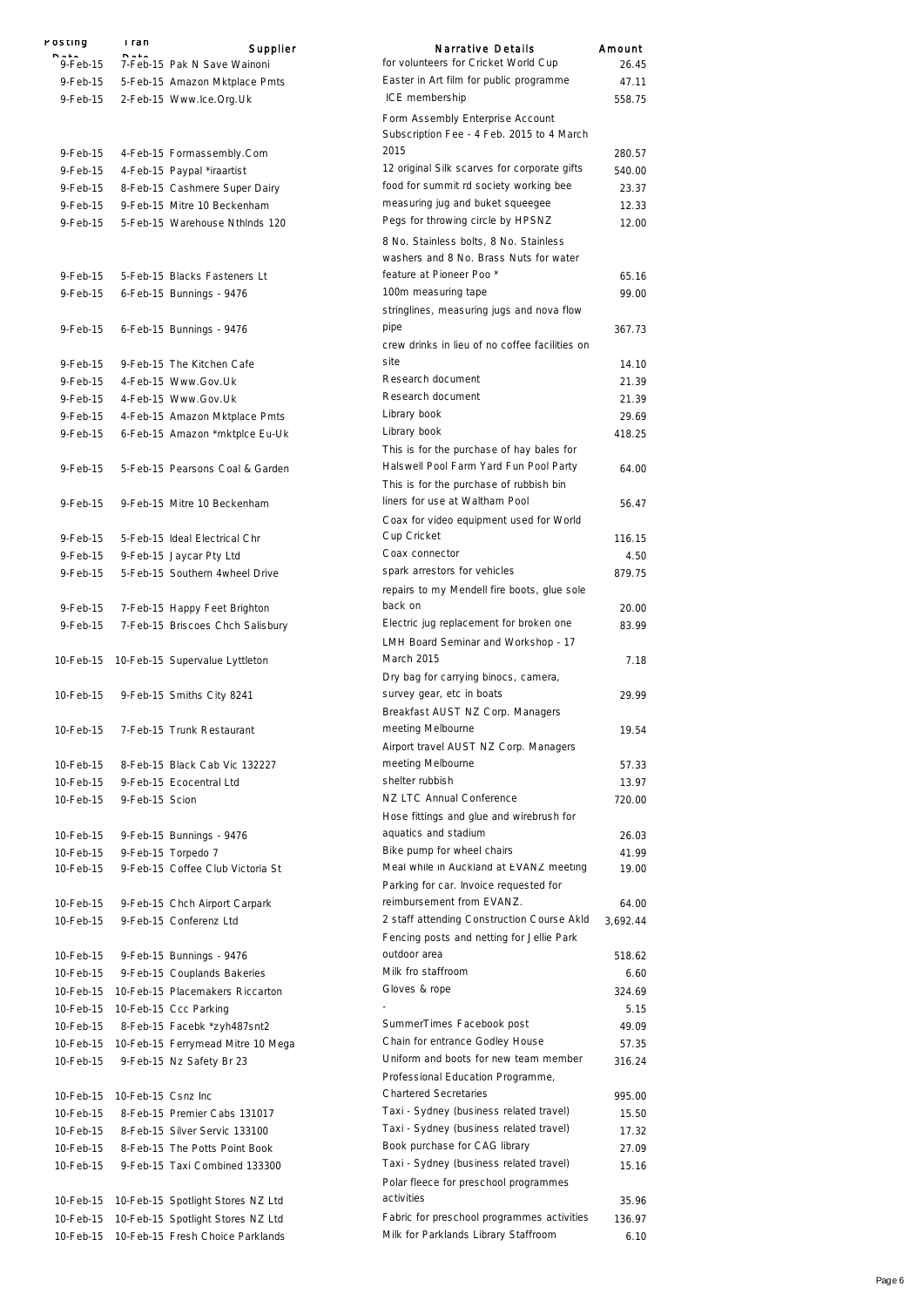| POSTING                | rran<br><b>DAL-</b> | Supplier                                                                                | <b>Narrative Details</b>                                                           | Amount           |
|------------------------|---------------------|-----------------------------------------------------------------------------------------|------------------------------------------------------------------------------------|------------------|
|                        |                     |                                                                                         | Caulking Gun and No More gaps cartridge                                            |                  |
| 10-Feb-15              |                     | 9-Feb-15 Bunnings - 9476                                                                | for bridge inspections (filling test cores)                                        | 18.28            |
|                        |                     |                                                                                         | coffee in auckland with CCT<br>representative whilst there for FIFA                |                  |
| 10-Feb-15<br>10-Feb-15 |                     | 10-Feb-15 Sky City-Rebo<br>10-Feb-15 Muswums Aotearoa                                   | Museums Aotearoa membership fee                                                    | 8.50<br>50.00    |
| 10-Feb-15              |                     | 9-Feb-15 Land Information Nz                                                            | Research identification of owner of a print                                        | 15.00            |
| 10-Feb-15              |                     | 9-Feb-15 Bishopdale New World                                                           | milk                                                                               | 2.25             |
| 10-Feb-15              |                     | 9-Feb-15 Super Cheap Auto Spares                                                        | Cleaning product for CCC Ranger vehicles                                           | 59.25            |
| 10-Feb-15              |                     | 10-Feb-15 Mitre 10 Beckenham                                                            | graffiti remover and scratch scouring kit                                          | 28.40            |
|                        |                     |                                                                                         | 1 year SSL Certificate for                                                         |                  |
| 10-Feb-15              |                     | 8-Feb-15 Dnh*godaddy.Com Nzd                                                            | *.christchurchcitylibraries.com                                                    | 289.99           |
|                        |                     |                                                                                         | Consumable expense - Clent Lane and                                                |                  |
| 10-Feb-15              |                     | 9-Feb-15 Mad Butcher Ferry Road                                                         | Glue Place BBQ<br>In House Maintenance - WO                                        | 60.00            |
|                        |                     | 10-Feb-15 10-Feb-15 Mrc Transmark Limited<br>10-Feb-15 10-Feb-15 Prebble Seeds Ltd      | Fertilzer/ sprays                                                                  | 111.98<br>258.60 |
|                        |                     | 10-Feb-15 10-Feb-15 Pak N Save Northlands                                               | sunscreen for 5 sites for educators                                                | 105.00           |
|                        |                     |                                                                                         | Hagley/Ferrymead Catering supplies for                                             |                  |
|                        |                     | 10-Feb-15 10-Feb-15 Countdown                                                           | Board meeting                                                                      | 35.44            |
|                        |                     | 10-Feb-15 10-Feb-15 Stirlings Riccarton                                                 | cricket counters cwc                                                               | 59.94            |
|                        |                     | 10-Feb-15 10-Feb-15 Mighty Ape Limited                                                  | X-Box 360 replacement controller for AR                                            | 66.49            |
|                        |                     | 10-Feb-15 10-Feb-15 Mighty Ape Limited                                                  | 2 X-Box 360 controller replacements for LI                                         | 132.98           |
| $10-Feb-15$            |                     | 10-Feb-15 Placemakers Riccarton                                                         | Tools for CWC, to be used at QEII after.                                           | 1,140.27         |
|                        |                     |                                                                                         | Catering for SAW Network Meeting -                                                 |                  |
|                        |                     | 10-Feb-15 10-Feb-15 Countdown                                                           | Tuesday 10 February 2015.<br>Parking in city for training at Civic                 | 5.00<br>8.50     |
|                        |                     | 11-Feb-15 11-Feb-15 Ccc Parking<br>11-Feb-15 11-Feb-15 Countdown                        | catering combined chairs board meeting                                             | 12.49            |
|                        |                     |                                                                                         | oversize sheets of card for storing Leigh                                          |                  |
|                        |                     | 11-Feb-15 10-Feb-15 M J Shardlow & Colid                                                | Martin painting                                                                    | 34.50            |
|                        |                     | 11-Feb-15 11-Feb-15 Ccc Parking                                                         | Glasers course at civic                                                            | 7.50             |
|                        |                     | 11-Feb-15 11-Feb-15 Parsley And Sage                                                    | Volunteer Expenses                                                                 | 104.65           |
| 11-Feb-15              |                     | 9-Feb-15 Sprout Social                                                                  | Social media monitoring software                                                   | 276.51           |
|                        |                     |                                                                                         | Credit Voucher Thrifty Car Rentals -                                               |                  |
| 11-Feb-15              |                     | 9-Feb-15 Thrifty Car Rentals                                                            | Credit back for early return of rental car<br>aluminium brackets                   | $-19.05$         |
|                        |                     | 11-Feb-15 10-Feb-15 Ullrich Alumnm Co Ltd<br>11-Feb-15 10-Feb-15 Veale&hulme Optometrst |                                                                                    | 73.60<br>396.75  |
|                        |                     |                                                                                         | Caps and cable ties for fencing at Jellie                                          |                  |
|                        |                     | 11-Feb-15 11-Feb-15 Ferrymead Mitre 10 Mega                                             | Park                                                                               | 35.28            |
|                        |                     | 11-Feb-15 10-Feb-15 Eeny Meeny                                                          | animation                                                                          | 52.33            |
|                        |                     |                                                                                         | Rec & Sport Centres 3 Month Membership                                             |                  |
|                        |                     | 11-Feb-15 10-Feb-15 Createsend.Com Ema                                                  | renewal email.                                                                     | 7.27             |
| 11-Feb-15              | 10-Feb-15 Ogilvies  |                                                                                         | Artificial flowers & foliage                                                       | 48.88            |
|                        |                     | 11-Feb-15 10-Feb-15 Warehouse Nthinds 120                                               | cable ties receipt lost                                                            | 14.00            |
|                        |                     | 11-Feb-15 10-Feb-15 Companies Office Iponz                                              | Tenanct Tribunal application<br>borer spray can                                    | 20.44<br>20.49   |
|                        |                     | 11-Feb-15 10-Feb-15 Oderings Nurseries<br>11-Feb-15 10-Feb-15 Canterbury Playcentre     | Puppets and props for Storytimes                                                   | 35.80            |
|                        |                     |                                                                                         | Bubble mix and toy instruments for                                                 |                  |
|                        |                     | 11-Feb-15 10-Feb-15 Kmart - Riccarton                                                   | Storytimes/Babytimes                                                               | 81.00            |
|                        |                     | 11-Feb-15 11-Feb-15 Just Incredible Barring                                             | Items for preschool programmes activities                                          | 7.98             |
|                        |                     | 11-Feb-15 11-Feb-15 Countdown                                                           | milk for Port Hills cafe                                                           | 23.74            |
|                        |                     |                                                                                         | 2x dog bowls for Reading to Dogs                                                   |                  |
|                        |                     | 11-Feb-15 11-Feb-15 Countdown                                                           | programme                                                                          | 9.78             |
| 11-Feb-15              |                     | 9-Feb-15 Airbus Express                                                                 | Bus from Ak Airport to city for FIFA Draw<br>Meal whilst in Auckland for FIFA draw | 16.00            |
| 11-Feb-15              |                     | 9-Feb-15 Ohagans Irish Pub<br>11-Feb-15 11-Feb-15 Chch Airport Carpark                  | Parking at airport for FIFA launch auckland                                        | 21.50<br>80.00   |
|                        |                     |                                                                                         | petrol for fleet car, fuel card wasn't                                             |                  |
|                        |                     | 11-Feb-15 10-Feb-15 Akaroa Auto Centre Ltd                                              | available                                                                          | 43.90            |
|                        |                     |                                                                                         | General micellaneous consumables for                                               |                  |
|                        |                     | 11-Feb-15 11-Feb-15 Trents Wholesale Ltd                                                | Pioneer ELC                                                                        | 72.34            |
|                        |                     |                                                                                         | Catering for a civic welcome Wanju                                                 |                  |
|                        |                     |                                                                                         | School group Korea, hosted by Cr Phil                                              |                  |
|                        |                     | 11-Feb-15 10-Feb-15 Club Tower Cafe And Bar                                             | Clearwater on 10 Feb 2015                                                          | 96.00            |
|                        |                     | 11-Feb-15 10-Feb-15 The Bible Society                                                   | 50 Bibles for Citizenship Ceremony                                                 | 684.69           |
|                        |                     |                                                                                         | Flower arrangment for citizenship<br>ceremony on 9 December 2014                   |                  |
|                        |                     | 11-Feb-15 11-Feb-15 Flowers On Cashmere                                                 | fastenings and drills for repairing safety                                         | 90.00            |
|                        |                     | 11-Feb-15 11-Feb-15 Mitre 10 Beckenham                                                  | rope at gondola                                                                    | 34.04            |
|                        |                     | 11-Feb-15 11-Feb-15 Caltex Redwood                                                      | milk for staff room                                                                | 3.30             |
|                        |                     | 11-Feb-15 11-Feb-15 New World Halswell                                                  | Milk for staffroom                                                                 | 9.30             |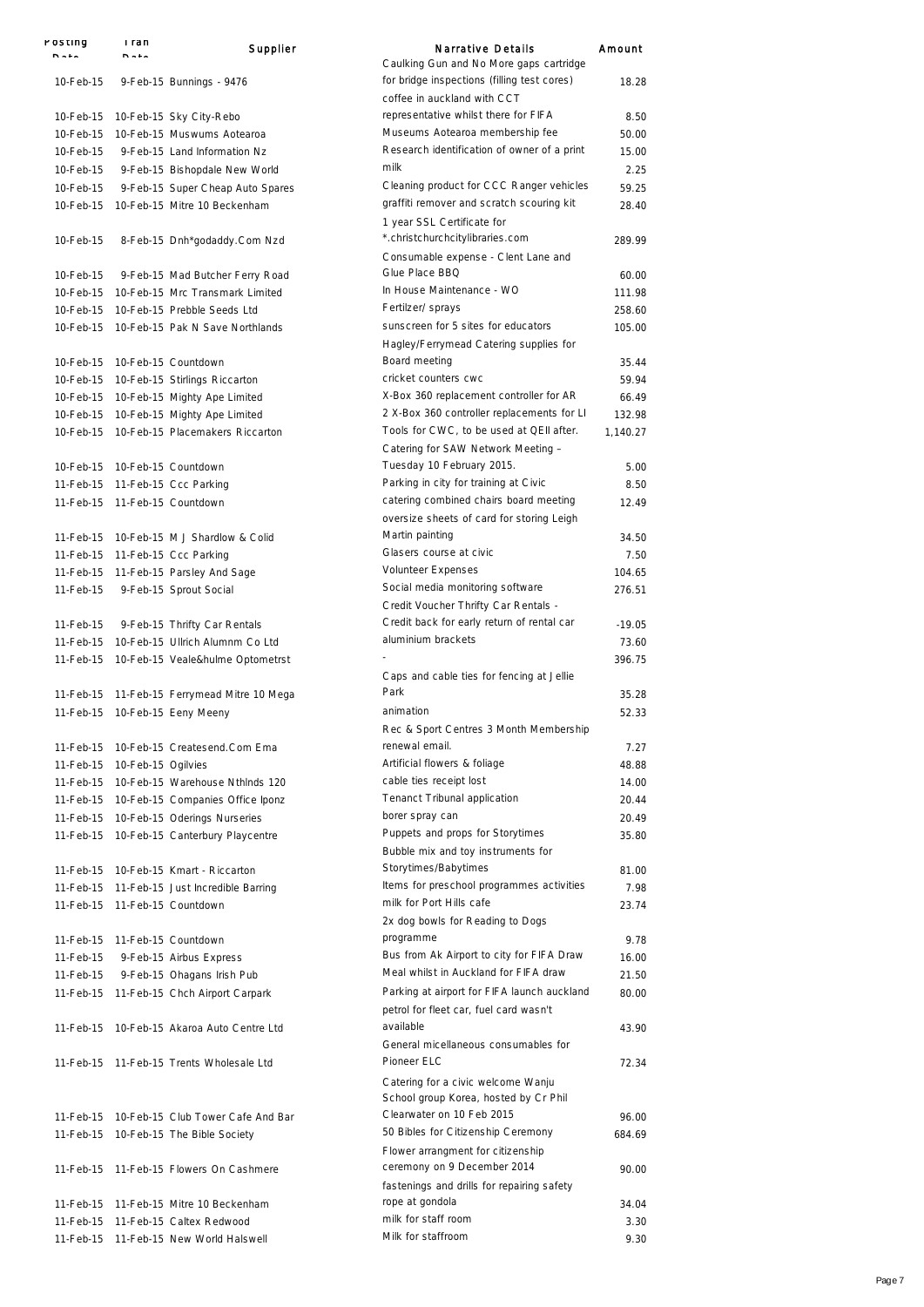| rusuny    | i ran<br>$P = 1$              | Supplier                                   | Narrative Details                            | Amount |
|-----------|-------------------------------|--------------------------------------------|----------------------------------------------|--------|
|           |                               | 11-Feb-15 10-Feb-15 Computer Food          | Ink cartridge for instrument computer        | 121.78 |
|           | 11-Feb-15 11-Feb-15 Site Safe |                                            | Site Safe Passport training                  | 299.00 |
|           |                               |                                            | Activities consumables - Glue Place and      |        |
| 11-Feb-15 |                               | 9-Feb-15 Paknsave Moorhouse                | Clent Lane BBQ                               | 32.99  |
|           |                               |                                            | Miscellaneous expense - 3x flasks for        |        |
|           |                               | 11-Feb-15 10-Feb-15 Smiths City 3207       | activities/events use                        | 60.00  |
|           |                               |                                            | Activities Consumables - Norman Kirk         |        |
|           |                               |                                            | Courts afternoon tea                         | 65.18  |
|           |                               | 11-Feb-15 10-Feb-15 Couplands Bakeries     | In House Maintenance - WO                    | 110.40 |
|           |                               | 11-Feb-15 10-Feb-15 Blacks Fasteners Lt    | Meeting with PMP print reference Future      |        |
|           |                               |                                            |                                              |        |
|           |                               | 11-Feb-15 11-Feb-15 The Kitchen Cafe       | Christchurch publication                     | 9.90   |
|           |                               |                                            | Parking fees while attending Microsoft       |        |
|           |                               | 11-Feb-15 11-Feb-15 Ccc Parking            | 2013 upgrade training in Civic Offices       | 5.15   |
|           |                               |                                            | Parking Coupons Burwood/Pegasus              |        |
|           |                               | 11-Feb-15 11-Feb-15 Shirley Service Centre | Community Board                              | 31.00  |
|           |                               |                                            | Hire truck for collection of large Leigh     |        |
|           |                               | 11-Feb-15 10-Feb-15 Oneill Rentals         | Martin painting                              | 60.56  |
| 11-Feb-15 |                               | 10-Feb-15 Corporate Consumable             | Logitech MK330 Wireless Desktop Kit          | 124.20 |
| 11-Feb-15 |                               | 10-Feb-15 Corporate Consumable             | FlashDrives for stock and webcam             | 187.16 |
| 11-Feb-15 |                               | 10-Feb-15 The Caffeine Laboratory          | crew drinks in lieu of no facilities on site | 21.70  |
| 11-Feb-15 |                               | 10-Feb-15 M J Shardlow & Colid             | rope and gaffer tape                         | 127.65 |
| 11-Feb-15 |                               | 10-Feb-15 Freshchoice Barrington           | Milk for WH                                  | 4.70   |
| 11-Feb-15 |                               | 10-Feb-15 Mt Campbell Canterbury           | radio servicing                              | 253.00 |
| 11-Feb-15 | 10-Feb-15 lpenz               |                                            | <b>IPENZ Membership</b>                      | 92.00  |
|           |                               |                                            | personality profile test for SafeGrowth      |        |
| 11-Feb-15 |                               | 9-Feb-15 The Color Code                    | team building                                | 55.79  |
|           |                               |                                            |                                              | 598.00 |
|           | 11-Feb-15  10-Feb-15  lpenz   |                                            | Museum                                       |        |
| 11-Feb-15 |                               | 11-Feb-15 Waitaki District Coun            | Coax connector                               | 2.70   |
|           |                               | 11-Feb-15 11-Feb-15 Jaycar Pty Ltd         | Petrol Can                                   | 5.90   |
| 11-Feb-15 |                               | 10-Feb-15 Bunnings - 9476                  |                                              | 17.97  |
| 11-Feb-15 |                               | 11-Feb-15 Nz Scty Of Local Govt            | 2015 Diaries                                 | 18.29  |
|           |                               |                                            | Catering for Hoon Hay Network Meeting -      |        |
|           |                               | 11-Feb-15 11-Feb-15 Sydenham Bakery        | Wednesday 11 February 2015.                  | 82.60  |
| 12-Feb-15 |                               | 11-Feb-15 Fresh Choice Merivale            | Independent Hearings Panel meeting cost      | 69.87  |
|           |                               | 12-Feb-15 12-Feb-15 Mitre 10 Bishopdale    | Misc items for pool operating                | 85.86  |
|           |                               | 12-Feb-15 12-Feb-15 Pgg Wrightson Chch     | Possum trap purchase x 2 units               | 116.40 |
|           |                               | 12-Feb-15 12-Feb-15 Relish Catering        | <b>Expenses for Representation Review</b>    | 411.71 |
|           |                               |                                            | <b>Biscuits for Council and Committee</b>    |        |
| 12-Feb-15 |                               | 12-Feb-15 New World South City             | meetings                                     | 122.43 |
| 12-Feb-15 |                               | 12-Feb-15 Gardenmakers                     | dump fees Jan 2015                           | 219.76 |
|           |                               |                                            | FIFA U20 World Cup Draw Announcement         |        |
| 12-Feb-15 |                               | 11-Feb-15 The Orange Group                 | Furniture for Christchurch Stand             | 472.42 |
| 12-Feb-15 |                               | 11-Feb-15 Bp 2go Linwood                   | Fuel for Boat - Midge Application            | 58.08  |
| 12-Feb-15 |                               | 12-Feb-15 Mrc Transmark Limited            | In House Maintenance - WO                    | 63.27  |
|           |                               | 12-Feb-15 12-Feb-15 Forum Point 2          | Conference part payment                      | 130.00 |
|           |                               |                                            | New safety straps for baby change            |        |
|           |                               | 12-Feb-15 12-Feb-15 Zone Architectural     | stations                                     | 89.70  |
|           |                               | 12-Feb-15 10-Feb-15 Www.Theiet.Org         | Membership                                   | 451.76 |
|           |                               |                                            | Project 2013 training                        |        |
|           |                               | 12-Feb-15 12-Feb-15 Auldhouse Computer     | drills nails screws for staff gauges         | 862.50 |
|           |                               | 12-Feb-15  11-Feb-15  Bunnings - 9482      |                                              | 90.21  |
|           |                               |                                            | PRE-APPROVED BY UM - Lunch for               |        |
|           |                               |                                            | volunteer workforce for ICC Cricket World    |        |
|           |                               | 12-Feb-15 12-Feb-15 Winnie Bagoes          | Cup                                          | 198.00 |
|           |                               | 12-Feb-15 11-Feb-15 Warehouse Sthcity 175  | USB Flash drives                             | 31.96  |
|           |                               |                                            | Sport & Rec Centres Welcome Newsletter       |        |
|           |                               | 12-Feb-15 11-Feb-15 Createsend.Com Ema     | 11/2                                         | 7.86   |
|           |                               |                                            | Hoyts gift card - prize for SummerTimes      |        |
|           |                               | 12-Feb-15 12-Feb-15 New World South City   | comp.                                        | 50.00  |
| 12-Feb-15 |                               | 11-Feb-15 Wilson Parking                   | Parking at Civic for meetings                | 9.60   |
| 12-Feb-15 |                               | 11-Feb-15 Vehicle Testing Nz               | CDEM ute warrant of Fitness                  | 52.00  |
|           |                               |                                            | Vouchers for winners of the tenant survey    |        |
| 12-Feb-15 |                               | 12-Feb-15 New World South City             | draw                                         | 100.00 |
| 12-Feb-15 |                               | 11-Feb-15 Blackwoods Protector             | sanitiser                                    | 94.39  |
| 12-Feb-15 |                               | 11-Feb-15 Kmart - Riccarton                | Items for preschool programmes activities    | 102.00 |
|           |                               |                                            | protective cover and screen mobile phone     |        |
|           |                               |                                            | (IMCT unable to provide)                     |        |
| 12-Feb-15 |                               | 11-Feb-15 Leading Edge Communicati         | Goods Service Licence Handbook               | 34.98  |
| 12-Feb-15 |                               | 11-Feb-15 Nz Transport Agency              |                                              | 49.50  |
| 12-Feb-15 |                               | 11-Feb-15 Heavenscent Food Co              | Breakfast when in Auckland for FIFA draw     | 18.30  |
|           |                               |                                            |                                              |        |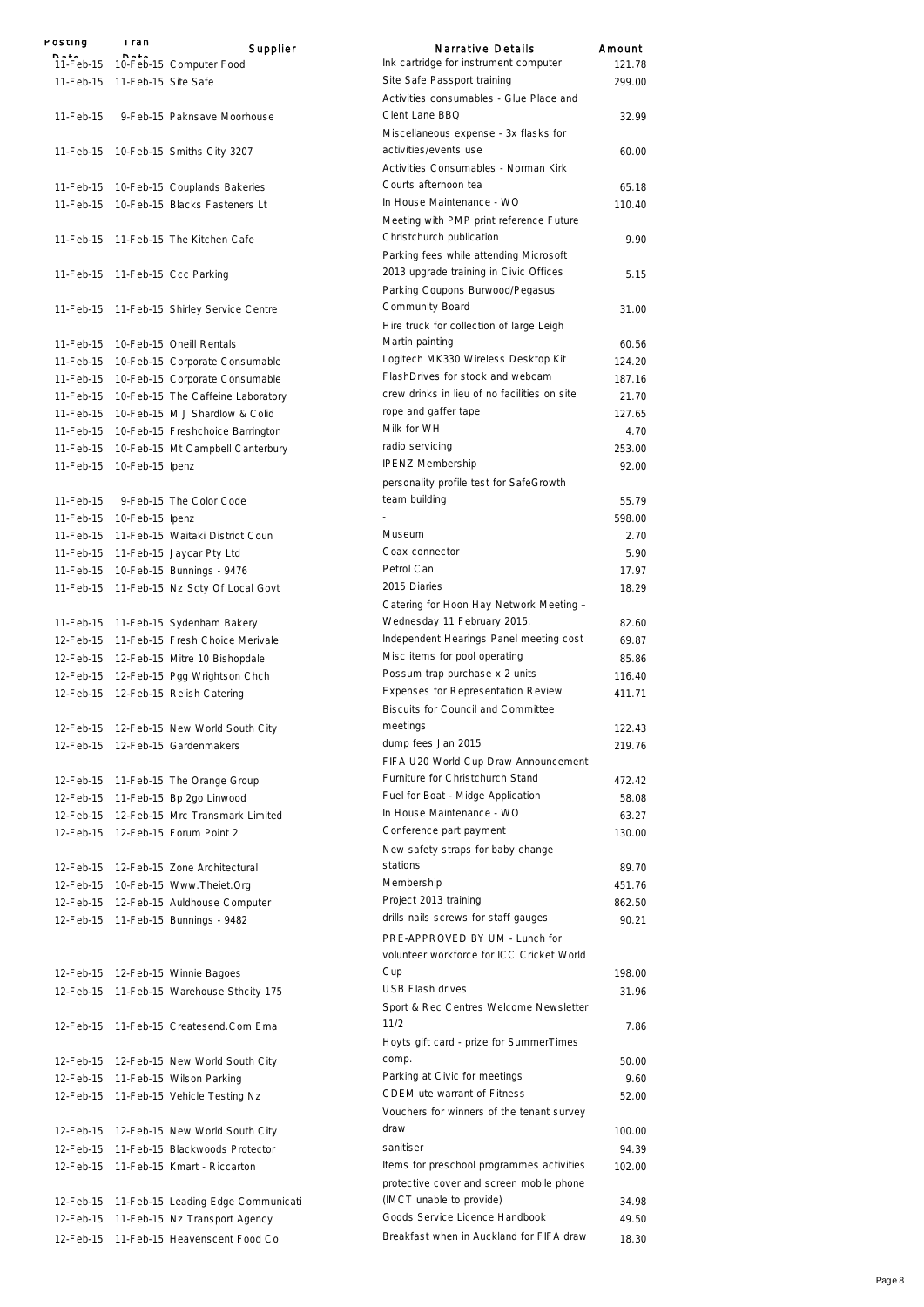| POSTING   | i ran | Supplier                                      | <b>Narrative Details</b>                                           | Amount |
|-----------|-------|-----------------------------------------------|--------------------------------------------------------------------|--------|
|           |       | 12-Feb-15 12-Feb-15 Placemakers Riccarton     | For Cricket world cup matting                                      | 52.51  |
|           |       | 12-Feb-15 12-Feb-15 Para Rubber Christchurch  | for cricket world cup venue walkways                               | 271.92 |
|           |       | 12-Feb-15 12-Feb-15 Armstrong Locksmiths      | keys for Abberley Hall and Contractors                             | 79.80  |
|           |       | 12-Feb-15 12-Feb-15 Armstrong Locksmiths      | fix locks at North New Brighton                                    | 89.00  |
|           |       |                                               | add a lock and keys cut for South New                              |        |
| 12-Feb-15 |       | 12-Feb-15 Armstrong Locksmiths                | <b>Brighton Hall for Residents Ass</b>                             | 369.00 |
| 12-Feb-15 |       | 10-Feb-15 Paknsave Moorhouse                  | Anna Crighton Book Launch                                          | 49.92  |
| 12-Feb-15 |       | 12-Feb-15 Pioneer Stadium Cafe                | Milk for staff refreshments at Pioneer ELC                         | 28.00  |
|           |       | 12-Feb-15 12-Feb-15 Mitre 10 Beckenham        | drill bits for fastening new rope at gondola                       | 6.11   |
|           |       | 12-Feb-15 12-Feb-15 New World Rolleston       | Kitchen Supplies                                                   | 47.66  |
|           |       |                                               | Equipment Maintenance - 2 cupboard keys                            |        |
|           |       | 12-Feb-15 12-Feb-15 James Bull & Co           | for Clent Lane lounge                                              | 22.00  |
|           |       | 12-Feb-15 12-Feb-15 Pak N Save Hornby         | Milk fo tearoom                                                    | 4.39   |
|           |       |                                               | licence fee for acces to online form                               |        |
|           |       | 12-Feb-15 10-Feb-15 Formassembly.Com Forma    | creation                                                           | 54.02  |
|           |       |                                               | Bike Panels to go on bikes for MCR                                 |        |
|           |       | 12-Feb-15 12-Feb-15 Adgraphix Ltd             | safety messages                                                    | 837.99 |
|           |       | 12-Feb-15 12-Feb-15 Adgraphix Ltd             | public programmes printing                                         | 86.25  |
|           |       |                                               | public programmes printing vinyl and                               |        |
|           |       | 12-Feb-15 12-Feb-15 Adgraphix Ltd             | poster                                                             | 273.01 |
| 12-Feb-15 |       | 11-Feb-15 Club Tower Cafe And Bar             | crew drinks in lieu of no facilities on site                       | 24.90  |
| 12-Feb-15 |       | 11-Feb-15 Bunnings - 9476                     | zen nylon anchor warp                                              | 123.48 |
| 12-Feb-15 |       | 12-Feb-15 Mitre 10 Beckenham                  | Cable ties for Signage at CWC FanZone<br>attendance at IoD seminar | 29.94  |
| 12-Feb-15 |       | 11-Feb-15 Institute Of Directo                | Hei Hei keys                                                       | 35.00  |
|           |       | 12-Feb-15 12-Feb-15 Armstrong Locksmiths      | Hei Hei user keys                                                  | 18.00  |
|           |       | 12-Feb-15 12-Feb-15 Armstrong Locksmiths      | Hei Hei keys                                                       | 36.00  |
|           |       | 12-Feb-15 12-Feb-15 Armstrong Locksmiths      | 70mm fire fittings, 75mm fire fittings for                         | 54.00  |
|           |       | 12-Feb-15 11-Feb-15 Hcd Flow - Chch           | connector                                                          | 522.60 |
|           |       |                                               | January Press Account (including 2%                                |        |
|           |       | 13-Feb-15 13-Feb-15 Fairfax Media (Ps)        | payment fee charge)                                                | 210.83 |
| 13-Feb-15 |       | 12-Feb-15 Warehouse Barngtn 178               | CD Player for Aqua                                                 | 59.99  |
|           |       | 13-Feb-15 13-Feb-15 The Kitchen Cafe          | Muffins for RSAC and UDSIC meetings                                | 64.00  |
|           |       | 13-Feb-15 12-Feb-15 Rex Wheels & Castors      | In House Maintenance - WO                                          | 341.50 |
|           |       | 13-Feb-15 13-Feb-15 Mrc Transmark Limited     | Trickling Filter - Bearing Removal                                 | 97.35  |
|           |       |                                               | Parking at Christchurch Airport during                             |        |
|           |       |                                               | collection of facilitator - Community                              |        |
|           |       | 13-Feb-15 13-Feb-15 Chch Airport Carpark      | Performance workshop faci *                                        | 12.00  |
|           |       | 13-Feb-15 12-Feb-15 New Zealand Planning Inst | Membership fee                                                     | 415.00 |
|           |       | 13-Feb-15 10-Feb-15 Facebook Ka4kj7sgx2       | Cricket World Cup Facebook posts.                                  | 94.86  |
| 13-Feb-15 |       | 11-Feb-15 Facebk *kr92g7ent2                  | SummerTime Facebook post                                           | 34.92  |
| 13-Feb-15 |       | 11-Feb-15 Facebook A9fy97jhx2                 | Cricket World Cup Facebook posts.                                  | 255.39 |
|           |       | 13-Feb-15 12-Feb-15 Createsend.Com Ema        | Greatness is contagious email.                                     | 110.07 |
|           |       | 13-Feb-15 12-Feb-15 Ross Galt Lock & Key      | keys for parks                                                     | 51.00  |
|           |       | 13-Feb-15 13-Feb-15 Fresh Choice Parklands    | staff expenses - coffee, tea, sugar, milk,                         | 34.30  |
|           |       |                                               | Bean bag and beans to fill for Reading to                          |        |
|           |       | 13-Feb-15 12-Feb-15 Warehouse Nthinds 120     | Dogs programme                                                     | 79.38  |
|           |       |                                               | Potential sponsor taken to lunch with                              |        |
| 13-Feb-15 |       | 12-Feb-15 Hotel Montreal Limited              | discussion about sponsorship of CAG                                | 163.50 |
| 13-Feb-15 |       | 12-Feb-15 Companies Office Iponz              | Tenancy Tribunal application                                       | 20.44  |
|           |       | 13-Feb-15 12-Feb-15 Companies Office Iponz    | Tenancy Tribunal application                                       | 20.44  |
| 13-Feb-15 |       | 12-Feb-15 Companies Office Iponz              | Tenancy Tribunal application                                       | 20.44  |
| 13-Feb-15 |       | 12-Feb-15 Blackwoods Protector                | Sunscreen x2 1l, x1 375 ml for staff                               | 153.72 |
|           |       |                                               | Storytelling supplies for preschool                                |        |
|           |       | 13-Feb-15 12-Feb-15 Kmart - Shirley           | programmes                                                         | 54.00  |
|           |       |                                               | stationary specialist item not available                           |        |
|           |       |                                               | through officemax approve purchase by                              |        |
|           |       | 13-Feb-15 12-Feb-15 Kmart - Shirley           | manager                                                            | 30.00  |
|           |       |                                               | FIFA Under 20 World Cup Delegate                                   |        |
|           |       | 13-Feb-15 11-Feb-15 Rydges Latimer Christchur | Welcome Function for 2x People                                     | 150.00 |
|           |       |                                               | Joint Lunch for Ministry of Education and                          |        |
|           |       | 13-Feb-15 13-Feb-15 New World South City      | Councillors                                                        | 68.35  |
|           |       |                                               | 2015 IPENZ Transportation Group<br>Conference                      |        |
|           |       | 13-Feb-15 13-Feb-15 Harding Consultants Ltd   | batteries for survey instruments                                   | 875.00 |
| 13-Feb-15 |       | 12-Feb-15 Wsl South City                      | Cemetery requested by Cemeteries                                   | 13.97  |
| 13-Feb-15 |       | 13-Feb-15 Flagmakers                          | Administrator                                                      | 104.65 |
|           |       |                                               |                                                                    |        |

369.00

 $22.00$ 

54.02

522.60

 $210.83$ 

 $12.00$ 

79.38

 $163.50$ 

54.00

 $30.00$ 

 $150.00$ 

68.35

875.00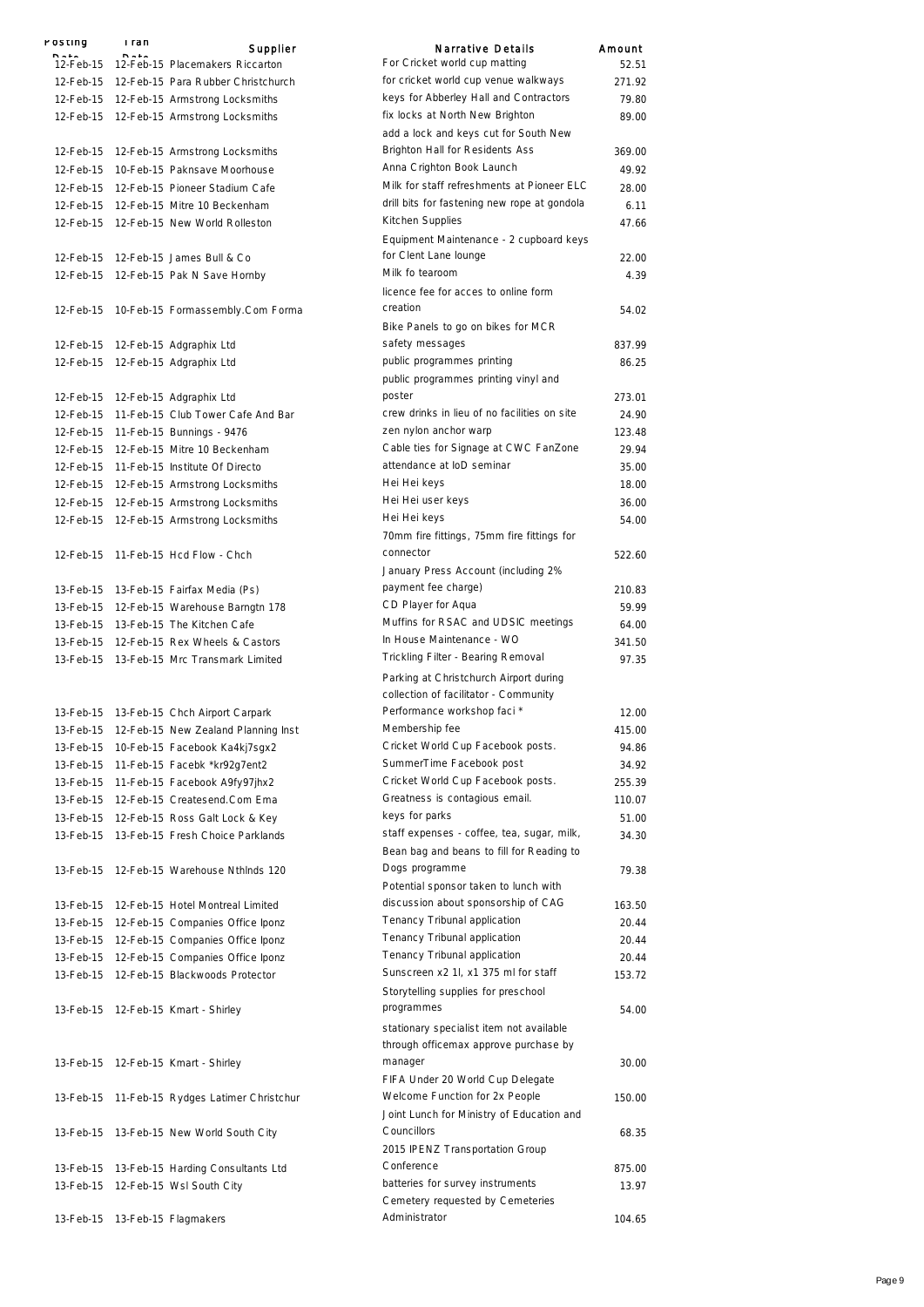| POSTING                        | i ran   | Supplier                                      | <b>Narrative Details</b>                                                              | Amount |
|--------------------------------|---------|-----------------------------------------------|---------------------------------------------------------------------------------------|--------|
|                                | $B = 1$ |                                               | new manila rope for replacement at                                                    |        |
|                                |         | 13-Feb-15 11-Feb-15 Gourock NZ                | gondola                                                                               | 326.03 |
|                                |         | 13-Feb-15 12-Feb-15 New World St Martins      | volunteer food                                                                        | 157.93 |
|                                |         | 13-Feb-15 12-Feb-15 Parkhouse Rd Garden       | compost iris garden                                                                   | 289.55 |
|                                |         |                                               | transaction covers two Councillors & two                                              |        |
|                                |         | 13-Feb-15 11-Feb-15 Rydges Latimer Christchur | staff                                                                                 | 300.00 |
| 13-Feb-15                      |         | 11-Feb-15 Paknsave Moorhouse                  | Consumables - Beach Clean up Day                                                      | 11.24  |
|                                |         | 13-Feb-15 12-Feb-15 Wsl South City            | Misc Expense for Outdoor Bowls                                                        | 17.00  |
|                                |         | 13-Feb-15 12-Feb-15 Mad Butcher Ferry Road    | Consumables - BBQ at Airedale Place                                                   | 56.00  |
|                                |         | 13-Feb-15 12-Feb-15 Digwork Landscape         | Landscaping boulders 1 x scoop                                                        | 12.00  |
|                                |         | 13-Feb-15 13-Feb-15 The Drawing Room Limite   | folder for rocky road                                                                 | 24.99  |
| 13-Feb-15 12-Feb-15 Hell Pizza |         |                                               | CWC opening event 2 till 12pm shift                                                   | 94.00  |
|                                |         |                                               | Sympathy card on behalf of the                                                        |        |
|                                |         | 13-Feb-15 13-Feb-15 Countdown                 | Burwood/Pegasus Board Members<br>Representation Review Workshop                       | 5.99   |
|                                |         |                                               | Catering                                                                              |        |
|                                |         | 13-Feb-15 13-Feb-15 Relish Catering           |                                                                                       | 174.51 |
|                                |         |                                               | Shirley/Papanui Community Pride Garden<br>Awards 2015 - Venue hire, data projector    |        |
|                                |         | 13-Feb-15 11-Feb-15 The Elms Hotel            | and screen hire, PA *                                                                 | 921.00 |
|                                |         |                                               | Community Network meetings during                                                     |        |
|                                |         | 13-Feb-15 13-Feb-15 Pak N Save Northlands     | 2015.                                                                                 | 14.89  |
|                                |         |                                               | crew drinks in lieu of no facilities for tea or                                       |        |
|                                |         | 13-Feb-15 12-Feb-15 The Caffeine Laboratory   | coffee                                                                                | 21.40  |
|                                |         | 13-Feb-15  12-Feb-15  Bunnings - 9482         | cable ties and rope cwc                                                               | 125.97 |
|                                |         | 13-Feb-15 12-Feb-15 Reid And Twiname Limited  | black scrim for memories of cricket                                                   | 205.85 |
|                                |         | 13-Feb-15 13-Feb-15 Countdown                 | Toothbrush - cleaner for 3D printing                                                  | 1.99   |
|                                |         |                                               | Spray Paint for dressing CWC Fanzone                                                  |        |
|                                |         | 13-Feb-15   12-Feb-15   Bunnings - 9476       | amenities                                                                             | 11.97  |
|                                |         | 13-Feb-15 12-Feb-15 Stirlings Riccarton       | Zone                                                                                  | 179.94 |
|                                |         | 13-Feb-15 13-Feb-15 Xcm Group Limited         | new senior shirts                                                                     | 556.83 |
|                                |         | 13-Feb-15 13-Feb-15 Mitre 10 Mega Hornby      | spare light bulbs for Hei Hei Cc                                                      | 35.94  |
|                                |         |                                               | This is for the purchase of cleaning<br>product, sunscreen and toilet paper for       |        |
|                                |         | 13-Feb-15 13-Feb-15 New World Halswell        | use at Halswell Pool                                                                  | 34.86  |
|                                |         | 16-Feb-15 13-Feb-15 Warehouse Ricton 220      | Baskets for washing                                                                   | 42.00  |
|                                |         | 16-Feb-15 16-Feb-15 Mitre 10 Beckenham        | tools for trapline maintenance                                                        | 26.36  |
|                                |         | 16-Feb-15 13-Feb-15 New World Fendalton       | Cotton balls for Chinese Festival display                                             | 3.58   |
|                                |         | 16-Feb-15 15-Feb-15 Mitre 10 Rangiora         | galv screws                                                                           | 18.60  |
|                                |         | 16-Feb-15 16-Feb-15 Farmlands Rangiora        | Stock and dog food                                                                    | 283.90 |
|                                |         |                                               | Marketing and Promotions giveaways for                                                |        |
|                                |         | 16-Feb-15 11-Feb-15 Paypal *infiniteret       | the ICC Cricket World Cup                                                             | 618.41 |
|                                |         | 16-Feb-15 13-Feb-15 George Henry & Co Lt      | Trickling Filter - Bearing Removal                                                    | 217.30 |
|                                |         | 16-Feb-15 16-Feb-15 Anzor Fasteners           | Trickling Filter - Bearing Removal                                                    | 130.66 |
|                                |         |                                               | Impact driver and tools for Gregor Kregar                                             |        |
|                                |         | 16-Feb-15 16-Feb-15 Ferrymead Mitre 10 Mega   | sculpture removal                                                                     | 480.05 |
|                                |         | 16-Feb-15 13-Feb-15 Wilson Parking            | Parking in town for GC H&F Interviews                                                 | 9.60   |
|                                |         | 16-Feb-15 16-Feb-15 Pioneer Stadium Cafe      | Coffee for ACC Audit                                                                  | 11.40  |
|                                |         |                                               | Advertisement - new car parking Lichfield<br>St The Press 17/12/2014                  |        |
|                                |         | 16-Feb-15 16-Feb-15 Ballantynes               |                                                                                       | 500.00 |
|                                |         | 16-Feb-15 13-Feb-15 The Service Company Ltd   | Laundry Detergent x 2                                                                 | 217.35 |
|                                |         | 16-Feb-15 16-Feb-15 Fendalton Supervalue      | Catering for Community Board meeting                                                  | 21.47  |
|                                |         |                                               | Soup and rolls for staff lunches - Cricket<br>World Cup. Queues at F&B tents too long |        |
|                                |         | 16-Feb-15 14-Feb-15 Pak N Save Riccarton      | for staff to get *                                                                    | 57.95  |
|                                |         |                                               | Long rolls for Cricket World Cup Catering                                             |        |
|                                |         | 16-Feb-15 14-Feb-15 Countdown                 | 5906-4615                                                                             | 100.80 |
|                                |         |                                               | Long rolls for Cricket World Cup Catering                                             |        |
|                                |         | 16-Feb-15 14-Feb-15 Paknsave Moorhouse        | 5906-4615                                                                             | 118.18 |
|                                |         |                                               | PRE-APPROVED BY UM - drinks for                                                       |        |
|                                |         |                                               |                                                                                       |        |
|                                |         | 16-Feb-15 12-Feb-15 Paknsave Moorhouse        | volunteer workers for ICC World Cup                                                   | 18.05  |
|                                |         |                                               | 5no. trees planted at Hagley Oval for ICC<br>Cricket World Cup                        |        |
|                                |         | 16-Feb-15 13-Feb-15 The Little Big Tree       |                                                                                       | 143.80 |
|                                |         |                                               | 2no. trollies to carry pumps and hose                                                 |        |
|                                |         | 16-Feb-15 16-Feb-15 Topmaq Head Office        | equipment                                                                             | 298.80 |
| 16-Feb-15                      |         | 16-Feb-15 Freshchoice Barrington              | Milk for staffroom                                                                    | 4.70   |
|                                |         | 16-Feb-15 16-Feb-15 Gardenmakers              | Top soil                                                                              | 118.00 |
|                                |         | 16-Feb-15 12-Feb-15 Facebk *v4g2g7ent2        | Cricket World Cup Facebook posts.                                                     | 51.94  |
|                                |         | 16-Feb-15 12-Feb-15 Facebook Mzyjm7ngx2       | Cricket World Cup Facebook posts.                                                     | 374.35 |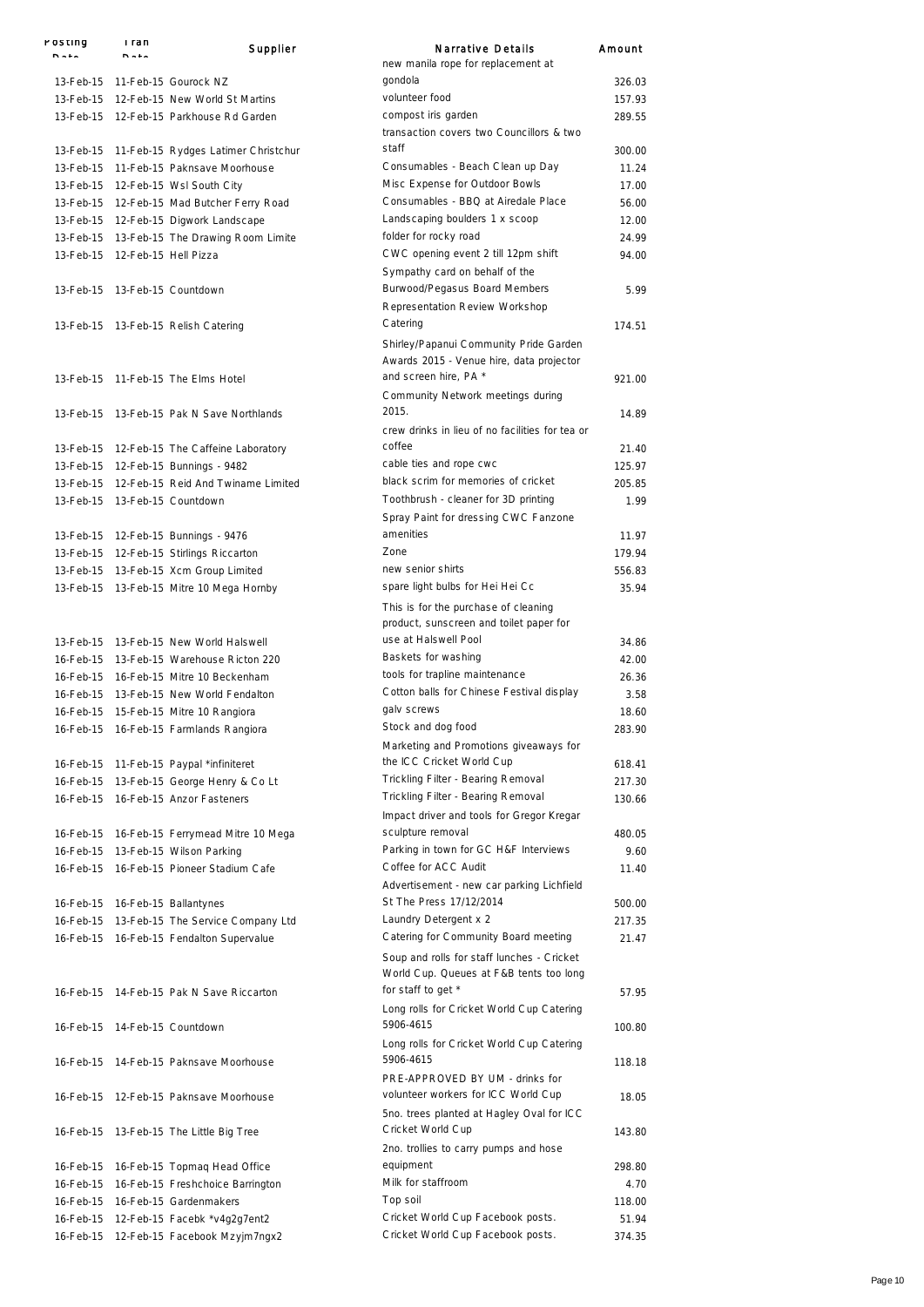| rusuny<br><b>D.L.</b>  | rran<br>$P = 1$ | Supplier                                                        | <b>Narrative Details</b>                                                             | Amount           |
|------------------------|-----------------|-----------------------------------------------------------------|--------------------------------------------------------------------------------------|------------------|
|                        |                 | 16-Feb-15    13-Feb-15    Facebk *dt2dj72pt2                    | Cricket World Cup Facebook posts.                                                    | 49.27            |
|                        |                 |                                                                 | Cricket World Cup & Buildback Smarter                                                |                  |
|                        |                 | 16-Feb-15 13-Feb-15 Facebook Rt5ed7shx2                         | Facebook posts.                                                                      | 703.58           |
|                        |                 | 16-Feb-15 14-Feb-15 Facebk *jqr397snt2                          | SummerTimes Facebook posts.                                                          | 108.27           |
|                        |                 |                                                                 | needed to pay PMs Wilson parking, no                                                 |                  |
| 16-Feb-15              |                 | 13-Feb-15 Wilson Parking                                        | receipt provided.                                                                    | 6.60             |
| 16-Feb-15              |                 | 13-Feb-15 Bunnings - 9482                                       | Trolley and Tressle table for Sports Hall                                            | 143.00           |
|                        |                 |                                                                 | Vouchers for winners of the tenant survey                                            |                  |
|                        |                 | 16-Feb-15 12-Feb-15 Paknsave Moorhouse                          | draw                                                                                 | 300.00           |
| 16-Feb-15              |                 | 13-Feb-15 Companies Office Iponz                                | Tenancy Tribunal application                                                         | 20.44            |
|                        |                 | 16-Feb-15 13-Feb-15 Companies Office Iponz                      | Tenancy Tribunal application                                                         | 20.44            |
|                        |                 | 16-Feb-15 13-Feb-15 Companies Office Iponz                      | Tenancy Tribunal application                                                         | 20.44            |
|                        |                 | 16-Feb-15 16-Feb-15 Placemakers Riccarton                       | For 483 deck repair                                                                  | 20.27            |
|                        |                 |                                                                 | first aid kits, sunscreen (education) and<br>work socks (rangers)                    |                  |
|                        |                 | 16-Feb-15 13-Feb-15 Blackwoods Protector                        | Card supplies for Children's Storytime                                               | 84.30            |
|                        |                 | 16-Feb-15 13-Feb-15 Parklands Lotto & Post                      | activities                                                                           | 21.98            |
|                        |                 |                                                                 |                                                                                      |                  |
|                        |                 |                                                                 | Cleaning Products/Bottled Water for FIFA                                             |                  |
|                        |                 |                                                                 | Under 20 World Cup Site Visit Cleaning<br>products used to t *                       |                  |
|                        |                 | 16-Feb-15 12-Feb-15 Paknsave Moorhouse                          |                                                                                      | 18.46            |
|                        |                 |                                                                 | Gallery and Director 2015 membership Art<br>Association of Australia and New Zealand |                  |
| 16-Feb-15              |                 | 11-Feb-15 Paypal *artassociat                                   | photo frame for staff acknowledgement                                                | 327.06           |
| 16-Feb-15              |                 | 13-Feb-15 Kmart - Riccarton                                     |                                                                                      | 13.00            |
|                        |                 |                                                                 | Paperplus paper to staff recgonition board -                                         |                  |
|                        |                 | 16-Feb-15 15-Feb-15 Paper Plus Northlands                       | no receipt - lost                                                                    | 5.99             |
| 16-Feb-15              |                 | 13-Feb-15 Ma Maison Rstrnt & Bar                                | card used in error, immediately refunded                                             | 83.00            |
|                        |                 | 16-Feb-15 13-Feb-15 Ma Maison Rstrnt & Bar                      | Credit Voucher Ma Maison Rstrnt & Bar                                                | $-83.00$         |
|                        |                 | 16-Feb-15 14-Feb-15 2degrees Mobile                             | Art Gallery Shop eftpos top up<br>First Aid refresher                                | 20.00            |
|                        |                 | 16-Feb-15 16-Feb-15 Nzrc Online Shop                            |                                                                                      | 120.00           |
|                        |                 |                                                                 | TWG Christchurch Meeting with external<br>staff                                      |                  |
| 16-Feb-15              |                 | 16-Feb-15 New World South City                                  | Lunch during ACC audit 16-18 February                                                | 61.00            |
| 16-Feb-15              |                 | 16-Feb-15 Pioneer Stadium Cafe                                  |                                                                                      | 25.65            |
|                        |                 | 16-Feb-15 16-Feb-15 Countdown                                   | Stock utilised and replacement required<br>HI viz vest                               | 50.52            |
| 16-Feb-15              |                 | 16-Feb-15 Ferrymead Mitre 10 Mega                               |                                                                                      | 26.38            |
| 16-Feb-15              |                 | 13-Feb-15 Service Fees - Spendvision                            | Service Fees Spendvision                                                             | 1.211.12         |
|                        |                 |                                                                 | Car hire, paid for in error on company<br>pcard. Paid back 18/2/15                   |                  |
|                        |                 | 16-Feb-15 15-Feb-15 Ezi Car Rentals                             | security lock key master for the cleaners                                            | 55.08            |
| 16-Feb-15              |                 | 16-Feb-15 James Bull & Co                                       | Pioneer                                                                              | 23.58            |
| 16-Feb-15              |                 | 12-Feb-15 Paknsave Moorhouse                                    | Consumables - BBQ at Airedale Place                                                  | 64.26            |
| 16-Feb-15              |                 | 12-Feb-15 Paknsave Moorhouse                                    | Consumables - BBQ at Airedale Place                                                  | 76.44            |
|                        |                 | 16-Feb-15 13-Feb-15 Blackwoods Protector                        | sun protection glasses                                                               | 33.78            |
|                        |                 |                                                                 | Garbage bags for collection of Asbestos                                              |                  |
|                        |                 | 16-Feb-15 16-Feb-15 Countdown                                   | from Bridle Path and Wainoni Roads                                                   | 47.96            |
|                        |                 |                                                                 | Airport Parking - picking up Cycle Skills                                            |                  |
|                        |                 |                                                                 | trainer from CHCH Airport for Cycle Safe                                             |                  |
| 16-Feb-15              |                 | 16-Feb-15 Chch Airport Carpark                                  | Team                                                                                 | 4.00             |
| 16-Feb-15              |                 | 14-Feb-15 Warehouse Sthcity 175                                 | hard drive for cwc for cricket videos                                                | 83.00            |
| 16-Feb-15              |                 | 14-Feb-15 Bunnings - 9476                                       | vacuum cleaner and bags and latex gloves                                             | 155.75           |
|                        |                 |                                                                 | Collars leashes and chains for resale                                                |                  |
|                        |                 |                                                                 | through service centres                                                              |                  |
| 16-Feb-15              |                 | 16-Feb-15 Taurus Leather Company                                | 2015 CWC event                                                                       | 1,100.27         |
| 16-Feb-15<br>16-Feb-15 |                 | 13-Feb-15 Bunnings - 9476<br>13-Feb-15 Para Rubber Christchurch | 2015 CWC equipment                                                                   | 218.11<br>296.78 |
|                        |                 |                                                                 | 2015 CWC Event Tools/Materials                                                       |                  |
| 16-Feb-15              |                 | 13-Feb-15 George Henry & Co Lt                                  | Research document                                                                    | 708.83           |
| 16-Feb-15              |                 | 12-Feb-15 Www.Gov.Uk                                            | Library book                                                                         | 21.55            |
| 16-Feb-15              |                 | 12-Feb-15 Skr*abebooks.Co 3ee74p                                | Library book                                                                         | 30.49            |
| 16-Feb-15              |                 | 13-Feb-15 Abebooks.Com                                          | Kenny Rogers promoter                                                                | 68.52            |
| 16-Feb-15              |                 | 13-Feb-15 Addington Coffee Co-Op                                | Taxi Sydney Airport to Hotel (Sydney Gift                                            | 46.50            |
|                        |                 |                                                                 | Show)                                                                                | 32.56            |
| 16-Feb-15              |                 | 14-Feb-15 Gm Cabs Pty. Ltd.                                     | Independent Hearings Panel meeting cost                                              |                  |
| 17-Feb-15              |                 | 15-Feb-15 Paknsave Moorhouse                                    | Chocolates for team building activity                                                | 48.51            |
| 17-Feb-15              |                 | 17-Feb-15 Fendalton Supervalue                                  | shelter rubbish                                                                      | 7.57             |
| 17-Feb-15              |                 | 16-Feb-15 Ecocentral Ltd                                        | In House Maintenance - WO                                                            | 18.62            |
| 17-Feb-15              |                 | 17-Feb-15 Mrc Transmark Limited                                 | New wall mounted Fans for Gym                                                        | 9.79             |
| 17-Feb-15              |                 | 17-Feb-15 Gordon Knight Ltd                                     | Cookies for Cashmere Photoshop Course                                                | 414.00           |
| 17-Feb-15              |                 | 17-Feb-15 New World Halswell                                    | Glyphosate (Lion 360) 20Litre pest plant                                             | 20.94            |
| 17-Feb-15              |                 | 17-Feb-15 Pgg Wrightson Chch                                    | control                                                                              | 139.00           |
|                        |                 |                                                                 |                                                                                      |                  |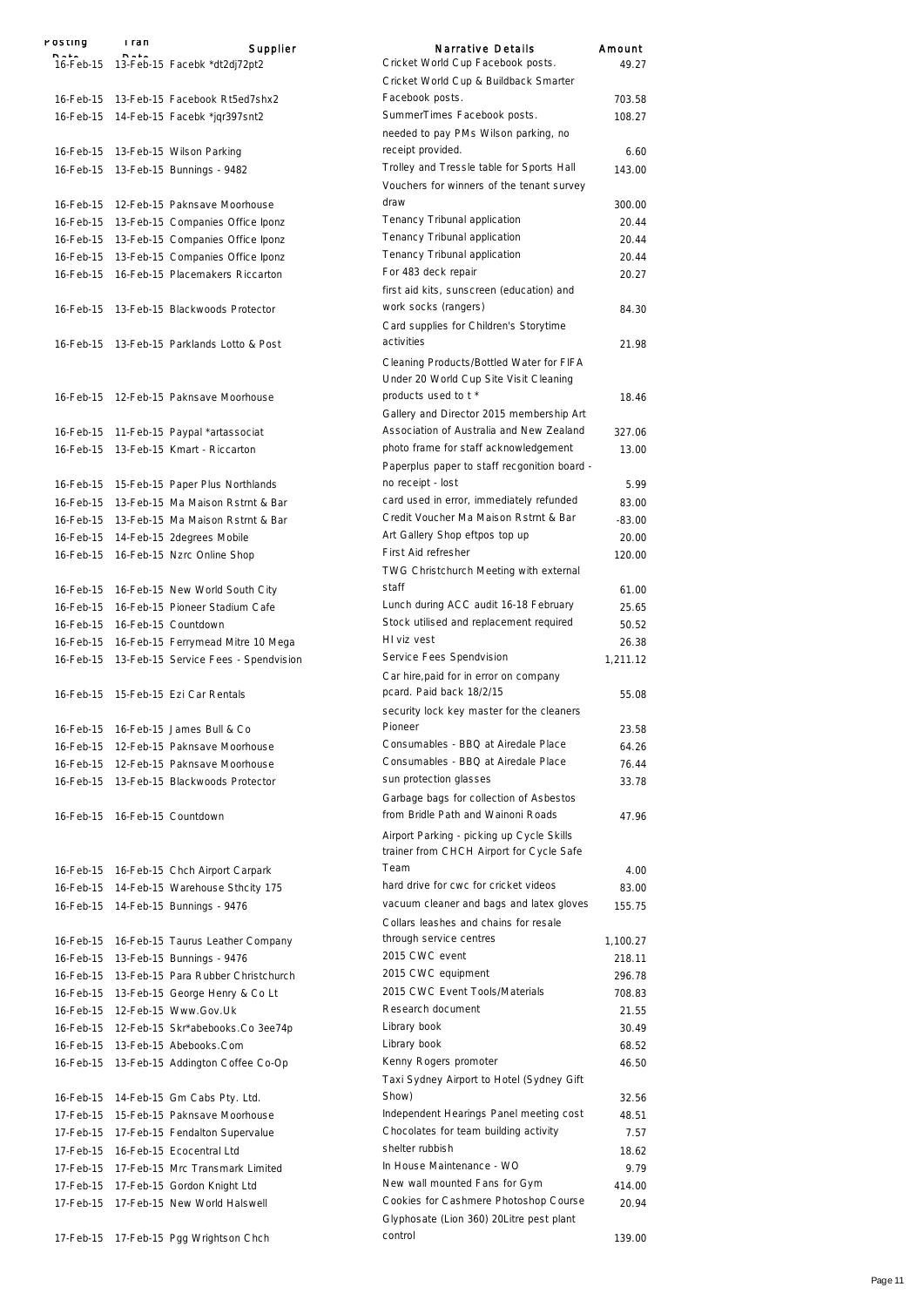| rosung    | rran                                | Supplier                                    | Narrative Details                                                                     | Amount |
|-----------|-------------------------------------|---------------------------------------------|---------------------------------------------------------------------------------------|--------|
|           |                                     | 17-Feb-15 17-Feb-15 Chch City Council Civic | Parking coupons                                                                       | 46.50  |
|           |                                     |                                             | \$40 fuel voucher for person who assisted                                             |        |
|           |                                     |                                             | with and provided items for WW1                                                       |        |
| 17-Feb-15 |                                     | 17-Feb-15 Z Cashmere                        | Horizons school p *                                                                   | 40.00  |
|           |                                     | 17-Feb-15 16-Feb-15 Smiths Hire             | Digger Hire for Ascot Field                                                           | 125.00 |
|           |                                     | 17-Feb-15 15-Feb-15 Facebk *jfr897snt2      | SummerTimes Facebook posts.                                                           | 35.60  |
| 17-Feb-15 |                                     | 16-Feb-15 Jaycar Pty Ltd                    | Thermometer batteries                                                                 | 45.60  |
| 17-Feb-15 |                                     | 4-Feb-15 Reference Publishing               | nursery register                                                                      | 75.90  |
|           |                                     |                                             | Monthly team text alerting system -<br>Decisions [D4H]                                |        |
|           | 17-Feb-15    16-Feb-15    Net    24 |                                             | Catering supplies for Board Meetings                                                  | 11.50  |
|           |                                     | 17-Feb-15 17-Feb-15 Countdown               | Parks                                                                                 | 48.47  |
| 17-Feb-15 |                                     | 17-Feb-15 Aarque Group Limited              | Coffee for staff at Pioneer ELC                                                       | 927.37 |
|           |                                     | 17-Feb-15 17-Feb-15 Freshchoice Barrington  | Stationary needs for Office and cover for                                             | 8.00   |
|           |                                     | 17-Feb-15 17-Feb-15 Paper Plus Barringtons  | profile books Pioneer ELC                                                             | 20.98  |
| 17-Feb-15 |                                     | 16-Feb-15 Nz Safety Br 23                   | First aid stock                                                                       | 95.17  |
| 17-Feb-15 |                                     | 16-Feb-15 Kevin Daly Mowers Ltd             | 2 stroke oil                                                                          | 40.00  |
| 17-Feb-15 |                                     | 17-Feb-15 Placemakers Riccarton             | timber pegs Waharoa Lyttelton                                                         | 73.49  |
| 17-Feb-15 |                                     | 16-Feb-15 lan Coombes Ltd                   | 1 No. box test tubes for Pioneer Pool                                                 | 103.50 |
| 17-Feb-15 |                                     | 16-Feb-15 Lpg Chch Byron                    | Consumable expense - gas bottle top up<br>Halswell Quarry shared track sign           | 25.00  |
| 17-Feb-15 |                                     | 17-Feb-15 Placemakers Chch South            | materials                                                                             | 43.67  |
|           |                                     | 17-Feb-15 17-Feb-15 Kennards Hire Hornby    | Halswell Quarry track maintenance-plate<br>compactor hire                             | 94.50  |
|           |                                     |                                             | various facebook boostsPlease could you                                               |        |
|           |                                     |                                             | charge: \$740.34 to 341/700/1/63/2                                                    |        |
|           |                                     | 17-Feb-15 15-Feb-15 Facebook Nfxvk7sgx2     | (61720) \$143.63 to 401/16 *                                                          | 883.97 |
|           |                                     | 17-Feb-15 17-Feb-15 Paint & Decor Chch      | Paint and Brushes                                                                     | 462.38 |
|           |                                     | 17-Feb-15 17-Feb-15 The Drawing Room Limite | folder for rocky road                                                                 | 24.99  |
|           |                                     |                                             | Incident 780622 - vga cable to the                                                    |        |
|           |                                     | 17-Feb-15 16-Feb-15 Computer Dynamics Ltd   | smartboard missing. Replacement needed                                                | 33.93  |
|           |                                     |                                             | Shirley/Papanui Community Pride Garden                                                |        |
|           |                                     |                                             | Awards 2015 - for speaker at function held                                            |        |
|           |                                     | 17-Feb-15 16-Feb-15 Rare Fare Ltd           | on 16/2/15.                                                                           | 62.80  |
|           |                                     | 17-Feb-15 17-Feb-15 Burwood Produce         | bird seed                                                                             | 111.80 |
| 17-Feb-15 |                                     | 16-Feb-15 The Frontrunner Bushin            | shoes                                                                                 | 135.00 |
|           |                                     | 17-Feb-15 15-Feb-15 Abebooks.Com            | Library book                                                                          | 36.56  |
| 17-Feb-15 |                                     | 16-Feb-15 Abebooks.Com                      | Library book                                                                          | 50.64  |
|           |                                     | 17-Feb-15 16-Feb-15 Dick Smith Electroni    | 2 x USB Sticks                                                                        | 50.00  |
|           |                                     |                                             | Independent Hearings Panel DropBox                                                    |        |
| 18-Feb-15 | 16-Feb-15 Dropbox*                  |                                             | Subscription                                                                          | 13.74  |
| 18-Feb-15 |                                     | 15-Feb-15 Paypal *edtechteam                | Google Summit                                                                         | 415.55 |
|           |                                     | 18-Feb-15 15-Feb-15 Paypal *edtechteam      | Google Summit                                                                         | 415.55 |
| 18-Feb-15 |                                     | 15-Feb-15 Paypal *edtechteam                | Google Summit                                                                         | 415.55 |
|           |                                     |                                             | Venue hire for Banks Peninsula Water<br>Zone Committee meeting on 17 February         |        |
| 18-Feb-15 |                                     | 17-Feb-15 Lincoln Event Centre              | 2015                                                                                  | 210.00 |
| 18-Feb-15 |                                     | 18-Feb-15 Gardenmakers                      | dump fees Jan 2015                                                                    | 264.86 |
| 18-Feb-15 |                                     | 17-Feb-15 Ecocentral Ltd                    | Disposal Pond Hose                                                                    | 27.94  |
| 18-Feb-15 |                                     | 17-Feb-15 Humes Pipeline Systems            | In House Maintenance - WO                                                             | 133.00 |
| 18-Feb-15 |                                     | 18-Feb-15 Mitre 10 Beckenham                | In House Maintenance - WO                                                             | 22.30  |
| 18-Feb-15 |                                     | 18-Feb-15 Nz Red Cross Cwc                  | First aid course                                                                      | 82.00  |
| 18-Feb-15 |                                     | 16-Feb-15 Fs *readdle                       | users)                                                                                | 137.61 |
| 18-Feb-15 |                                     | 17-Feb-15 Companies Office Iponz            | Tenancy Tribunal application                                                          | 20.44  |
| 18-Feb-15 |                                     | 17-Feb-15 Hopman Motors                     | #522 WOF & Service                                                                    | 233.48 |
| 18-Feb-15 |                                     | 18-Feb-15 Fresh Choice Parklands            | Milk for Parklands Library staffroom                                                  | 6.10   |
| 18-Feb-15 |                                     | 18-Feb-15 Placemakers Riccarton             | sandpaper, set square, multiplug                                                      | 104.51 |
| 18-Feb-15 | 17-Feb-15 Fix Cafe                  |                                             | Lunch during ACC Audit - 16-18 February<br>Lunch at completion of the ACC audit - 16- | 19.80  |
|           | 18-Feb-15 18-Feb-15 Baretta         |                                             | 18 February                                                                           | 128.50 |
| 18-Feb-15 |                                     | 17-Feb-15 Resene Paints                     | paint for restoring Waharoa                                                           | 583.75 |
| 18-Feb-15 |                                     | 17-Feb-15 Computer Food                     | Ink cartridge for instrument printer                                                  | 113.99 |
|           |                                     |                                             | Maintenance to track signage (paint),                                                 |        |
|           |                                     |                                             | graffiti cover up ( paint), posts, screws,                                            |        |
| 18-Feb-15 |                                     | 18-Feb-15 Placemakers Chch South            | bolts for maintena *                                                                  | 191.41 |
|           |                                     |                                             | Facebook Boosts Please could you charge                                               |        |
| 18-Feb-15 |                                     | 16-Feb-15 Facebook Vvjep7nhx2               | \$314.39 to 341/700/1/63/2                                                            | 314.39 |
| 18-Feb-15 |                                     | 17-Feb-15 Bunnings - 9476                   | mop and bucket for cleaning                                                           | 44.60  |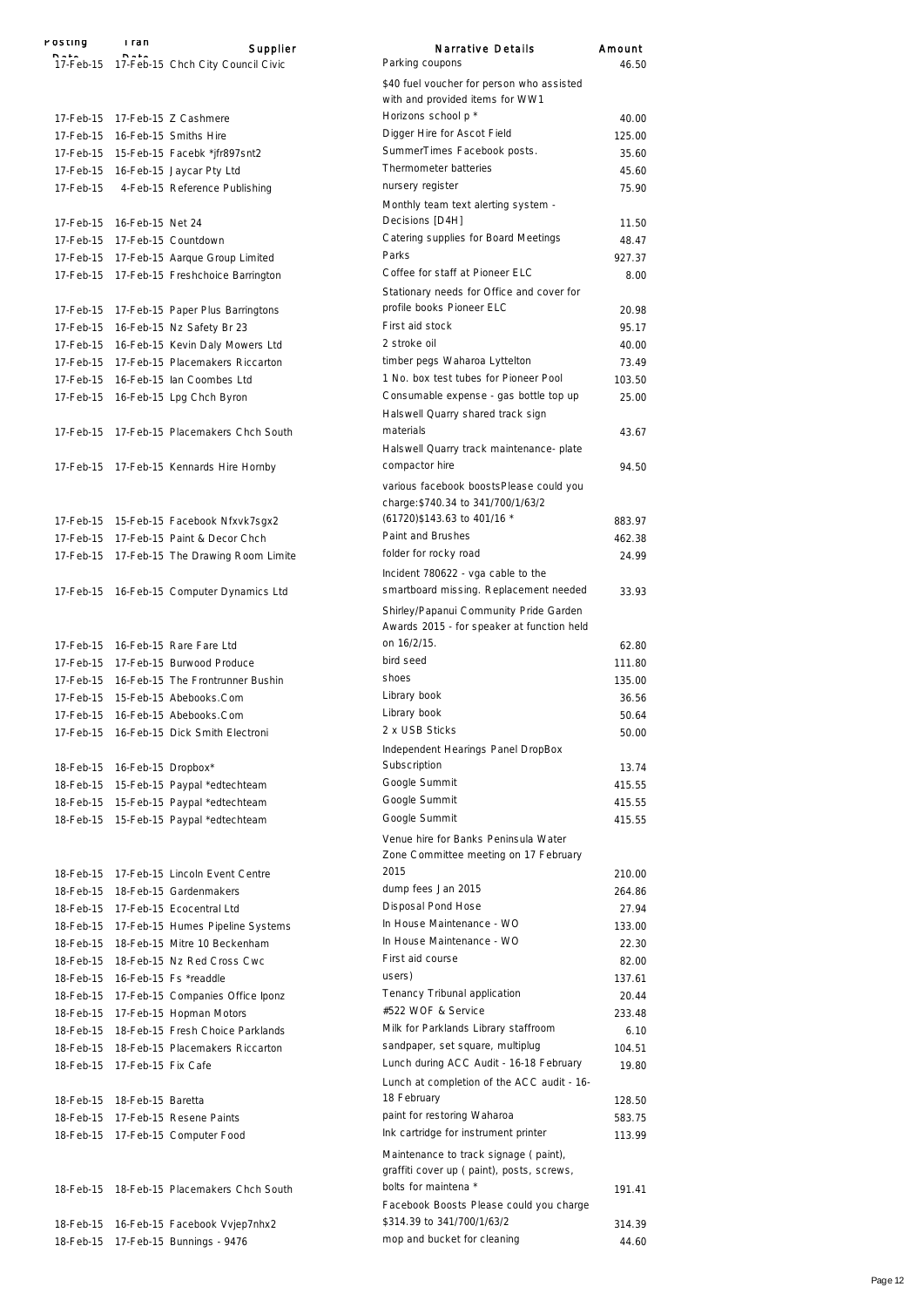| POSTING   | i ran | Supplier                                      | Narrative Details                                            | Amount   |
|-----------|-------|-----------------------------------------------|--------------------------------------------------------------|----------|
|           |       | 18-Feb-15 17-Feb-15 Edgeware Mower & Chain    | garden repairs                                               | 359.10   |
|           |       |                                               | Purchase of supplies (plastic cups) for                      |          |
|           |       | 18-Feb-15 18-Feb-15 Pak N Save Riccarton      | Riccarton/Wigram Liaison Group meetings                      | 11.18    |
|           |       |                                               | Catering for Riccarton Liaison Group                         |          |
|           |       | 18-Feb-15 18-Feb-15 Countdown                 | meeting 18 February 2015                                     | 27.05    |
|           |       | 18-Feb-15 18-Feb-15 Jaycar Pty Ltd            | VGA male-female cable for SO Boardroom                       | 15.90    |
|           |       |                                               | Tie Downs and Shackles for Events                            |          |
|           |       | 18-Feb-15 17-Feb-15 Bunnings - 9476           | <b>Trailers</b>                                              | 45.80    |
|           |       | 18-Feb-15 17-Feb-15 On The Go Eastgate        | trailer                                                      | 31.00    |
|           |       | 18-Feb-15 17-Feb-15 Nz Safety Br 23           |                                                              | 144.92   |
|           |       | 18-Feb-15 16-Feb-15 Abebooks.Com              | Library book                                                 | 55.04    |
|           |       | 18-Feb-15 18-Feb-15 Ccc Parking               | Parking at Civic                                             | 6.70     |
|           |       |                                               | Lyttelton Harbour Network Meeting -                          |          |
|           |       | 19-Feb-15 19-Feb-15 Supervalue Lyttleton      | February 2015                                                | 21.46    |
|           |       | 19-Feb-15 18-Feb-15 Blackwoods Protector      | sunscreen for field staff                                    | 12.13    |
|           |       | 19-Feb-15 18-Feb-15 Ross Galt Lock & Key      | replacement key for quad bike                                | 13.00    |
|           |       |                                               | protective clothing & hand sanitizer for                     |          |
|           |       | 19-Feb-15 18-Feb-15 Blackwoods Protector      | field staff                                                  | 168.59   |
|           |       |                                               | Catering for Banks Peninsula Water                           |          |
|           |       | 19-Feb-15 18-Feb-15 Parsley And Sage          | Management Meeting                                           | 368.00   |
|           |       | 19-Feb-15 18-Feb-15 S & T Stainless           | In House Maintenance - WO                                    | 245.30   |
|           |       | 19-Feb-15 18-Feb-15 Saecowilson - Christch    | In House Maintenance - WO                                    | 394.09   |
|           |       |                                               | Minor Catering Requirement Offsite                           |          |
|           |       | 19-Feb-15 19-Feb-15 New World Woolston        | Woolston Community Library Workshop                          | 9.30     |
|           |       |                                               | Minor Catering Requirement Offsite                           |          |
|           |       | 19-Feb-15 19-Feb-15 Metromart Colombo         | Woolston Community Library Workshop                          | 25.59    |
|           |       |                                               | Catering for Riccarton Wigram Community                      |          |
|           |       | 19-Feb-15 18-Feb-15 Parsley And Sage          | <b>Board Meeting</b>                                         | 118.45   |
|           |       | 19-Feb-15 17-Feb-15 Facebook 7v4te7shx2       | CWC Facebook posts                                           | 215.52   |
|           |       |                                               | Rec & Sport Centres Welcome email 18                         |          |
|           |       | 19-Feb-15 18-Feb-15 Createsend.Com Ema        | Feb                                                          | 8.20     |
|           |       | 19-Feb-15 19-Feb-15 Placemakers Riccarton     | Ladders                                                      | 191.66   |
|           |       | 19-Feb-15 19-Feb-15 Placemakers Riccarton     | Torches and ladders                                          | 437.94   |
|           |       |                                               | Group Fitness and Fitness replacement                        |          |
|           |       | 19-Feb-15 18-Feb-15 Hart Sport Pty Ltd        | equipment                                                    | 309.90   |
|           |       | 19-Feb-15 18-Feb-15 Wilson Parking            | Parking at Civic for meetings                                | 11.60    |
|           |       | 19-Feb-15 19-Feb-15 Thode Knife & Saw Ltd     | Sharpen Guillotine                                           | 52.52    |
|           |       |                                               | tea/coffee prospective CAG sponsors                          |          |
|           |       | 19-Feb-15 19-Feb-15 Hotel Montreal Limited    | (Carter Group)                                               | 17.00    |
|           |       | 19-Feb-15 18-Feb-15 Kevin Daly Mowers Ltd     | Toro rotary mower repair                                     | 50.00    |
| 19-Feb-15 |       | 19-Feb-15 Bselect - Moorhouse Ave             | Small tyre and tube for trailer                              | 31.80    |
|           |       | 19-Feb-15 19-Feb-15 James Bull & Co           | x6 Padlocks H, X4 Security Keys                              | 506.00   |
|           |       | 19-Feb-15 19-Feb-15 Briscoes Chch Salisbury   | Torches for Linwood Eastgate                                 | 34.98    |
|           |       | 19-Feb-15 19-Feb-15 Ouruhia Nursery Ltd       | plants for urgent planting job.                              | 249.90   |
|           |       | 19-Feb-15 18-Feb-15 Pivotel Communicat        | 2009166                                                      | 32.95    |
|           |       | 19-Feb-15 18-Feb-15 Pivotel Communicat        | inreach device monthly charge inv                            | 32.95    |
|           |       | 19-Feb-15 18-Feb-15 Anstice Associates Holdin | Glasses Lens                                                 | 172.50   |
|           |       |                                               | glass pen write, mounting squares for                        |          |
|           |       | 19-Feb-15 19-Feb-15 Paper Plus Barringtons    | mirror in SC                                                 | 12.98    |
|           |       |                                               | Catering for Shirley/Papanui Community                       |          |
|           |       | 19-Feb-15 17-Feb-15 The Elms Hotel            | Board's Garden Pride Awards 2015                             | 1,000.00 |
|           |       |                                               | Catering for Shirley/Papanui Community                       |          |
|           |       |                                               | Board Ordinary Meeting held on 18 March                      |          |
|           |       | 19-Feb-15 18-Feb-15 Bishopdale New World      | 2015 at Papanui Board *                                      | 33.44    |
|           |       |                                               | Catering for Shirley/Papanui Community                       |          |
|           |       |                                               | Board Ordinary Meeting held on 18 March                      |          |
|           |       | 19-Feb-15 18-Feb-15 Georgios Gafe             | 2015 at Papanui Board *                                      | 77.62    |
|           |       | 19-Feb-15 19-Feb-15 Geosystems NZ Ltd Chch    | repair and update gps controller                             | 304.75   |
|           |       | 19-Feb-15 18-Feb-15 Club Tower Cafe And Bar   | Meeting with social housing partners                         | 40.80    |
|           |       | 19-Feb-15 18-Feb-15 Couplands Bakeries        | Outdoor Bowls Tournament Food                                | 117.21   |
|           |       | 19-Feb-15 18-Feb-15 Warehouse Sthcity 175     | Outdoor Bowls Tournament Prizes                              | 118.86   |
|           |       | 19-Feb-15 18-Feb-15 Warehouse Sthcity 175     | Outdoor Bowls Tournament Prizes                              | 180.26   |
|           |       |                                               | opening                                                      |          |
|           |       | 19-Feb-15 19-Feb-15 Countdown                 |                                                              | 17.94    |
|           |       |                                               | Bins & bin bags / hose & sprinker / safe /<br>toilet brushes |          |
|           |       | 19-Feb-15 19-Feb-15 Ferrymead Mitre 10 Mega   | service for rotary mower                                     | 235.72   |
|           |       | 19-Feb-15 18-Feb-15 Edgeware Mower & Chain    | Catering for Riccarton Liaison Group                         | 189.50   |
|           |       |                                               | meeting 18 February 2015                                     | 47.59    |
|           |       | 19-Feb-15 18-Feb-15 Couplands Bakeries        |                                                              |          |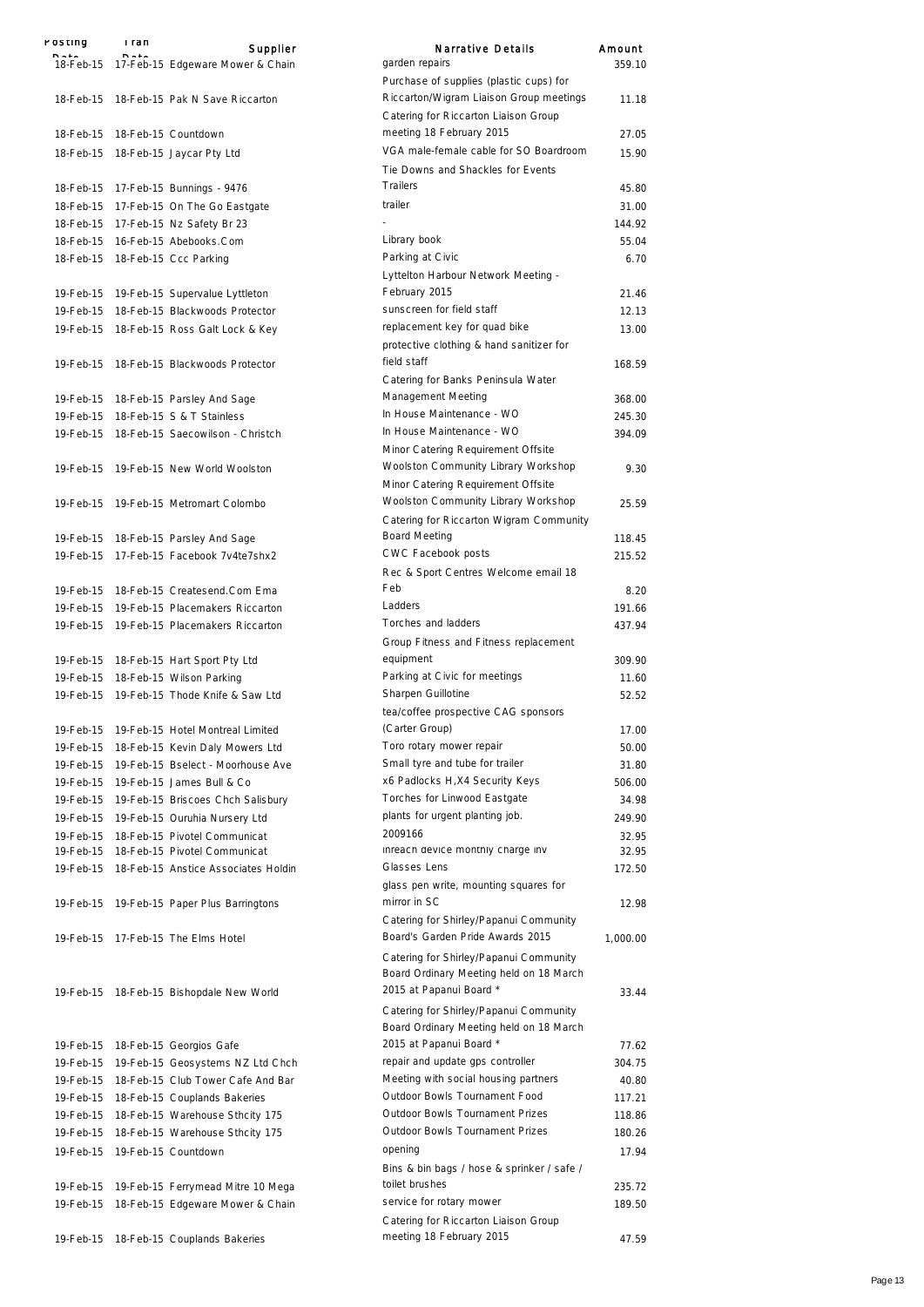| POSTING | i ran<br><b>n.i.</b>           | Supplier                                    | Narrative Details<br>digger for car park wk breaking up areas /                         | Amount    |
|---------|--------------------------------|---------------------------------------------|-----------------------------------------------------------------------------------------|-----------|
|         |                                | 19-Feb-15 18-Feb-15 Smiths Hire             | irrigation out lets                                                                     | 255.00    |
|         |                                | 19-Feb-15 17-Feb-15 Skr*abebooks.Co 3eic4y  | Library book                                                                            | 182.31    |
|         |                                | 19-Feb-15 19-Feb-15 Placemakers Riccarton   | Tools for CWC, to be used at QEII after.                                                | 465.14    |
|         |                                | 19-Feb-15 18-Feb-15 Portobello Caffe        | Meal                                                                                    | 24.46     |
|         |                                | 20-Feb-15 18-Feb-15 George Henry & Co Lt    | Tools - Replacement for lost item<br>Recurring expense for delivery of The              | 6.37      |
|         |                                | 20-Feb-15 20-Feb-15 Fairfaxmedia Recurring  | Press newspaper to Media Manager<br>Recurring monthly fee for delivery of The           | 35.30     |
|         |                                | 20-Feb-15 20-Feb-15 Fairfaxmedia Recurring  | Press newspaper to Unit Manager Pulbic<br>Informat *                                    | 43.75     |
|         |                                | 20-Feb-15 19-Feb-15 Saecowilson - Christch  | Workshop Tools                                                                          | 33.93     |
|         |                                |                                             | Parking at Christchurch Airport to drop off<br>facilitator Community Performance        |           |
|         |                                | 20-Feb-15 20-Feb-15 Chch Airport Carpark    | workshop<br>Parking for OLG and Results meetings in                                     | 16.00     |
|         |                                | 20-Feb-15 19-Feb-15 Wilson Parking          | Civic<br>Volunteer Expenses - Full First Aid Course                                     | 8.60      |
|         |                                | 20-Feb-15 20-Feb-15 Nz Red Cross Cwc        | x 2 Rescue volunteers                                                                   | 326.00    |
|         |                                | 20-Feb-15 20-Feb-15 Safestore Container     | Container storage<br>PaknSav Monthly Account for Graham                                 | 97.75     |
|         |                                | 20-Feb-15 20-Feb-15 Pak N Save Northlands   | Condon Rec and Sport Centre                                                             | 347.16    |
|         |                                | 20-Feb-15 20-Feb-15 Fendalton Service Ctr   | Parking Coupons                                                                         | 62.00     |
|         |                                | 20-Feb-15 19-Feb-15 Wilson Parking          | Parking                                                                                 | 9.60      |
|         |                                | 20-Feb-15 20-Feb-15 Optimal Workshop        | Treejack - user testing cloud software                                                  | 139.00    |
|         |                                | 20-Feb-15 20-Feb-15 Ferrymead Mitre 10 Mega | anchor                                                                                  | 63.00     |
|         |                                | 20-Feb-15 19-Feb-15 Wilson Parking          | Parking                                                                                 | 8.60      |
|         |                                | 20-Feb-15 19-Feb-15 Createsend.Com Ema      | Fast tracked timeline for Stage 2 email                                                 | 43.42     |
|         |                                | 20-Feb-15 20-Feb-15 Countdown               | Food for volunteers and Sausage Sizzle                                                  | 97.40     |
|         |                                | 20-Feb-15 19-Feb-15 Wilson Parking          | Parking at Civic for meetings<br>Guest speaker at Public Programmes                     | 11.60     |
|         | 20-Feb-15 18-Feb-15 Shop Eight |                                             | taken to donner post engagement                                                         | 100.00    |
|         |                                | 20-Feb-15 19-Feb-15 Companies Office Iponz  | Tenancy Tribunal application<br>Vivid light magenta ink cartridge for Epson             | 20.44     |
|         |                                | 20-Feb-15 20-Feb-15 P & J Group Limited     | 7890                                                                                    | 579.89    |
|         |                                | 20-Feb-15 20-Feb-15 Fresh Choice Parklands  | 800437982<br>Credit Voucher Cactus Climbing refund                                      | 48.06     |
|         |                                | 20-Feb-15 20-Feb-15 Cactus Climbing         | uniform shorts mistake by shop assistant<br>1pr shorts charged for 2, mistake by staff, | $-105.39$ |
|         |                                | 20-Feb-15 20-Feb-15 Cactus Climbing         | refund 105                                                                              | 243.46    |
|         |                                | 20-Feb-15 20-Feb-15 Countdown               | not avail from officemax                                                                | 9.98      |
|         |                                | 20-Feb-15 20-Feb-15 Christchurch City Cncl  | Parking coupons                                                                         | 46.50     |
|         |                                | 20-Feb-15 19-Feb-15 Ross Galt Lock & Key    | parks master keys for Port Hills                                                        | 90.00     |
|         |                                | 20-Feb-15 20-Feb-15 Fairfaxmedia Recurring  | Part Subscription (Christmas season) The<br>Press                                       | 18.11     |
|         |                                | 20-Feb-15 20-Feb-15 Fairfaxmedia Recurring  | The Press CAG library copy                                                              | 23.28     |
|         |                                |                                             | Catering for Shirley/Papanui Community<br>Board Breakfast Meeting with Ward             |           |
|         |                                | 20-Feb-15 19-Feb-15 Bishopdale New World    | School Principals held on 2 *                                                           | 29.54     |
|         |                                | 20-Feb-15 20-Feb-15 Aarque Group Limited    | Parks                                                                                   | 902.13    |
|         |                                | 20-Feb-15 20-Feb-15 New World Halswell      | Milk for staffroom<br>1 No. telescopic extension handle for                             | 4.65      |
|         |                                | 20-Feb-15 19-Feb-15 Paramount Pools & Spas  | scoop net at Lyttelton Pool.<br>1 No. Padlock and 2 No. keys and tags                   | 49.00     |
|         |                                | 20-Feb-15 19-Feb-15 Ross Galt Lock & Key    | for gate entrance at Lyttelton Pool<br>1 No. flexi vacuum head and 1 No.                | 90.50     |
|         |                                | 20-Feb-15 19-Feb-15 Paramount Pools & Spas  | vacuum hose cuff for Lyttelton Pool<br>1 No. Palintest 6 pool test kit for Lyttelton    | 156.35    |
|         |                                | 20-Feb-15 19-Feb-15 lan Coombes Ltd         | Pool<br>Outdoor Bowls Tournament Food and                                               | 1,127.00  |
|         |                                | 20-Feb-15 18-Feb-15 Paknsave Moorhouse      | Prizes                                                                                  | 177.07    |
|         |                                | 20-Feb-15 20-Feb-15 Modica Group Limited    | Service contract email to SMS                                                           | 75.29     |
|         |                                | 20-Feb-15 19-Feb-15 Wilson Parking          | Parking Fee - Distribution                                                              | 10.60     |
|         |                                | 20-Feb-15 19-Feb-15 Ferrymead Golf          | Planning Day room hire                                                                  | 142.50    |
|         |                                |                                             | Hagley/Ferrymead Community Board<br>Catering                                            | 87.40     |
|         |                                | 20-Feb-15 20-Feb-15 Relish Catering         | Hagley/Ferrymead Community Board                                                        |           |
|         |                                | 20-Feb-15 20-Feb-15 Relish Catering         | Catering                                                                                | 87.40     |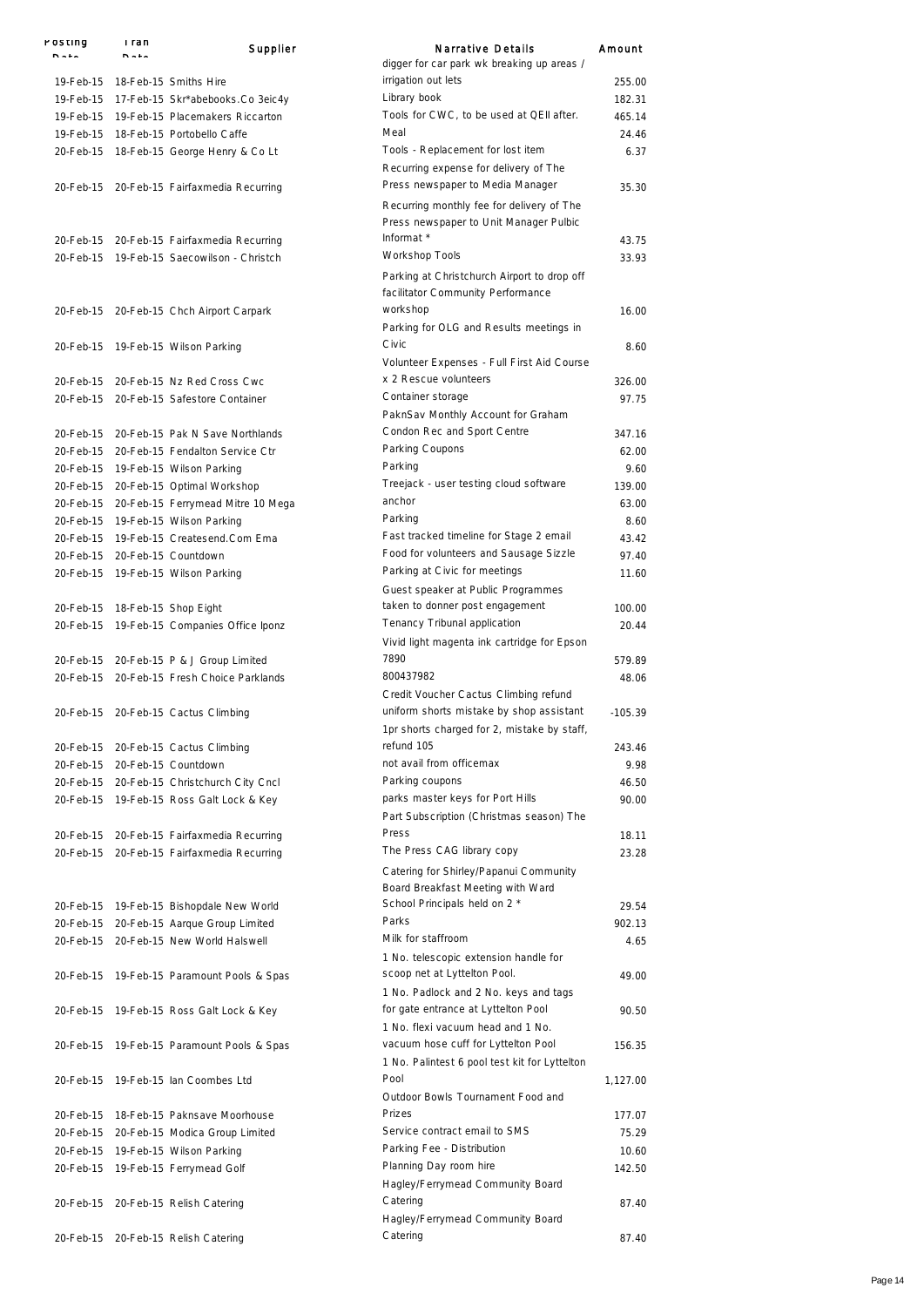| rusung    | i ran<br>$B - 1$ | Supplier                                     | Narrative Details                                                            | Amount |
|-----------|------------------|----------------------------------------------|------------------------------------------------------------------------------|--------|
|           |                  | 20-Feb-15 19-Feb-15 Just Hockey              | cricket balls for cricket nets cwc                                           | 60.00  |
|           |                  | 20-Feb-15 19-Feb-15 Wilson Parking           | parking while at meeting                                                     | 6.60   |
| 20-Feb-15 |                  | 20-Feb-15 Mitre 10 Mega Hornby               | light bulbs for Hei Hei Cc                                                   | 15.52  |
| 20-Feb-15 |                  | 18-Feb-15 Skr*abebooks.Co 3eikao             | Library book                                                                 | 27.58  |
| 20-Feb-15 |                  | 18-Feb-15 Abebooks.Com                       | Library book                                                                 | 48.42  |
|           |                  | 20-Feb-15 19-Feb-15 Bunnings - 9482          | paint for ranger house, spray gun nozzles,<br>drill bits, tap adaptor        | 338.51 |
|           |                  |                                              | Parking Coupons for Parks Unit (3 books                                      |        |
|           |                  | 20-Feb-15 20-Feb-15 Beckenham Service Ctr    | of 1 hour coupons).                                                          | 93.00  |
|           |                  | 23-Feb-15 22-Feb-15 The Funky Pumpkin        | Independent Hearings Panel Meeting                                           | 39.00  |
|           |                  | 23-Feb-15 20-Feb-15 Warehouse Hornby 128     | Sheets for first aid bed                                                     | 30.00  |
|           |                  |                                              | Ear plugs for life guards                                                    | 143.84 |
|           |                  | 23-Feb-15 20-Feb-15 Nz Safety Br 21          | Shower curtains for change rooms, hooks<br>etc                               |        |
|           |                  | 23-Feb-15 20-Feb-15 Bunnings - 9476          | LMH Board Seminar and Workshop - 17                                          | 160.62 |
|           |                  | 23-Feb-15 23-Feb-15 Relish Catering          | February 2015                                                                | 113.85 |
|           |                  |                                              | LMH Board Meeting - 18 February 2015<br>and LMH Board Workshop -             |        |
|           |                  | 23-Feb-15 23-Feb-15 Relish Catering          | Representation Review - 18 February 20 *                                     | 371.00 |
|           |                  |                                              | Attendance at the Te Matatini Kapa Haka<br>festival                          |        |
|           |                  | 23-Feb-15 23-Feb-15 Iticket.Co.Nz            | thermos flask for Charlesworth vol group                                     | 33.31  |
|           |                  | 23-Feb-15 23-Feb-15 Briscoes Chch Salisbury  | (replacement for broken flask)                                               | 12.99  |
|           |                  |                                              | Stationery items not available through                                       |        |
|           |                  | 23-Feb-15 20-Feb-15 M J Shardlow & Colid     | officemax                                                                    | 115.00 |
|           |                  | 23-Feb-15 22-Feb-15 Ecocentral Ltd           | shelter rubbish                                                              | 18.62  |
|           |                  |                                              | Catering for Fendalton Waimairi Liaison                                      |        |
|           |                  | 23-Feb-15 23-Feb-15 Relish Catering          | Meetin 11 February 2015                                                      | 223.10 |
|           |                  |                                              | In House Maintenance - WO                                                    | 60.71  |
|           |                  | 23-Feb-15 20-Feb-15 Dotmar Engineering Plast | <b>Trickling Filter Renewal</b>                                              |        |
|           |                  | 23-Feb-15 20-Feb-15 Dotmar Engineering Plast |                                                                              | 115.00 |
|           |                  |                                              | Catering Woolston Community Library                                          |        |
|           |                  | 23-Feb-15 23-Feb-15 Relish Catering          | Workshop                                                                     | 491.05 |
|           |                  | 23-Feb-15 20-Feb-15 Mister Minit Bush Inn    | Volunteer Expences                                                           | 10.50  |
|           |                  | 23-Feb-15 23-Feb-15 Optimal Workshop         | Card sorting software for user testing                                       | 189.00 |
|           |                  | 23-Feb-15 23-Feb-15 Plumbers Gasfitters      | Morning Tea & official blessing of Norman                                    | 357.00 |
|           |                  | 23-Feb-15 20-Feb-15 The Preservatory On Ho   | Kirk Memorial Pool                                                           | 331.00 |
| 23-Feb-15 |                  | 18-Feb-15 Facebook 6uenm72hx2                | <b>CWC Facebook posts</b>                                                    | 177.46 |
| 23-Feb-15 |                  | 19-Feb-15 Facebook Yxzve7shx2                | <b>CWC Facebook posts</b>                                                    | 156.72 |
|           |                  |                                              | CWC 2015 & Women's Golf Open<br>Facebook posts                               |        |
|           |                  | 23-Feb-15 20-Feb-15 Facebook 2epyk7ehx2      |                                                                              | 288.44 |
|           |                  | 23-Feb-15 21-Feb-15 Facebk *rvawf76pt2       | SummerTimes Facebook posts                                                   | 110.24 |
|           |                  | 23-Feb-15 21-Feb-15 Facebk *sh9xf7jnt2       | SummerTimes Facebook posts                                                   | 136.36 |
|           |                  |                                              | CWC 2015 & Women's Golf Open                                                 |        |
| 23-Feb-15 |                  | 21-Feb-15 Facebook T5t8q7nhx2                | Facebook posts                                                               | 278.98 |
| 23-Feb-15 |                  | 20-Feb-15 Warehouse Nthinds 120              | Guy ropes and pegs for events                                                | 56.98  |
|           |                  | 23-Feb-15 21-Feb-15 In2hula Limited          | Group Fitness equipment                                                      | 76.00  |
|           |                  | 23-Feb-15 20-Feb-15 Bunnings - 9482          |                                                                              | 84.65  |
|           |                  |                                              | Sandwiches for 40+ Volunteers Lunch -                                        |        |
|           |                  | 23-Feb-15 20-Feb-15 Couplands Bakeries       | Orienteering Day                                                             | 174.00 |
|           |                  | 23-Feb-15 22-Feb-15 Countdown                | Orienteering Day - Sausage Sizzle Bread<br>Throw Bags For Response Teams for | 40.00  |
|           |                  | 23-Feb-15 23-Feb-15 Paddler Zone             | Flood response<br>Bus ticket Auckland airport to city return x               | 792.00 |
| 23-Feb-15 |                  | 19-Feb-15 Airbus Express                     | $\overline{2}$                                                               | 56.00  |
|           |                  | 23-Feb-15 22-Feb-15 Briscoes Riccarton       | Clock for Office                                                             | 10.00  |
|           |                  | 23-Feb-15 20-Feb-15 Companies Office Iponz   | Tenancy Tribunal application                                                 | 20.44  |
|           |                  | 23-Feb-15 20-Feb-15 Kens Cameras & Video     | Scanning for Collection Book                                                 | 210.00 |
|           |                  | 23-Feb-15 23-Feb-15 Lubricants NZ Limited    | 2stroke oil, x5L for small plant                                             | 169.29 |
|           |                  | 23-Feb-15 23-Feb-15 New World Northwood      | Groynes milk                                                                 | 7.37   |
|           |                  |                                              | PPE 2x saftey sunglasses, socks, boot                                        |        |
|           |                  | 23-Feb-15 20-Feb-15 Blackwoods Protector     | inner soles                                                                  | 210.61 |
| 23-Feb-15 |                  | 20-Feb-15 Bp Connect Marshlands              | milk for blfp cafe                                                           | 11.78  |
|           |                  |                                              | work gloves and trial hiviz shirt for Port                                   |        |
|           |                  |                                              | Hills                                                                        |        |
|           |                  | 23-Feb-15 20-Feb-15 Blackwoods Protector     |                                                                              | 33.92  |
|           |                  |                                              | restock coastal supply                                                       |        |
|           |                  | 23-Feb-15 20-Feb-15 Blackwoods Protector     | coveralls/facemasks                                                          | 929.11 |
| 23-Feb-15 |                  | 20-Feb-15 Indigenous Litrcy Fnd              | NZ IceFest - Donation for Speaker Fee                                        | 106.67 |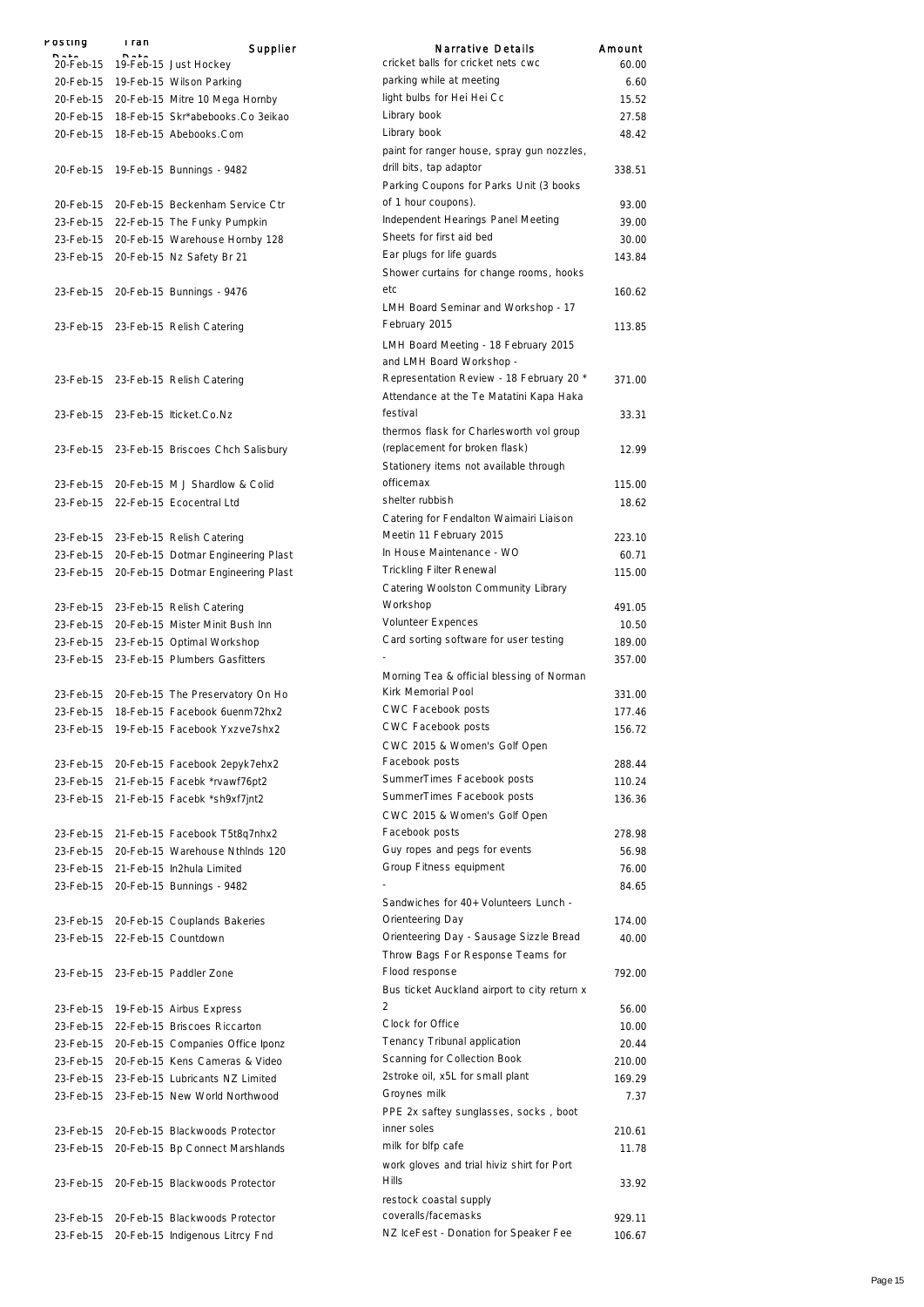| POSTING | i ran<br>$B = 1$               | Supplier                                                                                | Narrative Details                                                                                            | Amount            |
|---------|--------------------------------|-----------------------------------------------------------------------------------------|--------------------------------------------------------------------------------------------------------------|-------------------|
|         |                                | 23-Feb-15 22-Feb-15 Parsley And Sage                                                    | Representation Review Meeting with<br>Residents                                                              | 112.47            |
|         |                                | 23-Feb-15 20-Feb-15 Georgios Gafe                                                       | Catering for Shirley/Papanui Community<br>Board Breakfast Meeting with Ward<br>School Principals held on 2 * | 232.87            |
|         |                                | 23-Feb-15 20-Feb-15 The Elms Hotel                                                      | Catering for Shirley/Papanui Community<br>Board Garden Pride Awards held on 16<br>Feb at The Elms Hotel - *  | 400.00            |
|         |                                |                                                                                         | Flowers for Mayor and Councillors to add                                                                     |                   |
|         |                                | 23-Feb-15 21-Feb-15 Aromaunga Baxter Flowers                                            | to River of Flowers on 22 February<br>Mistaken use of CCC Pcard - receipt for                                | 20.00             |
|         |                                | 23-Feb-15 19-Feb-15 Paypal *breatheabil                                                 | personal payment scanned and attached                                                                        | 167.55            |
|         |                                | 23-Feb-15 20-Feb-15 Penguin New Zealand                                                 | Chasing the rose book signing                                                                                | 1,109.70          |
|         |                                | 23-Feb-15 18-Feb-15 Paypal *kahupublish                                                 | museum shop stock                                                                                            | 89.70             |
|         |                                | 23-Feb-15 20-Feb-15 Richard Suckling                                                    | Optometrist consult, lenses and frames<br>2 Post-it L size for Feb 22 EQ Memorial                            | 396.75            |
|         |                                | 23-Feb-15 20-Feb-15 Wsl South City                                                      | Service seating labels<br>Catering for CWC Pakinstan Team Civic                                              | 11.00             |
|         |                                |                                                                                         | Welcome at the Civic Offices Function<br>Room on 18 Feb 2015                                                 |                   |
|         |                                | 23-Feb-15 22-Feb-15 Parsley And Sage                                                    |                                                                                                              | 650.90            |
|         |                                | 23-Feb-15 22-Feb-15 Cashmere Super Dairy                                                | milk for staff room                                                                                          | 19.77             |
|         |                                | 23-Feb-15 23-Feb-15 Caltex Redwood                                                      | 6m or 16mm oring cord for filter lids at<br>Jellie Park out door pool                                        | 3.30              |
|         |                                | 23-Feb-15 20-Feb-15 Dotmar Engineering Plast                                            | 3 No. containers of Descaling acid for                                                                       | 207.00            |
|         |                                | 23-Feb-15 20-Feb-15 lan Coombes Ltd                                                     | Jellie Park steam generators.<br>1 No. Binar plus key cut for Templeton                                      | 336.38            |
|         |                                | 23-Feb-15 21-Feb-15 Ross Galt Lock & Key                                                | pool to replace damaged Key.                                                                                 | 15.00             |
|         |                                | 23-Feb-15 23-Feb-15 Repco Northwood 52                                                  | Trailer lens cover and plug<br>BBQ at Mabel Howard Place and Jecks                                           | 29.96             |
|         |                                | 23-Feb-15 20-Feb-15 Paknsave Moorhouse                                                  | Place<br>BBQ at Mabel Howard Place and Jecks                                                                 | 36.69             |
|         |                                | 23-Feb-15 20-Feb-15 Mad Butcher Ferry Road                                              | Place                                                                                                        | 65.00             |
|         |                                | 23-Feb-15 23-Feb-15 Ferrymead Mitre 10 Mega                                             | Mirrors / toliet roll holders / shelves                                                                      | 212.45            |
|         |                                | 23-Feb-15 20-Feb-15 Caltex Hornby                                                       | Milk for tearoom                                                                                             | 6.40              |
|         |                                | 23-Feb-15 19-Feb-15 Paypal *getfireshot                                                 | Purchase getfireshot software                                                                                | 55.01             |
|         | 23-Feb-15 21-Feb-15 Hell Pizza |                                                                                         | CWC game 2-9pm shift                                                                                         | 100.00            |
|         |                                | 23-Feb-15 20-Feb-15 Corporate Consumable                                                | <b>Headset Plantronics and Cable</b>                                                                         | 223.10            |
|         |                                | 23-Feb-15 23-Feb-15 Antiqua Boat Sheds Ltd                                              | hire of pedal boat for cwc                                                                                   | 150.00            |
|         |                                | 23-Feb-15 23-Feb-15 Pak N Save Wainoni                                                  | Band Aids - First Aid<br>keys for hirers. Harvard Lounge + 1 key                                             | 16.17             |
|         |                                | 23-Feb-15 20-Feb-15 Bunnings - 9482                                                     | tag                                                                                                          | 402.00            |
|         |                                | 23-Feb-15 19-Feb-15 Amazon Mktplace Pmts                                                | Library book                                                                                                 | 53.14             |
|         |                                | 23-Feb-15 19-Feb-15 Amazon *mktplce Eu-Uk                                               | Library book                                                                                                 | 143.41            |
|         |                                | 23-Feb-15 19-Feb-15 JD V Merivale                                                       | Foo Fighters promoter                                                                                        | 69.00             |
|         |                                | 23-Feb-15 21-Feb-15 Bp Connect Marshlands                                               | milk for morning tea                                                                                         | 14.98             |
|         |                                | 23-Feb-15 18-Feb-15 Newslink Pty Limited                                                | Opal Sydney transport train, bus pass                                                                        | 21.21             |
|         |                                | 23-Feb-15 18-Feb-15 Dulcis Domus Restaur                                                | Meal<br>Meal                                                                                                 | 27.58             |
|         |                                | 23-Feb-15 20-Feb-15 Catering Services Austral<br>24-Feb-15 22-Feb-15 Paknsave Moorhouse | Independent Hearings panel meeting                                                                           | 17.60             |
|         |                                |                                                                                         | Board Related Training - Parking -<br>February 2015                                                          | 107.81            |
|         |                                | 24-Feb-15 23-Feb-15 Wilson Parking                                                      | Purchase of HR resources                                                                                     | 8.60<br>305.70    |
|         |                                | 24-Feb-15 20-Feb-15 Dri *korn Ferry<br>24-Feb-15 24-Feb-15 Gardenmakers                 | dump fees Feb 2015                                                                                           | 255.84            |
|         |                                | 24-Feb-15 11-Feb-15 James Walker NZ Ltd                                                 | In House Maintenance - WO                                                                                    | 110.29            |
|         |                                | 24-Feb-15 23-Feb-15 Bunnings - 9482                                                     | Trickling Filter replacement plus WO                                                                         | 210.93            |
|         |                                | 24-Feb-15 23-Feb-15 Blacks Fasteners Lt                                                 | <b>Trickling Filter Renewal</b>                                                                              | 222.46            |
|         |                                | 24-Feb-15 24-Feb-15 Vendhq.Com                                                          | Vend licence March 2015                                                                                      | 604.00            |
|         |                                | 24-Feb-15 24-Feb-15 Ccc Parking                                                         |                                                                                                              | 3.60              |
|         |                                | 24-Feb-15 23-Feb-15 Institute Of Directo                                                | Institute of Directors new members lunch<br>meeting                                                          | 35.00             |
|         |                                |                                                                                         | Newspapers, milk for Akaroa Service<br>Centre - debit/credit error by staff at Four                          |                   |
|         |                                | 24-Feb-15 23-Feb-15 Four Square Akaroa<br>24-Feb-15 23-Feb-15 Four Square Akaroa        | Square store<br>Credit Voucher Four Square Akaroa                                                            | 43.35<br>$-43.35$ |
|         |                                | 24-Feb-15 23-Feb-15 Four Square Akaroa                                                  | Newspapers, milk for Akaroa Service<br>Centre                                                                | 43.35             |
|         |                                | 24-Feb-15 23-Feb-15 Wilson Parking                                                      | Parking                                                                                                      | 6.60              |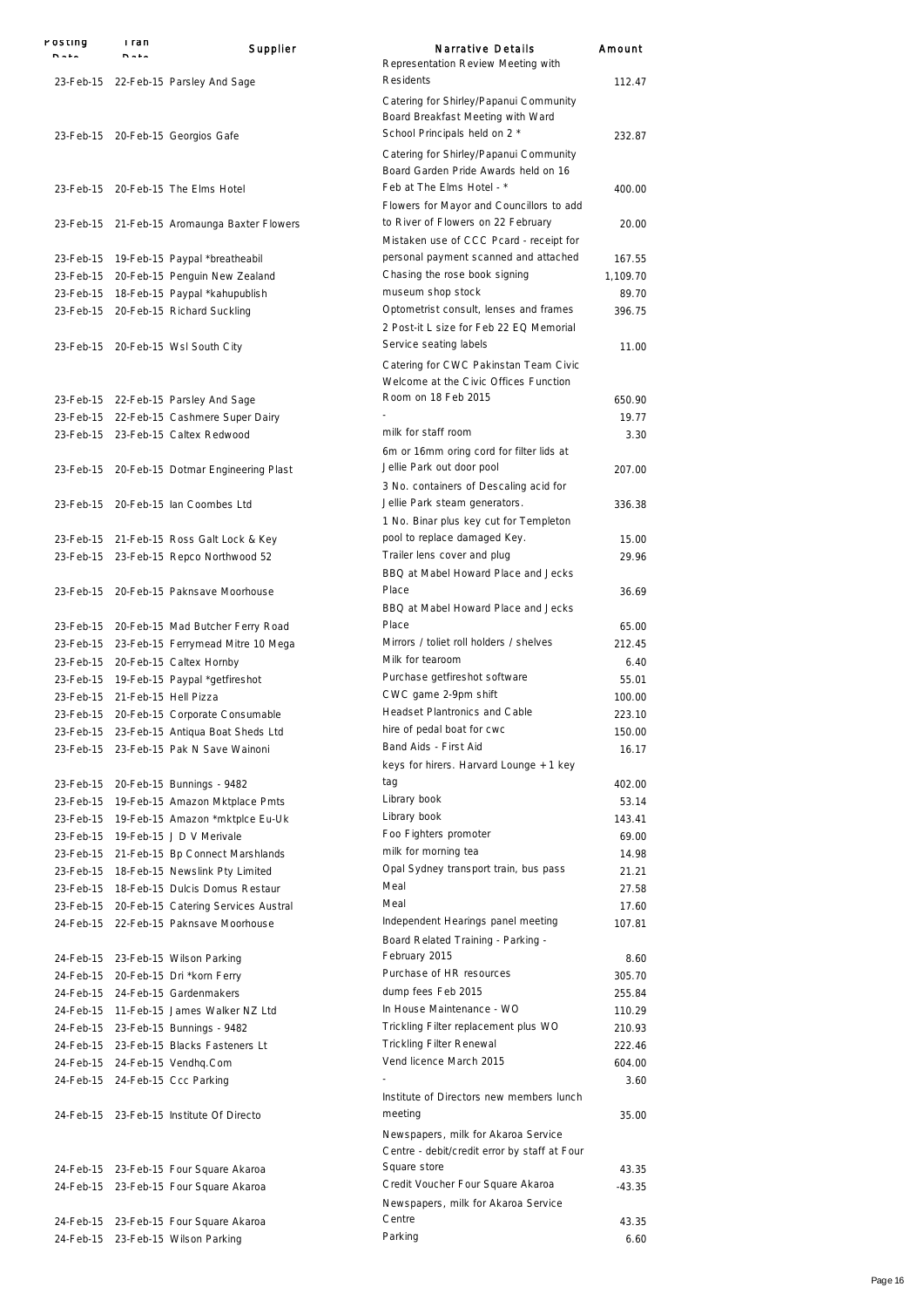| $P = 1$ | rusuny | rran<br>$B = 1$                | Supplier                                                                                    | Narrative Details                                                              | Amount |
|---------|--------|--------------------------------|---------------------------------------------------------------------------------------------|--------------------------------------------------------------------------------|--------|
|         |        |                                | 24-Feb-15 22-Feb-15 Facebk *47war7wnt2                                                      | SummerTimes Facebook posts                                                     | 53.40  |
|         |        |                                | 24-Feb-15 22-Feb-15 Facebook Nddcg7nhx2                                                     | CWC 2015 Facebook posts                                                        | 167.82 |
|         |        |                                | 24-Feb-15 23-Feb-15 Createsend.Com Ema                                                      | Future ChCh Feb 23 Update                                                      | 112.92 |
|         |        |                                | 24-Feb-15 23-Feb-15 Hirepool Ltd Hb                                                         | Generator for Global football Festival                                         | 263.66 |
|         |        |                                | 24-Feb-15 24-Feb-15 Pak N Save Northlands                                                   | day                                                                            | 43.00  |
|         |        |                                |                                                                                             | Fastenings for signs and equipment for                                         |        |
|         |        |                                | 24-Feb-15 24-Feb-15 Placemakers Cranford St                                                 | logistics                                                                      | 136.05 |
|         |        |                                | 24-Feb-15 22-Feb-15 Fs *readdle                                                             | pdf expert enterprise sub Feb 15 (12                                           | 163.34 |
|         |        |                                | 24-Feb-15 24-Feb-15 Espresso Carwash Cafe                                                   | Clean car                                                                      | 63.00  |
|         |        |                                |                                                                                             | airport carparking - Trip to Wellingon -                                       |        |
|         |        |                                | 24-Feb-15 24-Feb-15 Chch Airport Carpark                                                    | Museums Aotearoa meeting                                                       | 64.00  |
|         |        |                                | 24-Feb-15 23-Feb-15 Companies Office Iponz                                                  | Tenancy Tribunal application                                                   | 20.44  |
|         |        |                                |                                                                                             | Directors lunch for Independent Assessor                                       |        |
|         |        |                                | 24-Feb-15 23-Feb-15 Institute Of Directo                                                    | for CCC                                                                        | 35.00  |
|         |        |                                | 24-Feb-15 24-Feb-15 Mitre 10 Beckenham                                                      | Wind-up torches (2) - Linwood Eastgate                                         | 29.96  |
|         |        |                                | 24-Feb-15 23-Feb-15 Canterbury Landscape Supp                                               | Styx railway sleeper for dog Pk seat                                           | 50.00  |
|         |        |                                | 24-Feb-15 23-Feb-15 Bridon New Zealand - Chch                                               | rope to tie trees to supports                                                  | 126.50 |
|         |        |                                |                                                                                             | Milk, tea bags, bin liners for nursery tea                                     |        |
|         |        |                                | 24-Feb-15 24-Feb-15 New World Northwood                                                     | room                                                                           | 35.22  |
|         |        |                                |                                                                                             | Taxi from Harewood to Blackwells to pick                                       |        |
|         |        |                                | 24-Feb-15 24-Feb-15 First Direct Taxis                                                      | up ute.                                                                        | 41.50  |
|         |        |                                | 24-Feb-15 23-Feb-15 Uoo Gateway                                                             | registration fees for an Affordable Housing                                    | 400.00 |
|         |        |                                |                                                                                             | Registration Fees to attend an NZPI                                            |        |
|         |        |                                | 24-Feb-15 23-Feb-15 New Zealand Planning Inst                                               | Course called Art of presenting                                                | 450.00 |
|         |        |                                |                                                                                             | Registration Fees to attend an NZPI                                            |        |
|         |        |                                | 24-Feb-15 23-Feb-15 New Zealand Planning Inst                                               | Course called Art of presenting                                                | 450.00 |
|         |        |                                |                                                                                             | Registration Fees to attend an NZPI<br>Course called Art of presenting         |        |
|         |        |                                | 24-Feb-15 23-Feb-15 New Zealand Planning Inst                                               |                                                                                | 450.00 |
|         |        |                                |                                                                                             | Registration Fees to attend an NZPI                                            |        |
|         |        |                                |                                                                                             | Course called Facilitating meetings for                                        |        |
|         |        |                                | 24-Feb-15 23-Feb-15 New Zealand Planning Inst                                               | Results                                                                        | 450.00 |
|         |        |                                |                                                                                             | Registration Fees to attend an NZPI                                            |        |
|         |        |                                | 24-Feb-15 23-Feb-15 New Zealand Planning Inst                                               | Course called Art of presenting                                                | 630.00 |
|         |        |                                |                                                                                             | catering for burwood pegasus community<br>liaison meeting                      |        |
|         |        |                                | 24-Feb-15 24-Feb-15 Countdown                                                               |                                                                                | 34.73  |
|         |        |                                |                                                                                             | Hire of 25 chairs for change of film venue.<br>Includes delivery charge.       |        |
|         |        |                                | 24-Feb-15 24-Feb-15 Party Warehouse                                                         |                                                                                | 215.00 |
|         |        |                                |                                                                                             | License and conversion to DVD for the<br>film Benson and Hedges Fashion Awards |        |
|         |        |                                |                                                                                             | 1986 in conjunction with *                                                     |        |
|         |        |                                | 24-Feb-15 24-Feb-15 Television New Zealand                                                  | Cocktail food for Dr Anna Crighton's Civic                                     | 802.06 |
|         |        |                                |                                                                                             | Book Launch                                                                    | 631.00 |
|         |        |                                | 24-Feb-15 23-Feb-15 The Sauce Kitchen Limited<br>24-Feb-15 23-Feb-15 Akaroa Auto Centre Ltd | keys cut                                                                       | 27.60  |
|         |        |                                | 24-Feb-15 23-Feb-15 Swimjoy NZ Ltd                                                          |                                                                                | 450.00 |
|         |        |                                | 24-Feb-15 23-Feb-15 Blackwoods Protector                                                    | First aid supplies                                                             | 7.94   |
|         |        |                                |                                                                                             | File saw                                                                       | 14.98  |
|         |        |                                | 24-Feb-15 23-Feb-15 Bunnings - 9482<br>24-Feb-15 23-Feb-15 Blackwoods Protector             |                                                                                | 53.22  |
|         |        |                                | 24-Feb-15 24-Feb-15 Ccc Parking                                                             | Parking                                                                        | 3.60   |
|         |        |                                | 24-Feb-15 24-Feb-15 Chch Ready Mix Concrete                                                 | 5mm chip for use in Alpine yard x 25 bags                                      | 186.88 |
|         |        |                                |                                                                                             | Timber and stain for bridle path seat                                          |        |
|         |        |                                | 24-Feb-15 24-Feb-15 Placemakers Chch South                                                  | upgrade                                                                        | 174.51 |
|         |        | 24-Feb-15 23-Feb-15 Hell Pizza |                                                                                             | CWC game 2-9pm shift                                                           | 110.00 |
|         |        |                                | 24-Feb-15 23-Feb-15 Filecorp NZ Limited                                                     | Files for Legal Services                                                       | 570.40 |
|         |        |                                |                                                                                             | Garbage bags for collection of Asbestos                                        |        |
|         |        |                                | 24-Feb-15 24-Feb-15 Countdown                                                               | from Bridle Path and Wainoni Roads                                             | 39.92  |
|         |        |                                |                                                                                             | 13 Caps and Embroidery of council circle                                       |        |
|         |        |                                | 24-Feb-15 24-Feb-15 Xcm Group Limited                                                       | Enforcement                                                                    | 184.63 |
|         |        |                                |                                                                                             | Burwood Pegasus Community Board                                                |        |
|         |        |                                | 24-Feb-15 23-Feb-15 Parsley And Sage                                                        | catering for Board meeting                                                     | 167.79 |
|         |        |                                | 24-Feb-15 24-Feb-15 Countdown                                                               | crew drinks in lieu of no facilities on site                                   | 10.00  |
|         |        |                                | 24-Feb-15 24-Feb-15 Coffee Culture Riccarton                                                | coffees in lieu of no facilities on site cwc                                   | 28.40  |
|         |        |                                | 24-Feb-15 24-Feb-15 Pgg Wrightson Chch                                                      | warratah remover for events                                                    | 219.00 |
|         |        |                                | 24-Feb-15 24-Feb-15 Ccc Parking                                                             | parking while at meeting                                                       | 5.15   |
|         |        |                                |                                                                                             | Meal                                                                           | 28.26  |
|         |        |                                | 24-Feb-15 20-Feb-15 Fogo Brazilia                                                           | Meal                                                                           | 12.27  |
|         |        |                                | 24-Feb-15 21-Feb-15 Catering Services Austral<br>24-Feb-15 21-Feb-15 Taxi Combined 133300   | Taxi - to Sydney gift show                                                     | 19.60  |
|         |        |                                |                                                                                             | Taxi - inner Sydney                                                            |        |
|         |        |                                | 24-Feb-15 21-Feb-15 Taxi Combined 133300                                                    | Meal                                                                           | 20.50  |
|         |        |                                | 24-Feb-15 21-Feb-15 100 Entertainment Pt                                                    |                                                                                | 48.00  |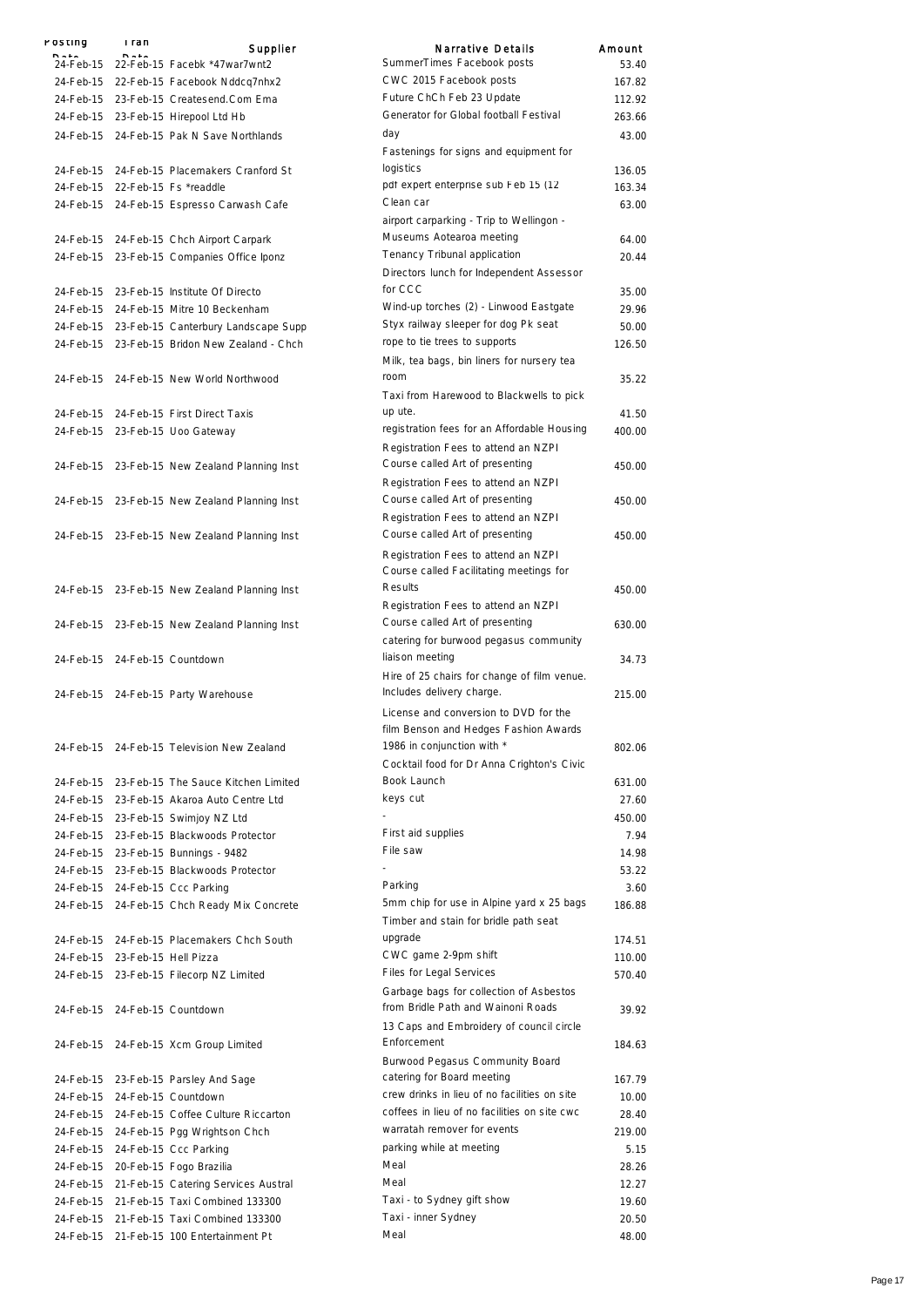| POSTING                       | rran | Supplier                                              | <b>Narrative Details</b>                                      | Amount   |
|-------------------------------|------|-------------------------------------------------------|---------------------------------------------------------------|----------|
|                               |      | 24-Feb-15 22-Feb-15 7-Eleven 2081                     | Meal / Snack                                                  | 4.48     |
|                               |      |                                                       | Stationery items not able to purchase                         |          |
|                               |      | 25-Feb-15 24-Feb-15 M J Shardlow & Colid              | through officemax                                             | 40.14    |
|                               |      | 25-Feb-15 24-Feb-15 French Bakery Limited             | catering for SPRA meeting                                     | 29.81    |
|                               |      |                                                       | Catering for Spreydon/Heathcote                               |          |
|                               |      | 25-Feb-15 24-Feb-15 French Bakery Limited             | Community Board meeting.                                      | 184.37   |
|                               |      |                                                       | SOLGM diaries                                                 | 27.48    |
|                               |      | 25-Feb-15 25-Feb-15 Nz Scty Of Local Govt             | catering for spreydon heathcote                               |          |
|                               |      |                                                       | community board meeting                                       |          |
|                               |      | 25-Feb-15 25-Feb-15 Parsley And Sage                  |                                                               | 143.18   |
|                               |      |                                                       | Registration for Pre convention workshop<br><b>Filex 2015</b> |          |
|                               |      | 25-Feb-15 23-Feb-15 Info Salons Aust                  |                                                               | 319.05   |
|                               |      | 25-Feb-15 23-Feb-15 Info Salons Aust                  | Registration for 2015 Filex                                   | 905.94   |
|                               |      | 25-Feb-15 24-Feb-15 Blacks Fasteners Lt               | <b>Trickling Filter Renewal</b>                               | 60.70    |
|                               |      | 25-Feb-15 25-Feb-15 Anzor Fasteners Ltd               | In House Maintenance - WO                                     | 25.12    |
|                               |      | 25-Feb-15 25-Feb-15 Mitre 10 Mega Hornby              |                                                               | 5.98     |
|                               |      | 25-Feb-15 24-Feb-15 Bunnings - 9476                   | clips for new fans in fitness centre                          | 2.52     |
|                               |      | 25-Feb-15 24-Feb-15 Bridon New Zealand - Chch         | caribiners for the fitness centre                             | 25.67    |
|                               |      | 25-Feb-15 24-Feb-15 New World Fendalton               | <b>Volunteer Expenses</b>                                     | 17.52    |
|                               |      | 25-Feb-15 25-Feb-15 Parsley And Sage                  | Catering for Community Board Seminar                          | 54.28    |
|                               |      |                                                       | Accommodation while attending Massey                          |          |
|                               |      | 25-Feb-15 25-Feb-15 Cq Hotels Wgtn                    | University course                                             | 235.00   |
|                               |      | 25-Feb-15 24-Feb-15 Blackwoods Protector              |                                                               | 48.64    |
| 25-Feb-15 24-Feb-15 Nzila     |      |                                                       |                                                               | 550.00   |
|                               |      | 25-Feb-15 24-Feb-15 Wilson Parking                    | Parking                                                       | 10.60    |
|                               |      | 25-Feb-15 23-Feb-15 Facebook Vu3gl7ehx2               | CWC 2015 Facebook posts                                       | 227.21   |
|                               |      | 25-Feb-15 24-Feb-15 Couplands Bakeries                | Children's day Bread for sausage sizzle                       | 222.75   |
|                               |      | 25-Feb-15 24-Feb-15 Ross Galt Lock & Key              | keys for parks                                                | 91.90    |
|                               |      | 25-Feb-15 24-Feb-15 Ross Galt Lock & Key              | Padlocks for parks                                            | 140.00   |
|                               |      | 25-Feb-15 24-Feb-15 Blackwoods Protector              | Clothing                                                      | 335.76   |
|                               |      | 25-Feb-15 23-Feb-15 Australian Fitness N              | <b>Filex Registration</b>                                     | 679.45   |
|                               |      | 25-Feb-15 23-Feb-15 Info Salons Aust                  | Registration for Filex Conference                             | 905.94   |
|                               |      | 25-Feb-15 23-Feb-15 Info Salons Aust                  | Registration for Filex Conference                             | 1,011.57 |
|                               |      | 25-Feb-15 23-Feb-15 Info Salons Aust                  | Registraiton for Filex Conference                             | 1,226.05 |
|                               |      | 25-Feb-15 23-Feb-15 Info Salons Aust                  | Registration for Filex Conference                             | 1,226.05 |
|                               |      | 25-Feb-15 24-Feb-15 Wilson Parking                    | Parking at Civic for meetings                                 | 11.60    |
|                               |      |                                                       | Dinner while in Wellingon - Museums                           |          |
| 25-Feb-15 23-Feb-15 Ancestral |      |                                                       | Aotearoa meeting                                              | 39.17    |
|                               |      |                                                       | Prospective sponsor follow up - coffee                        |          |
|                               |      | 25-Feb-15 24-Feb-15 Hotel Montreal Limited            | meeting (Carter Group)                                        | 12.00    |
|                               |      |                                                       | breakfast - Wellingon Museums Aotearoa                        |          |
|                               |      | 25-Feb-15 24-Feb-15 Nikau Gallery Cafe                | trip                                                          | 18.50    |
|                               |      | 25-Feb-15 25-Feb-15 Placemakers Riccarton             | Fence post for parks                                          | 142.51   |
|                               |      | 25-Feb-15 24-Feb-15 Radio Spectrum                    | Radio Licences - Simplex                                      | 460.00   |
|                               |      | 25-Feb-15 24-Feb-15 Other Credits - Cc Account Rebate | Other Credits Cc Account Rebate                               | $-88.84$ |
|                               |      | 25-Feb-15 25-Feb-15 Nz Scty Of Local Govt             | SOLGM Desk Diaries 2015                                       | 91.71    |
|                               |      |                                                       | Catering for burwood pegasus liaison                          |          |
|                               |      | 25-Feb-15 24-Feb-15 French Bakery Limited             | meeting, approved by manager                                  | 47.60    |
|                               |      |                                                       | Catering for burwood pegasus liaison                          |          |
|                               |      | 25-Feb-15 24-Feb-15 Couplands Bakeries                | meeting approved by manager                                   | 57.00    |
|                               |      | 25-Feb-15 25-Feb-15 Court Florist                     | Flowers                                                       | 80.00    |
|                               |      | 25-Feb-15 24-Feb-15 Bunnings - 9476                   | door bolt, improving security                                 | 13.18    |
|                               |      | 25-Feb-15 25-Feb-15 Freshchoice Barrington            | Coffee for Pioneer ELC staff refreshments                     | 18.76    |
|                               |      | 25-Feb-15 17-Feb-15 Bunnings - 9476                   | supplies for restoring Wahoroa                                | 846.80   |
|                               |      | 25-Feb-15 25-Feb-15 Nz Scty Of Local Govt             | <b>SOLGM Diary</b>                                            | 18.34    |
|                               |      |                                                       | Plants for Alpine house x 7 Minature                          |          |
|                               |      | 25-Feb-15 24-Feb-15 Woodend Nurseries                 | Conifers and Campanula                                        | 105.54   |
|                               |      |                                                       | PPE H & S Annual Allocation of staff                          |          |
|                               |      |                                                       | towels                                                        |          |
|                               |      | 25-Feb-15 24-Feb-15 Com Supplies Queenb               | 10 Good Practice guides from BRANZ                            | 170.00   |
| 25-Feb-15 25-Feb-15 Branz     |      |                                                       | Fertilzer/ sprays                                             | 528.00   |
|                               |      | 25-Feb-15 25-Feb-15 Prebble Seeds Ltd                 | Fertilzer/ sprays                                             | 618.84   |
|                               |      | 25-Feb-15 25-Feb-15 Prebble Seeds Ltd                 |                                                               | 807.63   |
|                               |      |                                                       | Riccarton/Wigram Garden Awards 24 and                         |          |
|                               |      | 25-Feb-15 24-Feb-15 Wsl Riccarton 66                  | 25 February 2015                                              | 49.90    |
|                               |      |                                                       | Purchase of catering for Halswell Liaison                     |          |
|                               |      | 25-Feb-15 25-Feb-15 New World Ilam                    | Group meeting 25 February 2015                                | 21.01    |
|                               |      |                                                       | Dump fees for Asbestos from Bridle Path                       |          |
|                               |      | 25-Feb-15 24-Feb-15 Ecocentral Ltd                    | and Wainoni Roads                                             | 32.45    |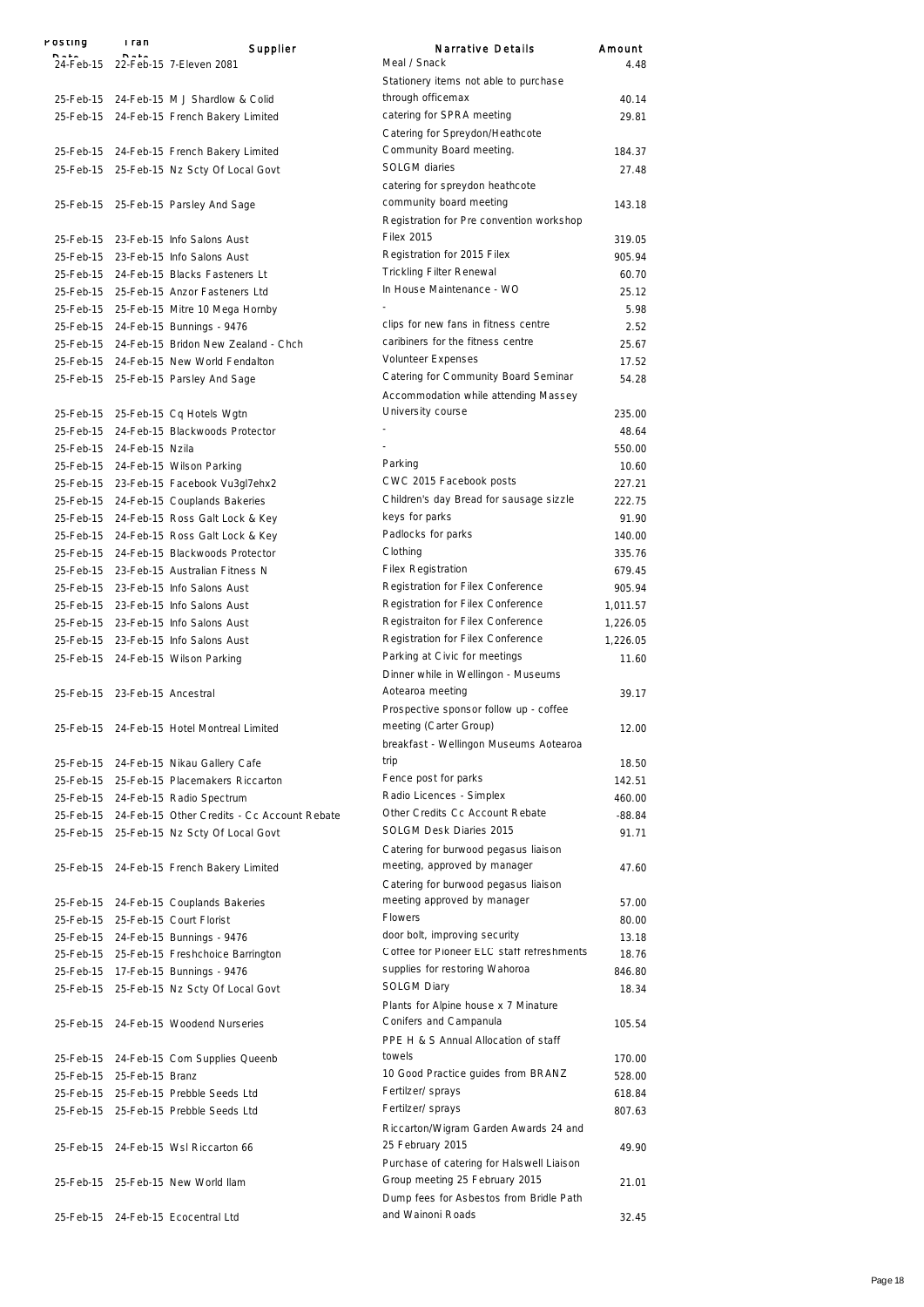| Posting                      | rran | Supplier                                     | Narrative Details                                                                       | Amount |
|------------------------------|------|----------------------------------------------|-----------------------------------------------------------------------------------------|--------|
|                              | n.,. |                                              | Catering for Burwood/Pegasus                                                            |        |
|                              |      |                                              | Representation Review with Residents                                                    |        |
|                              |      | 25-Feb-15 25-Feb-15 Parsley And Sage         | Associations                                                                            | 218.50 |
|                              |      | 25-Feb-15 25-Feb-15 New World South City     | crew drinks in lieu fo no facilities on site                                            | 19.98  |
|                              |      |                                              | picnic table brackets                                                                   | 95.38  |
|                              |      | 25-Feb-15 24-Feb-15 Bunnings - 9482          |                                                                                         |        |
|                              |      |                                              | Felt pens for Children's events and                                                     |        |
|                              |      | 25-Feb-15 24-Feb-15 Warehouse Ricton 220     | programming.                                                                            | 29.99  |
|                              |      | 25-Feb-15 24-Feb-15 Bunnings - 9482          | fencing pliers, bolts and eyebolts screws                                               | 100.23 |
|                              |      | 25-Feb-15 22-Feb-15 Sushi Hub Broadway       | Meal / snack                                                                            | 9.07   |
|                              |      | 25-Feb-15 22-Feb-15 Newslink Pty Limited     | Opal Sydney Transport train / bus pass                                                  | 21.34  |
|                              |      | 25-Feb-15 22-Feb-15 Park Hyatt Sydney        | Meal                                                                                    | 44.82  |
|                              |      | 25-Feb-15 25-Feb-15 Z Cashmere               |                                                                                         | 30.01  |
|                              |      | 26-Feb-15 25-Feb-15 Warehouse Sthcity 175    | Independent Hearings Panel Meeting<br>catering for spreydon heathcote                   | 9.98   |
|                              |      | 26-Feb-15 26-Feb-15 Relish Catering          | community board meeting                                                                 | 98.79  |
|                              |      | 26-Feb-15 26-Feb-15 Muswums Aotearoa         | Museums Aotearoa membership                                                             | 50.00  |
|                              |      | 26-Feb-15 25-Feb-15 Avonside Wainoni Vet     | Flea spray                                                                              | 20.00  |
|                              |      | 26-Feb-15 25-Feb-15 Blacks Fasteners Lt      | Workshop Materials                                                                      | 66.54  |
|                              |      | 26-Feb-15 25-Feb-15 Saecowilson - Hornby     | In House Maintenance - WO                                                               | 102.56 |
|                              |      | 26-Feb-15 26-Feb-15 Seal Imports             | In House Maintenance - WO                                                               | 499.50 |
|                              |      |                                              | Milk for Carlyle staff room                                                             |        |
|                              |      | 26-Feb-15 26-Feb-15 Countdown                |                                                                                         | 7.18   |
|                              |      |                                              | Sweets for Children's Day prizes at                                                     |        |
|                              |      | 26-Feb-15 26-Feb-15 Pak N Save Hornby        | Wigram 1/3/15                                                                           | 44.68  |
|                              |      | 26-Feb-15 25-Feb-15 Wilson Parking           | Parking                                                                                 | 9.60   |
|                              |      | 26-Feb-15 25-Feb-15 Niwa Research Ltd - Wgtn | staff gauge plates                                                                      | 426.08 |
|                              |      | 26-Feb-15 26-Feb-15 Freshchoice Barrington   | Milk for staffroom                                                                      | 4.70   |
|                              |      | 26-Feb-15 25-Feb-15 Wilson Parking           | Parking                                                                                 | 6.60   |
|                              |      | 26-Feb-15 24-Feb-15 Facebook Hc9yp7ngx2      | CWC 2015 Facebook posts                                                                 | 83.18  |
|                              |      |                                              | Sport & Rec Centres Welcome email 25                                                    |        |
|                              |      | 26-Feb-15 25-Feb-15 Createsend.Com Ema       | Feb                                                                                     | 9.19   |
|                              |      | 26-Feb-15 25-Feb-15 Createsend.Com Ema       | Art Gallery Newsletter                                                                  | 61.20  |
|                              |      |                                              | Paint and paper for Akaroa French                                                       |        |
|                              |      |                                              | Cemetery sign board                                                                     | 70.08  |
|                              |      | 26-Feb-15 25-Feb-15 Bunnings - 9476          | Locks and keys for parks                                                                |        |
|                              |      | 26-Feb-15 25-Feb-15 Ross Galt Lock & Key     | Tenancy Tribunal application                                                            | 200.00 |
|                              |      | 26-Feb-15 25-Feb-15 Companies Office Iponz   |                                                                                         | 20.44  |
|                              |      | 26-Feb-15 25-Feb-15 Companies Office Iponz   | Tenancy Tribunal application<br>Service hire - to Wellington Homeless                   | 20.44  |
|                              |      | 26-Feb-15 26-Feb-15 Wgtn Combined Taxis      | Conference<br>Taxi back to airport from Homeless                                        | 42.30  |
|                              |      | 26-Feb-15 26-Feb-15 Wgtn Combined Taxis      | Conference                                                                              | 43.20  |
|                              |      |                                              | Consumable expenses - Local                                                             |        |
|                              |      |                                              | Government Forum on 19 February 2015                                                    |        |
|                              |      | 26-Feb-15 26-Feb-15 Relish Catering          | Registration for Conference IPWEA                                                       | 341.55 |
| 26-Feb-15 25-Feb-15 Ipwea Nz |      |                                              |                                                                                         | 546.25 |
|                              |      |                                              | Rubbish bags and gloves for Port Hills                                                  |        |
|                              |      | 26-Feb-15 25-Feb-15 The Service Company Ltd  | rubbish collection                                                                      | 323.55 |
|                              |      |                                              | Flash Drives required for District Plan                                                 |        |
|                              |      | 26-Feb-15 25-Feb-15 Wsl South City           | Review                                                                                  | 199.00 |
|                              |      |                                              | Standard purchased for DPR Independent                                                  |        |
|                              |      | 26-Feb-15 26-Feb-15 Standards New Zealand    | Hearings Panel                                                                          | 139.73 |
|                              |      |                                              | Transfer drive for insurance revaluation                                                |        |
|                              |      | 26-Feb-15 25-Feb-15 Wsl Linwood              | project                                                                                 | 79.00  |
|                              |      | 26-Feb-15 26-Feb-15 Armstrong Locksmiths     | Keys for st Albans Residents Ass                                                        | 72.00  |
|                              |      | 26-Feb-15 25-Feb-15 Warehouse E/gate 123     |                                                                                         | 18.99  |
|                              |      | 26-Feb-15 25-Feb-15 Victoria University      | Machinery of Government Training                                                        | 719.33 |
|                              |      | 26-Feb-15 26-Feb-15 Muswums Aotearoa         |                                                                                         | 577.50 |
|                              |      | 26-Feb-15 25-Feb-15 Bunnings - 9476          | hose & fittings for new Lyttelton pool                                                  | 146.76 |
|                              |      | 26-Feb-15 26-Feb-15 Mitre 10 Beckenham       | hose & fittings for pool and lawn                                                       | 40.91  |
|                              |      |                                              | BBQ at Barnett Avenue                                                                   |        |
|                              |      | 26-Feb-15 26-Feb-15 The Mad Butcher Colombo  |                                                                                         | 19.00  |
|                              |      | 26-Feb-15 25-Feb-15 The Service Company Ltd  | <b>Cleaning Products</b><br>Catering for Halswell Liaison Group                         | 179.94 |
|                              |      | 26-Feb-15 25-Feb-15 Couplands Bakeries       | meeting 25 February 2015                                                                | 44.49  |
|                              |      |                                              | Hagley/Ferrymead Community Board                                                        |        |
|                              |      | 26-Feb-15 26-Feb-15 Countdown                | catering for Board meeting                                                              | 26.47  |
|                              |      | 26-Feb-15 25-Feb-15 Muffin Break South C     | crew drinks in lieu of no facilities on site<br>keys for hirers. Harvard Lounge + 1 key | 10.60  |
|                              |      | 26-Feb-15 26-Feb-15 Armstrong Locksmiths     | tag                                                                                     | 110.20 |
|                              |      | 26-Feb-15 23-Feb-15 Paypal *bank Ideas       |                                                                                         | 297.36 |
|                              |      | 26-Feb-15 25-Feb-15 Smiths Bookshop          | Library book                                                                            | 32.50  |
|                              |      |                                              |                                                                                         |        |